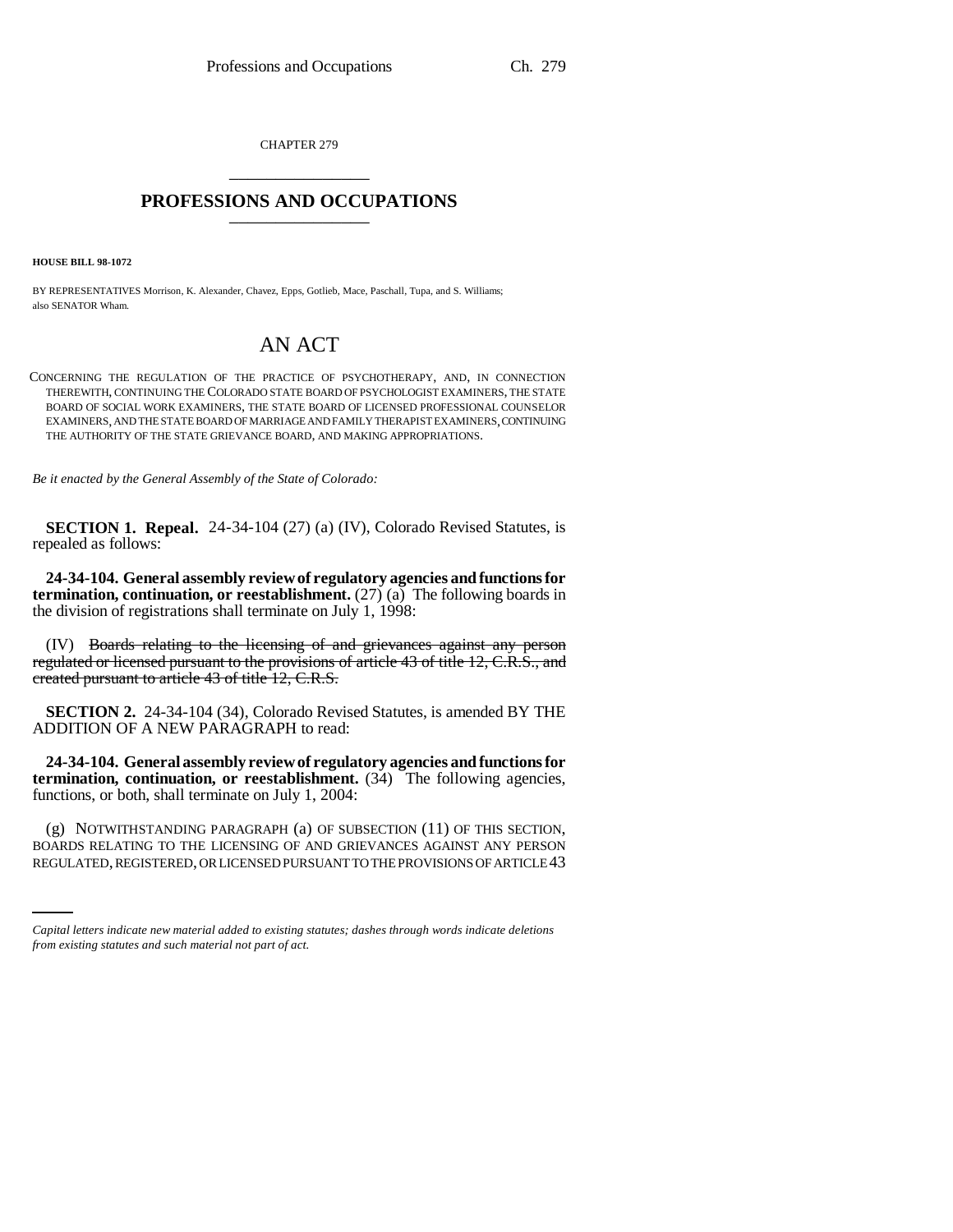# OF TITLE 12, C.R.S., AND CREATED PURSUANT TO ARTICLE 43 OF TITLE 12, C.R.S.

# **SECTION 3.** 12-43-101, Colorado Revised Statutes, is amended to read:

**12-43-101. Legislative declaration.** The general assembly hereby finds and declares DETERMINES that, in order to safeguard the public health, safety, and welfare of the people of this state and in order to protect the people of this state against the unauthorized, unqualified, and improper application of psychotherapy, psychology, elinical social work, marriage and family therapy, AND professional counseling, and school psychology, it is necessary that the proper regulatory authorities be established and adequately provided for. The general assembly further finds that, in order to best provide such protections and safeguards and to expedite complaints and disciplinary proceedings relating to the practice and delivery of psychotherapy, psychology, clinical social work, marriage and family therapy, professional counseling services, and school psychology, there shall be established a grievance board with the authority to take disciplinary actions or bring injunctive actions or both concerning unlicensed psychotherapists, licensed psychologists, licensed clinical social workers, licensed marriage and family therapists, licensed professional counselors, and certified school psychologists. THE GENERAL ASSEMBLY THEREFORE DECLARES THAT THERE SHALL BE ESTABLISHED A STATE BOARD OF PSYCHOLOGIST EXAMINERS, A STATE BOARD OF SOCIAL WORK EXAMINERS, A STATE BOARD OF MARRIAGE AND FAMILY THERAPIST EXAMINERS, AND A STATE BOARD OF LICENSED PROFESSIONAL COUNSELOR EXAMINERS WITH THE AUTHORITY TO LICENSE AND TAKE DISCIPLINARY ACTIONS OR BRING INJUNCTIVE ACTIONS, OR BOTH, CONCERNING LICENSED PSYCHOLOGISTS, LICENSED AND REGISTERED SOCIAL WORKERS, LICENSED MARRIAGE AND FAMILY THERAPISTS, AND LICENSED PROFESSIONAL COUNSELORS, RESPECTIVELY. THERE SHALL ALSO BE A STATE GRIEVANCE BOARD WITH THE AUTHORITY TO TAKE DISCIPLINARY ACTIONS OR BRING INJUNCTIVE ACTIONS, OR BOTH, CONCERNING UNLICENSED PSYCHOTHERAPISTS.

**SECTION 4.** 12-43-201 (1), (4), (5), (6), (7), (8), and (10), Colorado Revised Statutes, are amended, and the said 12-43-201 is further amended BY THE ADDITION OF THE FOLLOWING NEW SUBSECTIONS, to read:

**12-43-201. Definitions.** As used in this part 2, unless the context otherwise requires:

(1) "Board" includes the Colorado state board of psychologist examiners, the state board of social work examiners, the state board of licensed professional counselor examiners, and the state board of marriage and family therapist examiners, AND THE STATE GRIEVANCE BOARD.

(4) "Licensed clinical social worker" means a person who practices psychotherapy and who is a clinical social worker licensed pursuant to the provisions of this article.

(5) "Licensed professional counselor" means a person who practices psychotherapy and who is a professional counselor licensed pursuant to the provisions of this article.

(5.5) "LICENSED SOCIAL WORKER" MEANS A PERSON WHO:

(a) IS A LICENSED SOCIAL WORKER, LICENSED INDEPENDENT SOCIAL WORKER, OR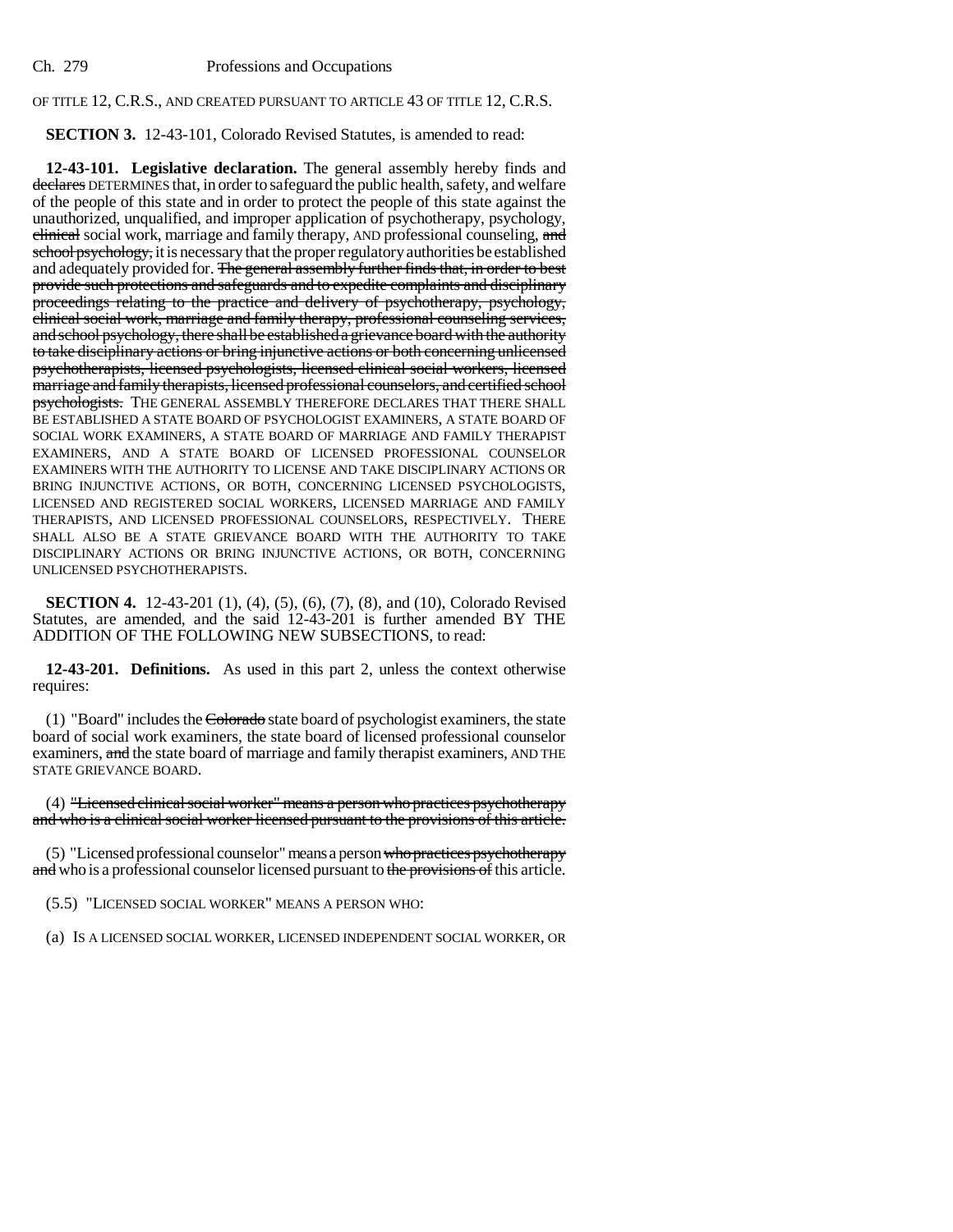LICENSED CLINICAL SOCIAL WORKER; AND

(b) IS LICENSED PURSUANT TO THIS ARTICLE.

 $(6)$  "Licensee" means a psychologist, clinical social worker, marriage and family therapist, or licensed professional counselor licensed OR REGISTERED pursuant to the provisions of this article.

(7) "Marriage and family therapist" means a person who practices psychotherapy and who is a marriage and family therapist licensed pursuant to the provisions of this article.

(8) "Psychologist" means a person who practices psychotherapy and who is a psychologist licensed pursuant to the provisions of this article.

(9.3) "REGISTRANT" MEANS A SOCIAL WORKER REGISTERED PURSUANT TO THIS ARTICLE.

(9.5) "REGULATED" MEANS A PERSON WHO IS LISTED IN THE STATE GRIEVANCE BOARD DATA BASE.

(10) "Unlicensed psychotherapist" means any person whose primary practice is psychotherapy or who holds himself OR HERSELF out to the public as being able to practice psychotherapy for compensation and who is not a certified school psychologist or who is not licensed under this title to practice psychotherapy. "UNLICENSED PSYCHOTHERAPIST" ALSO MEANS A PERSON WHO IS A CERTIFIED OR LICENSED SCHOOL PSYCHOLOGIST, CERTIFIED PURSUANT TO SECTION 22-60-104 (1) (e), C.R.S., OR LICENSED PURSUANT TO SECTION 22-60.5-210 (1) (b), C.R.S., AND WHO IS PRACTICING OUTSIDE OF A SCHOOL SETTING.

**SECTION 5.** 12-43-202, Colorado Revised Statutes, is amended to read:

**12-43-202. Practice outside of or beyond professional training, experience, or competence.** Notwithstanding any other provision of this article, no certified school psychologist, licensee, REGISTRANT, or unlicensed psychotherapist is authorized to practice psychotherapy outside of or beyond his OR HER area of training, experience, or competence.

**SECTION 6.** 12-43-203 (2) (a), (3.5), (4), (8), and (11), Colorado Revised Statutes, are amended to read:

**12-43-203. Boards - meetings - duties - powers - removal of members.** (2) (a) Each board shall annually hold a meeting and elect from its membership a chairperson and vice-chairperson. Each board shall meet at such times as it deems necessary or advisable or as deemed necessary and advisable by the chairperson, a majority of its members, or the governor. In order to promote the sharing of information, problems, ideas, research, and potential solutions or policy directions with regard to regulating the practice of PSYCHOLOGY, SOCIAL WORK, MARRIAGE AND FAMILY THERAPY, COUNSELING, AND psychotherapy in Colorado, the chairpersons of the boards shall coordinate periodic meetings of the boards in joint session for the discussion of policies related to the regulation of the practice of psychotherapy. Such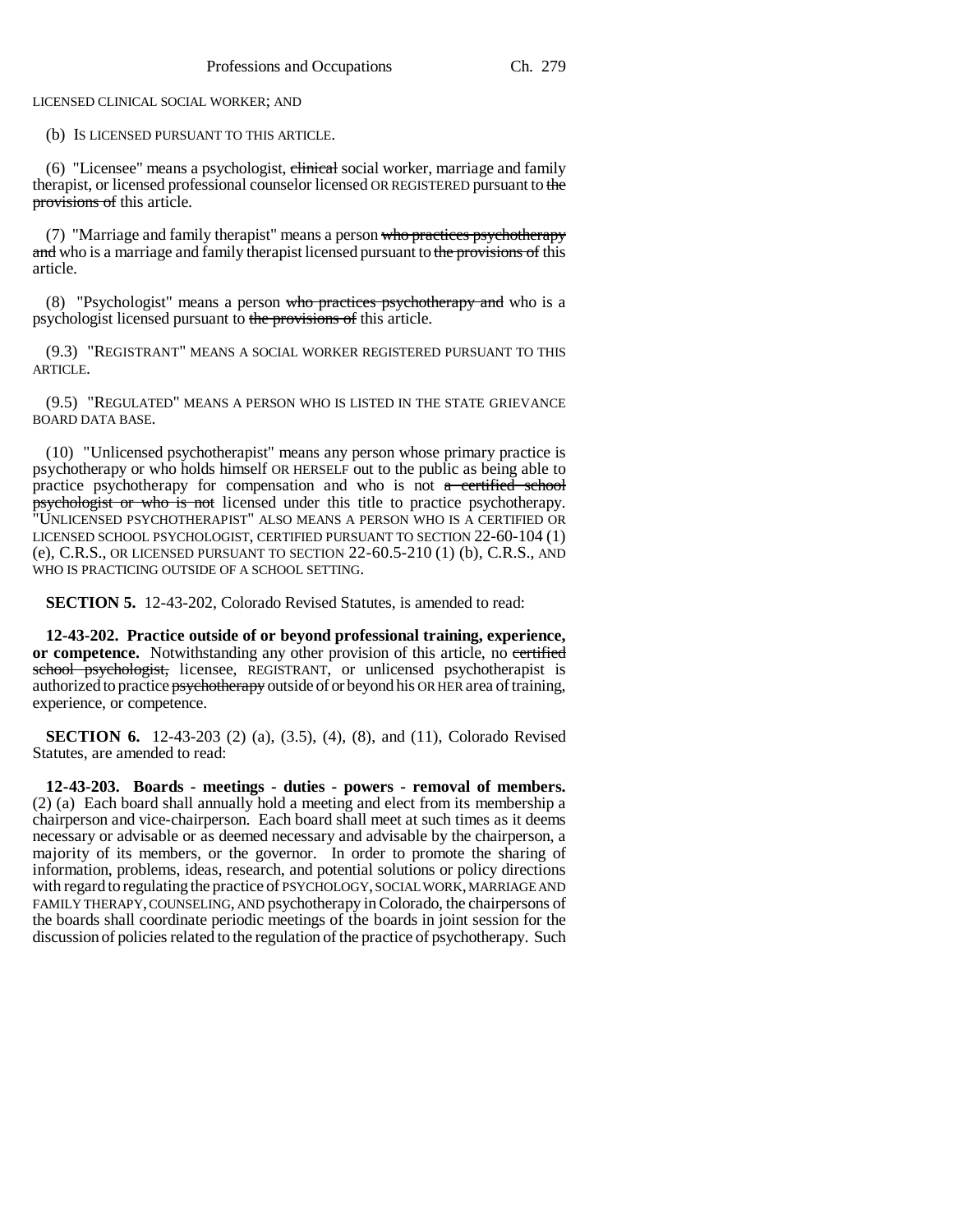joint meetings shall be held in conjunction with regular meetings of the boards. Reasonable notice of all meetings shall be given in the manner prescribed by each board. A majority of each board shall constitute a quorum at any meeting or hearing.

(3.5) In carrying out its duties related to the approval of applications for licensure pursuant to this section, section 12-43-212, and parts 3, 4, 5, and 6, AND 7 of this article, each board shall delegate the function of the preliminary review and approval of applications to the staff of each such board, with approval of such applications ratified by action of each such board. Each board, in its sole discretion, may individually review any application requiring board consideration prior to the approval thereof pursuant to section  $12-43-212$  and parts 3, 4, 5, and 6, AND 7 of this article.

(4) Each board shall maintain current lists of the names of all licensees, REGISTRANTS, AND UNLICENSED PSYCHOTHERAPISTS and records of cases and decisions rendered by the board. In addition, each board shall keep an accurate record of the results of all examinations for at least five years subsequent to the date of the examination. The grievance board may request such lists or records if it deems such information necessary to perform its powers and duties.

(8) Each board shall transmit to the grievance board information it receives of any violations of the provisions of this article pertaining to licensees, unlicensed psychotherapists, or certified school psychologists.

(11) (a) A professional review committee may be established pursuant to this subsection (11) to investigate the quality of care being given by a person licensed, REGISTERED, OR REGULATED pursuant to this article. If such a committee is established, it shall include in its membership at least three persons licensed, REGISTERED, OR REGULATED under either part  $3, 4, 5, \text{ or } 6$ , OR  $7$  of this article, whichever is applicable, and such persons shall be licensees, REGISTRANTS, OR UNLICENSED PSYCHOTHERAPISTS in the same profession as the licensee, REGISTRANT, OR UNLICENSED PSYCHOTHERAPIST who is the subject of a professional review proceeding, but such committee may be authorized to act only by a society or an association of persons licensed, REGISTERED, OR REGULATED pursuant to this article whose membership includes not less than one-third of the persons licensed, REGISTERED, OR REGULATED pursuant to part 3, 4, 5,  $\sigma$  6, OR 7 of this article, whichever is applicable, residing in this state if the licensee, REGISTRANT, OR UNLICENSED PSYCHOTHERAPIST whose services are the subject of review is a member of such society or association.

(b) Any member of the professional review committee and any witness appearing before such professional review committee shall be immune from suit in any civil action brought by a licensee THE LICENSED, REGISTERED, OR REGULATED PERSON who is the subject of a professional review proceeding if such member or witness acts in good faith within the scope of the function of such committee, has made a reasonable effort to obtain the facts of the matter as to which he OR SHE acts, and acts in the reasonable belief that the action taken by him OR HER is warranted by the facts.

**SECTION 7.** 12-43-204 (3), (3.5), and (4), Colorado Revised Statutes, are amended to read: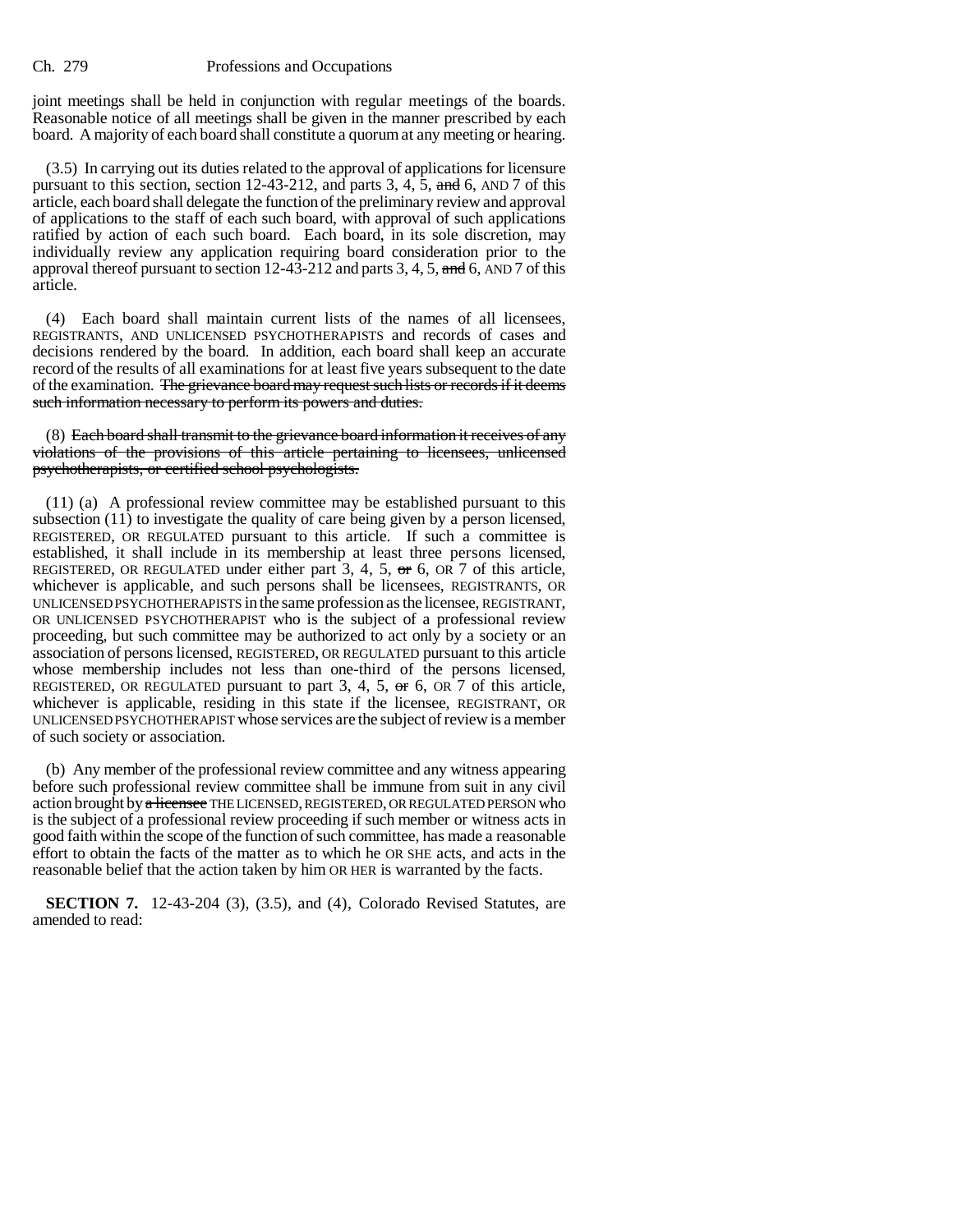**12-43-204. Fees - renewal.** (3) Every person licensed OR REGISTERED to practice psychology, clinical social work, marriage and family therapy, or professional counseling, OR LISTED IN THE STATE GRIEVANCE BOARD DATA BASE, within the state shall pay a renewal fee to be determined pursuant to section 24-34-105, C.R.S., and shall submit a renewal application upon a form prescribed by each board and shall receive therefor a renewal certificate, if qualified, authorizing him SUCH PERSON to continue his TO practice in this state. No fee received from licensees, REGISTRANTS, OR UNLICENSED PSYCHOTHERAPISTS seeking renewal shall be refunded. The EACH board shall establish renewal fees and schedules subject to the provisions of section 24-34-102 (8), C.R.S.

(3.5) The director of the division of registrations shall coordinate fee setting pursuant to this section so that all licensed LICENSEES, REGISTRANTS, and unlicensed psychotherapists pay fees as required by this section and section  $12-43-220(1)$ . Fees set pursuant to this section for application, examination, licensing and renewal of such licenses for psychologists, licensed clinical social workers, marriage and family therapists, and licensed professional counselors shall be as uniform as possible. The fee set by the grievance board for all psychotherapists required to be listed in the state directory pursuant to section 12-43-220 (1) shall be uniform for all persons required to comply. Unlicensed psychotherapists shall also pay a fee reflecting the direct and indirect costs of the grievance activities. The above fees shall not apply to certified school psychologists, certified alcohol and drug abuse counselors, or certified domestic violence counselors; however, if in a grievance action brought against such counselors the state prevails, the costs and attorney fees of that action shall be assessed against the certified counselor involved. The above fees shall be used to fund the costs of the whole program, including the costs of the grievance board in carrying out its powers and duties under part 7 of this article. SECTION 12-43-702.5 (1). THE FEES FOR RENEWAL OF LICENSES OR REGISTRATIONS FOR PSYCHOLOGISTS, SOCIAL WORKERS, MARRIAGE AND FAMILY THERAPISTS, AND PROFESSIONAL COUNSELORS AND FOR LISTING IN THE DATA BASE FOR UNLICENSED PSYCHOTHERAPISTS PURSUANT TO THIS SECTION SHALL BE UNIFORM.

(4) Any license OR REGISTRATION issued by a board OR ANY LISTING IN THE STATE GRIEVANCE BOARD DATA BASE shall expire by operation of law for failure of the licensee to timely renew his SUCH license, REGISTRATION, OR LISTING IN THE STATE GRIEVANCE BOARD DATA BASE. Upon compliance with this section and applicable rules and regulations regarding renewal, including the payment of a renewal fee plus a late payment fee established pursuant to section 24-34-105, C.R.S., the expired license, REGISTRATION, OR LISTING shall be reinstated; except that no license OR REGISTRATION to practice psychology, elinical social work, marriage and family therapy, or professional counseling which THAT has not been renewed for a period of time greater than two years shall be reinstated upon application for reinstatement unless the applicant demonstrates his continued professional competence to the board to which such applicant is applying for reinstatement.

**SECTION 8.** 12-43-206, Colorado Revised Statutes, is amended to read:

**12-43-206. Licensure by endorsement.** The board may issue a license by endorsement to engage in the practice of psychology, clinical social work, marriage and family therapy, or professional counseling to any applicant who has a license, registration, or certification in good standing as a psychologist, elimical social worker,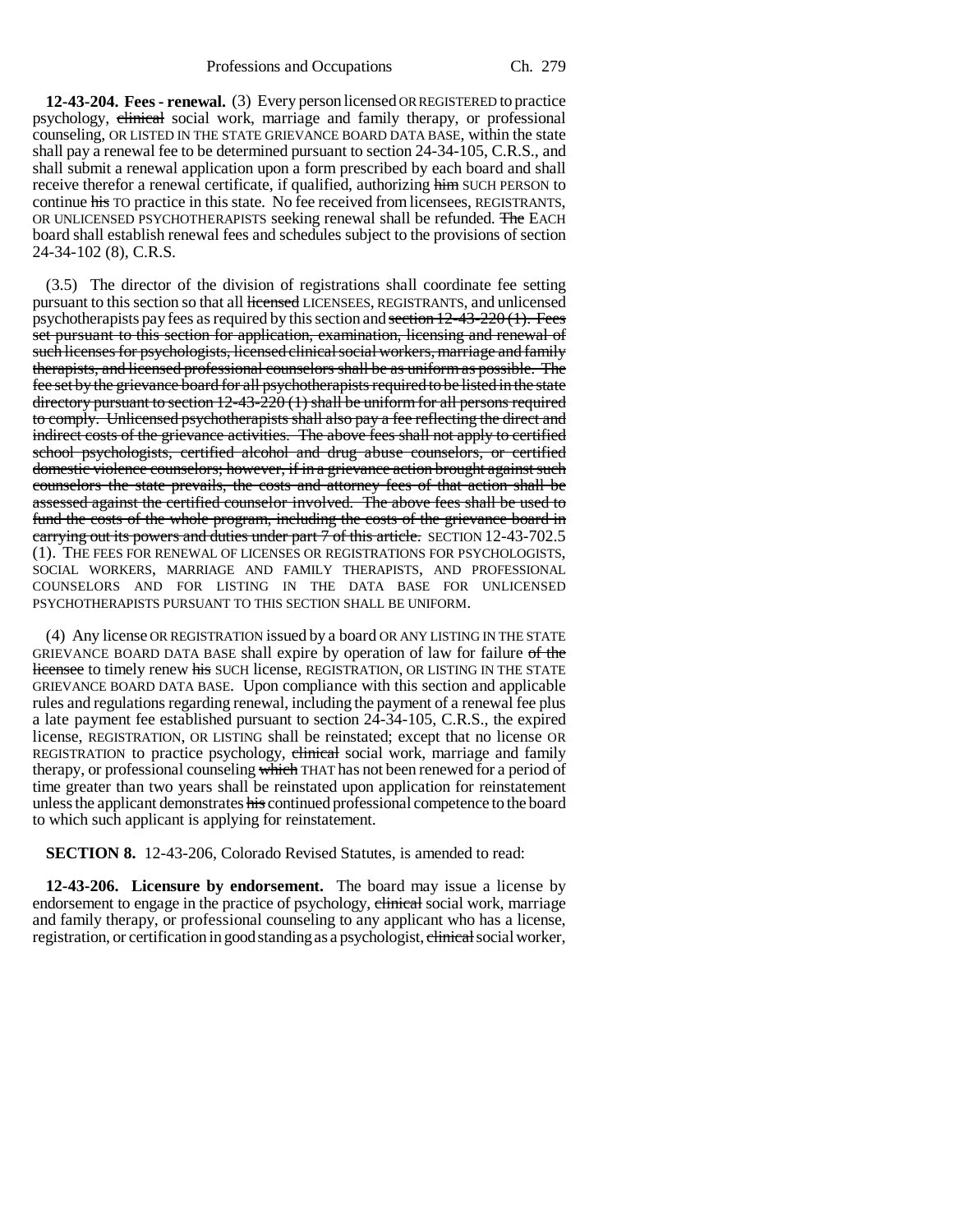marriage and family therapist, or professional counselor under the laws of another jurisdiction if the applicant presents proof satisfactory to the board that, at the time of application for a Colorado license by endorsement, the applicant possesses credentials and qualifications which THAT are substantially equivalent to the requirements of section 12-43-303, 12-43-403, 12-43-503, 12-43-304, 12-43-404, 12-43-504, or 12-43-603, whichever is applicable. Each board shall promulgate rules and regulations setting forth the manner in which credentials and qualifications of an applicant will be reviewed by the board.

**SECTION 9.** 12-43-208, Colorado Revised Statutes, is amended to read:

**12-43-208. Drugs - medicine.** Nothing in this article shall be construed as permitting psychologists, clinical social workers, marriage and family therapists, and professional counselors licensed OR REGISTERED under this article or unlicensed psychotherapists or certified school psychologists to administer or prescribe drugs or in any manner engage in the practice of medicine as defined by the laws of this state.

**SECTION 10.** 12-43-209, Colorado Revised Statutes, is amended to read:

**12-43-209. Collaborate with physician.** A licensee, REGISTRANT, OR unlicensed psychotherapist, or certified school psychologist, in order to make provision for the diagnosis and treatment of medical problems, shall collaborate with a physician licensed under the laws of this state, except when practicing pursuant to the provisions of section 12-43-201 (9). A licensee, REGISTRANT, OR unlicensed psychotherapist or certified school psychologist shall not diagnose, prescribe for, treat, or advise a client with reference to medical problems.

**SECTION 11.** The introductory portions to 12-43-211 (1) and (1) (b) and 12-43-211 (1) (b) (II), (1) (b) (III), (2), and (3), Colorado Revised Statutes, are amended to read:

**12-43-211. Professional service corporations for the practice of psychology, social work, marriage and family therapy, and professional counseling definitions.** (1) Licensees and certified school psychologists may form professional service corporations for the practice of psychology, elimical social work, marriage and family therapy, or professional counseling under the "Colorado Business Corporation Act", articles 101 to 117 of title 7, C.R.S., if such corporations are organized and operated in accordance with the provisions of this section. The articles of incorporation of such corporations shall contain provisions complying with the following requirements:

(b) The corporation shall be organized by licensees or certified school psychologists for the purpose of conducting the practice of psychology, elinical social work, marriage and family therapy, or professional counseling by the respective licensees of those practices. or conducting activities authorized by section 12-43-304 (5) (b), by certified school psychologists. The corporation may be organized with any other person, and any person may own shares in such corporation, if the following conditions are met:

(II) The practice of psychotherapy as defined in section  $12-43-304$  (5) by the professional service corporation is performed by a certified school psychologist acting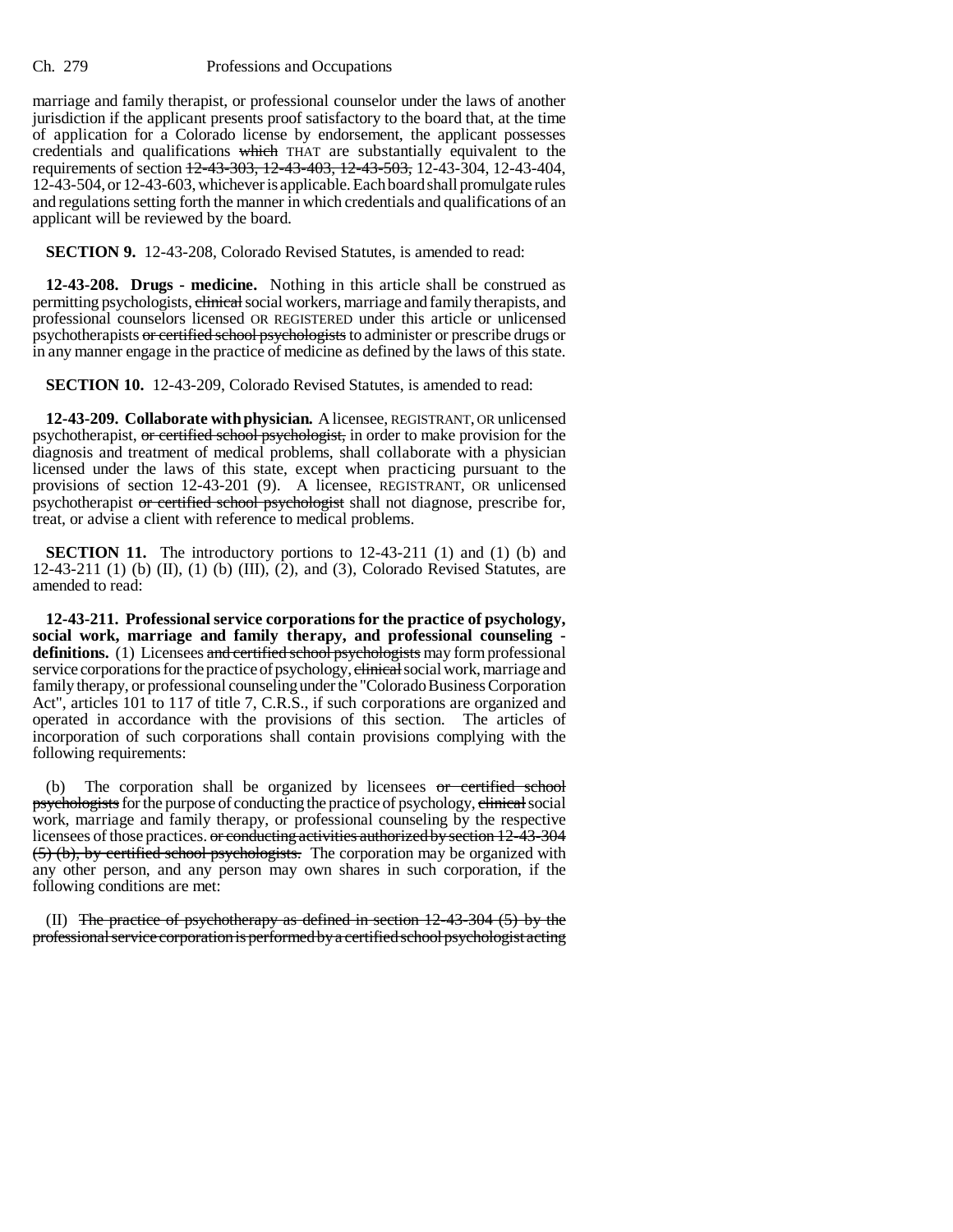independently or under the supervision of a person licensed pursuant to this article or a certified school psychologist. Any certified school psychologist member of the professional service corporation remains individually responsible for his professional acts and conduct as provided elsewhere in this article; or

(III) The practice of social work by the professional service corporation is performed by a licensed clinical social worker acting independently or under the supervision of a person licensed pursuant to this article or a licensed elimical social worker. Any licensed clinical social worker member of the professional service corporation remains individually responsible for his OR HER professional acts and conduct as provided elsewhere in this article; or

(2) The corporation shall do nothing which THAT, if done by a licensee or certified school psychologist and employed by it, would violate the provisions of section  $12-43-704$  (1) SECTION 12-43-222 (1). Any violation of this section by the corporation shall be grounds for the grievance A board to discipline any licensee  $\sigma$ certified school psychologist pursuant to section 12-43-705 SECTION 12-43-224.

(3) Nothing in this section shall be deemed to diminish or change the obligation of each licensee or certified school psychologist employed by the corporation to conduct his OR HER practice so as not to violate the provisions of section  $12-43-704$  (1) SECTION 12-43-222 (1). Any licensee or certified school psychologist who by act or omission causes the corporation to act or fail to act in a way which THAT violates the provisions of section  $12-43-704$  (1) SECTION 12-43-222 (1) or any provision of this section shall be deemed personally responsible for such act or omission and shall be subject to discipline THEREFOR by the grievance board. therefor.

**SECTION 12.** 12-43-212 (3), Colorado Revised Statutes, is amended to read:

**12-43-212. Denial of license - renewal.** (3) If a board has any reason to believe that or receives any information that an applicant, renewal applicant, or reinstatement applicant has done any of the acts set forth in section  $12-43-704$  (1) SECTION 12-43-222 (1) as grounds for discipline, the board shall refer the matter to the grievance board. If the grievance board finds no basis to deny the license, it shall notify the board and the board may grant a license to the applicant, renewal applicant, or reinstatement applicant THE BOARD MAY DENY A LICENSE TO THE APPLICANT, RENEWAL APPLICANT, OR REINSTATEMENT APPLICANT IF THE BOARD DETERMINES THAT THERE IS A BASIS FOR SUCH DENIAL. The order of the board to grant or deny such license shall be the final agency action.

**SECTION 13.** The introductory portion to 12-43-214 (1) and 12-43-214 (1) (a), (1) (d) (III), and (1) (d) (IV), Colorado Revised Statutes, are amended to read:

**12-43-214. Mandatory disclosure of information to clients.** (1) Except as otherwise provided in subsection (4) of this section, every unlicensed psychotherapist, licensee, or certified school psychologist, when such unlicensed psychotherapist, licensee, or certified school psychologist is practicing outside the school setting, OR REGISTRANT shall provide the following information in writing to each client during the initial client contact:

(a) The name, business address, and business phone number of the unlicensed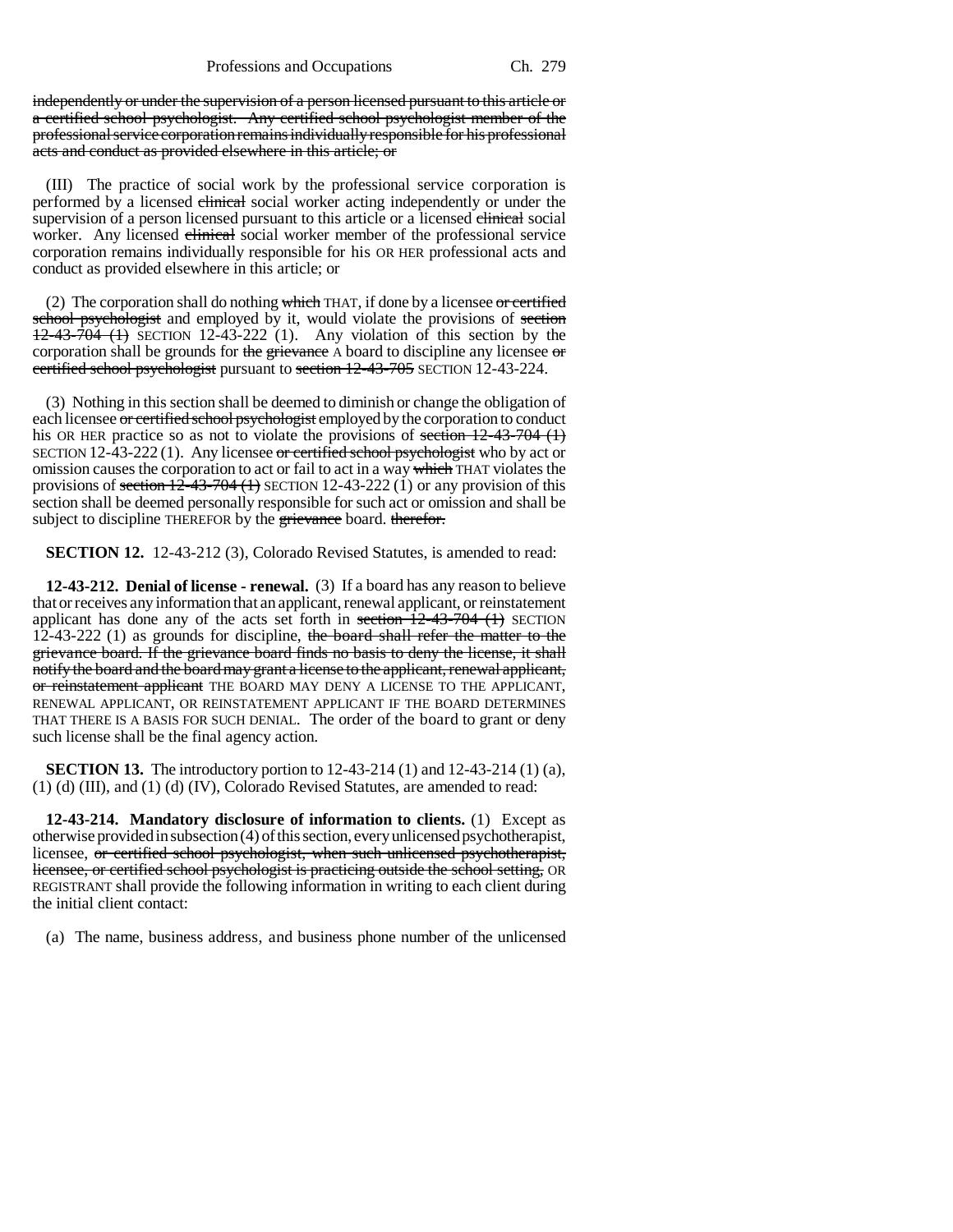psychotherapist, licensee, or certified school psychologist REGISTRANT;

(d) A statement indicating that:

(III) In a professional relationship, sexual intimacy is never appropriate and should be reported to the grievance board THAT REGULATES, REGISTERS, OR LICENSES SUCH UNLICENSED PSYCHOTHERAPIST, REGISTRANT, OR LICENSEE;

(IV) The information provided by the client during therapy sessions is legally confidential in the case of licensed marriage and family therapists, elimical social workers, professional counselors, and psychologists, and certified school psychologists, AND UNLICENSED PSYCHOTHERAPISTS, except as provided in section 12-43-218 and except for certain legal exceptions which THAT will be identified by the licensee, or certified school psychologist REGISTRANT, OR UNLICENSED PSYCHOTHERAPIST should any such situation arise during therapy.

**SECTION 14.** 12-43-215 (1) and (8), Colorado Revised Statutes, are amended to read:

**12-43-215. Scope of article - exemptions.** (1) Any person engaged in the practice of religious ministry shall not be required to comply with the provisions of this article; except that such person shall not hold himself OR HERSELF out to the public by any title incorporating the terms "psychologist", "SOCIAL WORKER", "REGISTERED SOCIAL WORKER", "RSW", "LICENSED SOCIAL WORKER", "LSW", "LICENSED INDEPENDENT SOCIAL WORKER", "LISW", "licensed clinical social worker", "clinical social worker", "LCSW", "licensed marriage and family therapist", "LMFT", "licensed professional counselor", "certified school psychologist", or "CSP" OR "LPC", unless that person has been licensed pursuant to this article. or certified as a certified school psychologist.

(8) The provisions of section  $12-43-220$  SECTION 12-43-702.5 shall not apply to employees of community mental health centers OR CLINICS as those centers OR CLINICS are defined by section 27-1-201, C.R.S., but such persons practicing psychotherapy outside the scope of employment as employees of a facility defined by section 27-1-201, C.R.S., shall be subject to the provisions of section 12-43-220 SECTION 12-43-702.5.

**SECTION 15.** 12-43-216, Colorado Revised Statutes, is amended to read:

12-43-216. Title use restrictions. A psychologist, clinical social worker, marriage and family therapist, or professional counselor may only use the title for which he OR SHE is licensed OR REGISTERED under this article. Except as provided in section  $\frac{12-43-304(5)}{2-43-306(3)}$ , no other person shall hold himself OR HERSELF out to the public by any title or description of services incorporating the terms "licensed clinical social worker", "clinical social worker", "LCSW", "SOCIAL WORKER", "REGISTERED SOCIAL WORKER", "RSW", "LICENSED SOCIAL WORKER", "LSW", "LICENSED INDEPENDENT SOCIAL WORKER", "LISW", "marriage and family therapist", "LMFT", "professional counselor", "LPC", "psychologist", "psychology", or "psychological", and he NO OTHER PERSON shall not state or imply that he OR SHE is licensed OR REGISTERED to practice clinical social work, marriage and family therapy, professional counseling, or psychology. Nothing in this section shall prohibit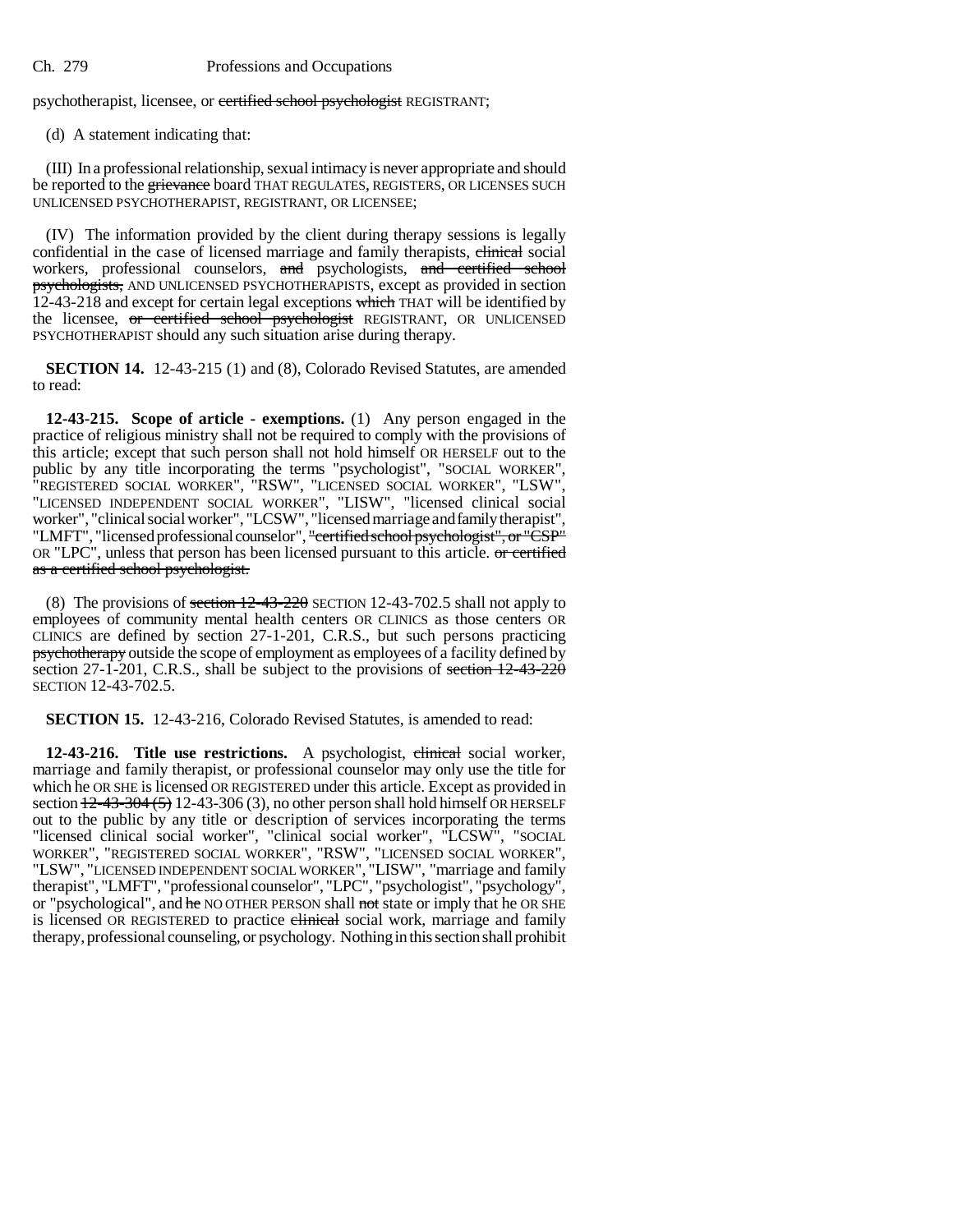a person from stating or using the educational degrees which he THAT SUCH PERSON has obtained.

**SECTION 16.** 12-43-218 (1), (2) (a), and (2) (b), the introductory portion to 12-43-218 (2) (c), and 12-43-218 (2) (c) (I), (2) (c) (II), and (3), Colorado Revised Statutes, are amended to read:

**12-43-218. Disclosure of confidential communications.** (1) A licensee, LICENSED or certified school psychologist, REGISTRANT, OR UNLICENSED PSYCHOTHERAPIST shall not disclose, without the consent of his THE client, any confidential communications made by the client, to him, or his advice given thereon, in the course of professional employment; nor shall a licensee's, LICENSED or certified school psychologist's, REGISTRANT'S, OR UNLICENSED PSYCHOTHERAPIST'S employee or associate, whether clerical or professional, disclose any knowledge of said communications acquired in such capacity; nor shall any person who has participated in any therapy conducted under the supervision of a licensee, LICENSED or certified school psychologist, REGISTRANT, OR UNLICENSED PSYCHOTHERAPIST, including, but not limited to, group therapy sessions, disclose any knowledge gained during the course of such therapy without the consent of the person to whom the knowledge relates.

(2) Subsection (1) of this section shall not apply when:

(a) A client or the heirs, executors, or administrators of a client file suit or a complaint against a licensee, LICENSED or certified school psychologist, REGISTRANT, OR UNLICENSED PSYCHOTHERAPIST on any cause of action arising out of or connected with the care or treatment of such client by the licensee, LICENSED or certified school psychologist, REGISTRANT, OR UNLICENSED PSYCHOTHERAPIST;

(b) A licensee, LICENSED or certified school psychologist, REGISTRANT, OR UNLICENSED PSYCHOTHERAPIST was in consultation with a physician, registered professional nurse, licensee, LICENSED or certified school psychologist, REGISTRANT, OR UNLICENSED PSYCHOTHERAPIST against whom a suit or complaint was filed based on the case out of which said suit or complaint arises;

(c) A review of services of a licensee, LICENSED or certified school psychologist, REGISTRANT, OR UNLICENSED PSYCHOTHERAPIST is conducted by any of the following:

(I) The grievance A board or a person or group authorized by such board to make an investigation on its behalf;

(II) The governing board of a hospital licensed pursuant to part 1 of article 3 of title 25, C.R.S., where said licensee, LICENSED or certified school psychologist, REGISTRANT, OR UNLICENSED PSYCHOTHERAPIST practices or the medical staff of such hospital if the medical staff operates pursuant to written bylaws approved by the governing board of such hospital; or

(3) The records and information produced and used in the review provided for in paragraph (c) of subsection (2) of this section shall not become public records solely by virtue of the use of such records and information. The identity of any client whose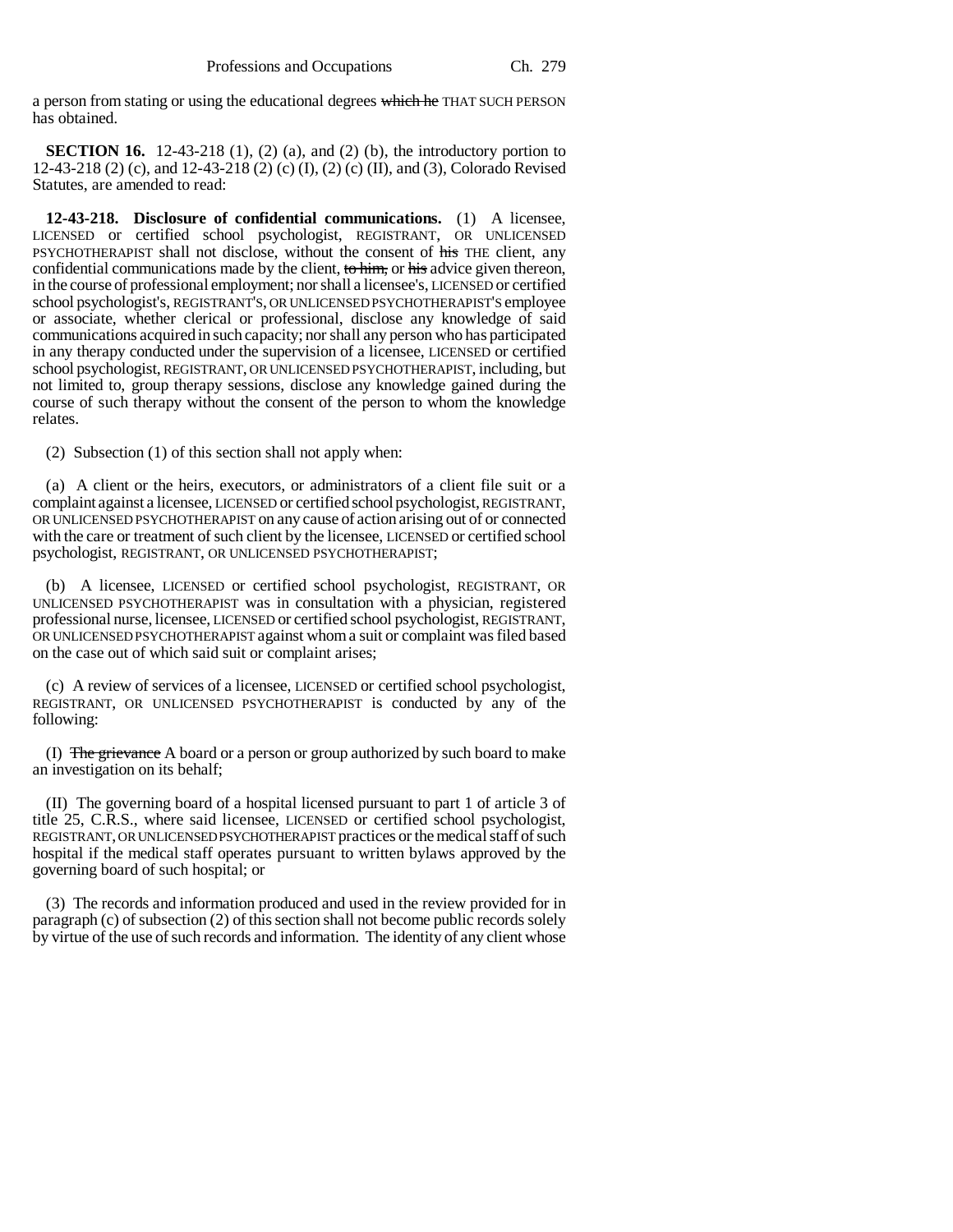records are so reviewed shall not be disclosed to any person not directly involved in such review process, and procedures shall be adopted by the grievance A board, hospital, association, or society to ensure that the identity of the client is concealed during the review process itself and to comply with the provisions of section  $12-43-705$  (4) SECTION 12-43-224 (4).

**SECTION 17. Repeal of provisions being relocated in this act.** 12-43-220, Colorado Revised Statutes, is repealed.

**SECTION 18.** Part 2 of article 43 of title 12, Colorado Revised Statutes, is amended BY THE ADDITION OF THE FOLLOWING NEW SECTIONS CONTAINING RELOCATED PROVISIONS, WITH AMENDMENTS, to read:

**12-43-221. [Formerly 12-43-703] Powers and duties of the boards.** (1) In addition to all other powers and duties conferred and imposed upon the grievance **board** BOARDS, AS DEFINED IN SECTION 12-43-201 (1), by this article, the grievance **board has** EACH BOARD HAS the following powers and duties WITH RESPECT TO THE LICENSING, REGISTRATION, AND REGULATION OF THE PERSONS LICENSED, REGISTERED, OR LISTED BY EACH INDIVIDUAL BOARD PURSUANT TO PART 3, 4, 5, 6, OR 7 OF THIS ARTICLE:

(a) To annually elect one of its members as chairman CHAIRPERSON and one as vice-chairman. It VICE-CHAIRPERSON. EACH BOARD may meet at such times and adopt such rules for its government as it deems proper.

(b) To make investigations, hold hearings, and take evidence in accordance with the provisions of article 4 of title 24, C.R.S., and this article in all matters relating to the exercise and performance of the powers and duties vested in the grievance EACH board and, in connection with any investigation or hearing and through any member or an administrative law judge, to subpoena witnesses, administer oaths, and compel the testimony of witnesses and the production of books, papers, and records relevant to any inquiry or hearing. Any subpoena issued pursuant to this article shall be enforceable by the district court. Subpoenas issued on behalf of the A board may be signed by the SUCH BOARD'S program administrator.

(c) To aid the several district attorneys of this state in the enforcement of this article and in the prosecution of all persons, firms, associations, or corporations charged with the violation of any of its provisions and to report to the appropriate district attorney any violation of this article which THAT it reasonably believes involves a criminal violation;

(d) To take disciplinary actions in conformity with this article;

(e) Through the department of regulatory agencies and subject to appropriations made to the department of regulatory agencies, to employ administrative law judges on a full-time or part-time basis to conduct any hearings required by this article. The administrative law judges shall be appointed pursuant to part 10 of article 30 of title 24, C.R.S.

(f) To notify the public of all disciplinary actions taken against licensees,  $\sigma$ certified school psychologists and REGISTRANTS, OR unlicensed psychotherapists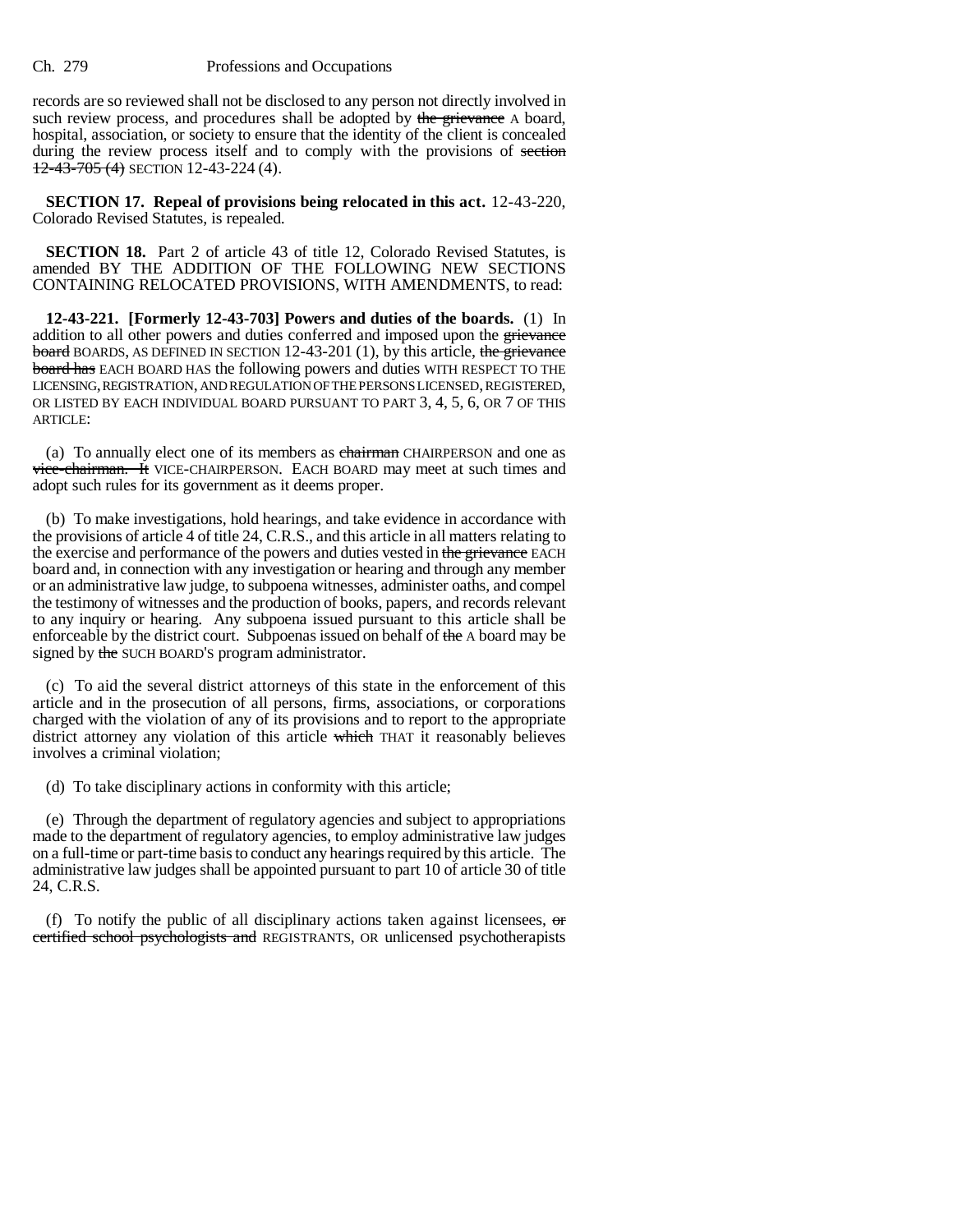pursuant to this article.

 $(g)$  To request that any board or individual board member advise it or an administrative law judge it employs in any disciplinary matter. In addition, the grievance board may request the assistance of a professional psychologist, clinical social worker, marriage and family therapist, professional counselor, or certified school psychologist when a disciplinary matter relates to a practitioner within the same field of practice as the professional psychologist, clinical social worker, marriage and family therapist, professional counselor, or certified school psychologist respectively.

(2) Pursuant to this part  $\frac{7}{7}$  PART 2 and article 4 of title 24, C.R.S., the grievance EACH board is authorized to adopt and revise such rules and regulations as may be necessary to enable it to carry out the provisions of this part 7 PART 2 WITH RESPECT TO THE REGULATION OF THE PERSONS LICENSED, REGISTERED, OR REGULATED BY EACH INDIVIDUAL BOARD PURSUANT TO PART 3, 4, 5, 6, OR 7 OF THIS ARTICLE.

**12-43-222. [Formerly 12-43-704] Prohibited activities - related provisions.** (1) A person practicing psychotherapy under this article LICENSED, REGISTERED, OR REGULATED UNDER PART 3, 4, 5, 6, OR 7 OF THIS ARTICLE is in violation of this article if he SUCH PERSON:

(a) Has been convicted of a felony or has had accepted by a court a plea of guilty or nolo contendere to a felony if the felony is related to the ability to practice psychotherapy UNDER THIS ARTICLE. A certified copy of the judgment of a court of competent jurisdiction of such conviction or plea shall be conclusive evidence of such conviction or plea. In considering the disciplinary action, the grievance EACH board shall be governed by the provisions of section 24-5-101, C.R.S.

(b) Has violated or attempted to violate, directly or indirectly, or assisted or abetted the violation of, or conspired to violate any provision or term of this article or rule or regulation promulgated pursuant to this article or any order of a board established pursuant to this article;

(c) Has used advertising which THAT is misleading, deceptive, or false;

(d) (I) Has committed abuse of health insurance pursuant to section 18-13-119, C.R.S.;

(II) Has advertised through newspapers, magazines, circulars, direct mail, directories, radio, television, or otherwise that the person will perform any act prohibited by section 18-13-119, C.R.S.;

(e) Is addicted to or dependent on alcohol or any habit-forming drug, as defined in section 12-22-102 (13), or is a habitual user of any controlled substance, as defined in section 12-22-303 (7), or any alcoholic beverage;

(f) Has a physical or mental disability which THAT renders him SUCH PERSON unable to treat CLIENTS with reasonable skill and safety his clients or which THAT may endanger the health or safety of persons under his SUCH PERSON'S care;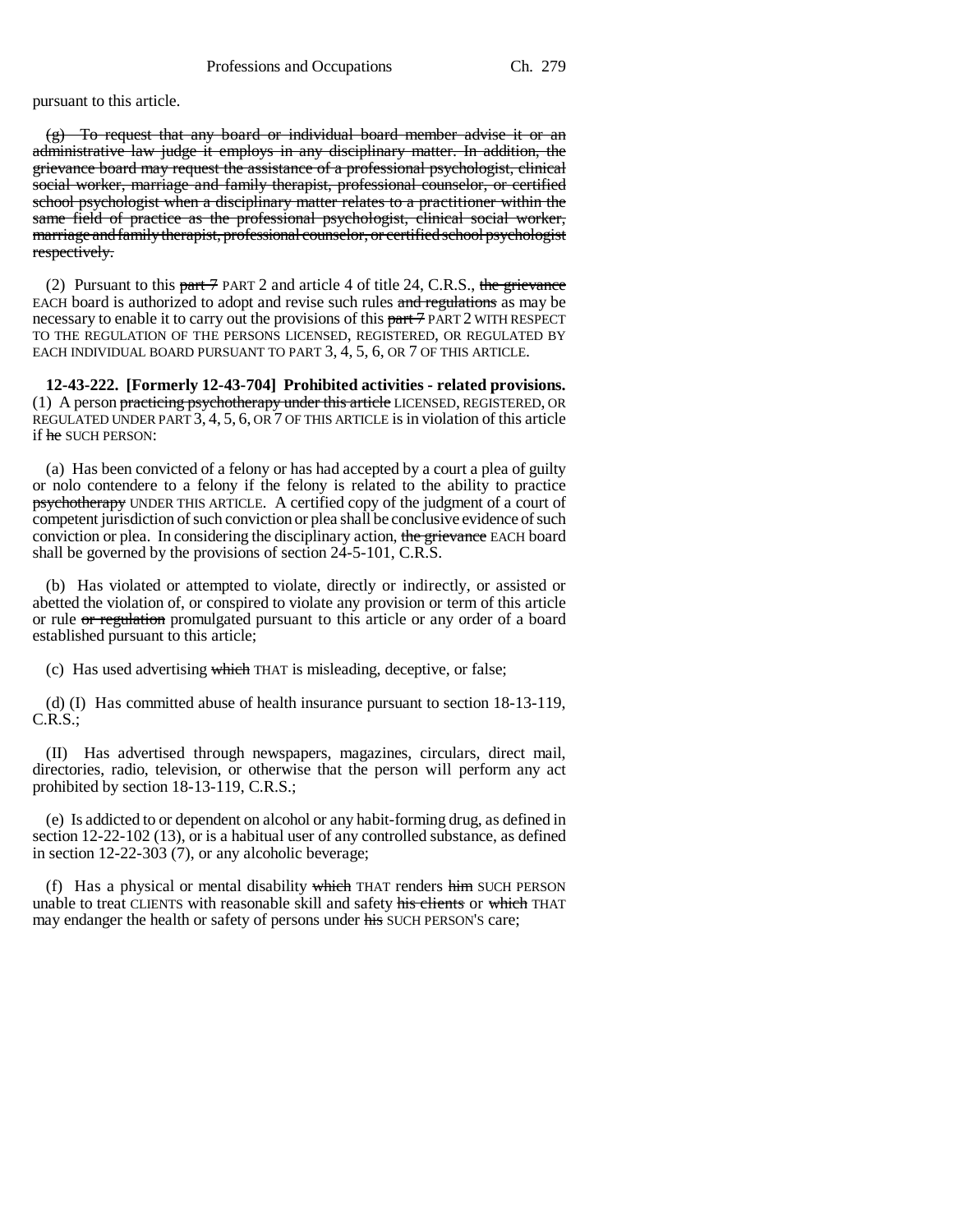$(g)$  Has acted or failed to act in a manner which THAT does not meet the generally accepted standards of his practice THE PROFESSIONAL DISCIPLINE UNDER WHICH SUCH PERSON PRACTICES. A certified copy of a malpractice judgment of a court of competent jurisdiction shall be conclusive evidence of such act or omission, but evidence of such act or omission shall not be limited to a malpractice judgment.

(h) Has performed services outside of his SUCH PERSON'S area of training, experience, or competence;

(i) Has maintained relationships with clients that are likely to impair his SUCH PERSON'S professional judgment or increase the risk of client exploitation, such as treating employees, supervisees, close colleagues, or relatives;

(j) Has exercised undue influence on the client, including the promotion of the sale of services, goods, property, or drugs in such a manner as to exploit the client for the financial gain of the practitioner or a third party;

(k) Has failed to terminate a relationship with a client when it was reasonably clear that the client was not benefiting from the relationship and is not likely to gain such benefit in the future;

(l) Has failed to refer a client to an appropriate practitioner when the problem of the client is beyond his SUCH PERSON'S training, experience, or competence;

 $(1.5)$  (m) Has failed to obtain a consultation or perform a referral when such failure is not consistent with generally accepted standards of care;

 $(m)$  (n) Has failed to render adequate professional supervision of persons practicing psychotherapy PURSUANT TO THIS ARTICLE under his SUCH PERSON'S supervision according to generally accepted standards of practice;

 $(n)$  (o) Has accepted commissions or rebates or other forms of remuneration for referring clients to other professional persons;

 $\left(\varphi\right)$  (p) Has failed to comply with any of the requirements pertaining to mandatory disclosure of information to clients pursuant to section 12-43-214;

 $(\vec{p})$  (q) Has offered or given commissions, rebates, or other forms of remuneration for the referral of clients. Notwithstanding this provision, a licensee, certified school psychologist, REGISTRANT, or unlicensed psychotherapist may pay an independent advertising or marketing agent compensation for advertising or marketing services rendered on his SUCH PERSON'S behalf by such agent, including compensation which THAT is paid for the results of performance of such services on a per patient basis.

 $\left(\frac{q}{r}\right)$  (r) Has engaged in sexual contact, sexual intrusion, or sexual penetration, as defined in section 18-3-401, C.R.S., with a client during the period of time in which a therapeutic relationship exists or for up to six months after the period in which such a relationship exists;

 $(r)$  (s) Has resorted to fraud, misrepresentation, or deception in applying for or in securing licensure or taking any examination provided for in this article;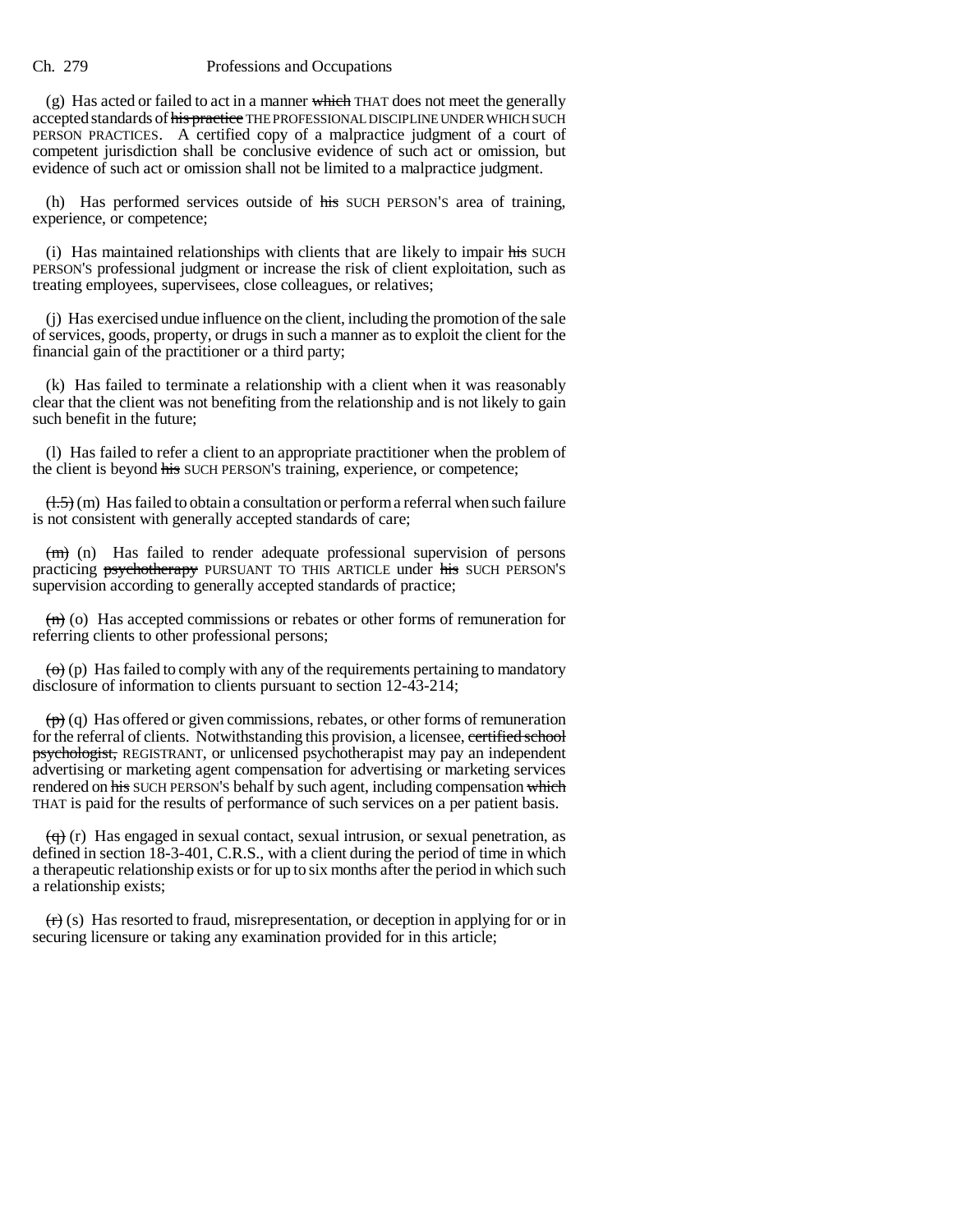$\left( \frac{1}{s} \right)$  (t) Has engaged in any of the following activities and practices:

(I) Willful and repeated ordering or performance, without clinical justification, of demonstrably unnecessary laboratory tests or studies;

(II) The administration, without clinical justification, of treatment which THAT is demonstrably unnecessary; or

(III) Ordering or performing, without clinical justification, any service, X ray, or treatment which THAT is contrary to the generally accepted standards of his SUCH PERSON'S practice;

(t) (u) Has falsified or repeatedly made incorrect essential entries or repeatedly failed to make essential entries on patient records; or

 $\overline{(u)}(v)$  Has committed a fraudulent insurance act, as defined SET FORTH in section 10-1-127, C.R.S.

(2) A disciplinary action relating to a license, REGISTRATION, OR LISTING to practice a profession licensed, REGISTERED, OR LISTED under PART 3, 4, 5, 6, OR 7 OF this article or any related occupation in any other state, territory, or country for disciplinary reasons shall be deemed to be prima facie evidence of grounds for disciplinary action, including denial of licensure, by the grievance A board. This subsection (2) shall apply only to disciplinary actions based upon acts or omissions in such other state, territory, or country substantially similar to those set out as grounds for disciplinary action pursuant to subsection (1) of this section.

(3) The grievance board shall notify the state board of education of any action the grievance board takes against a certified school psychologist pursuant to this part 7, and the state board of education may use evidence of such action in any proceeding related to the certified school psychologist, subject to the requirements of title  $22$ , C.R.S.

**12-43-223. [Formerly 12-43-704.5] Authority of licensing boards and the grievance board - cease and desist orders.** (1) If a licensee, REGISTRANT, OR UNLICENSED PSYCHOTHERAPIST has violated any of the provisions of section 12-43-704 SECTION 12-43-222, the grievance board THAT LICENSES, REGISTERS, OR REGULATES SUCH LICENSEE, REGISTRANT, OR UNLICENSED PSYCHOTHERAPIST may deny, revoke, or suspend any license OR REGISTRATION OR THE LISTING OF ANY UNLICENSED PSYCHOTHERAPIST IN THE GRIEVANCE BOARD DATA BASE; issue a letter of admonition to a licensee, REGISTRANT, OR UNLICENSED PSYCHOTHERAPIST; ISSUE A CONFIDENTIAL LETTER OF CONCERN TO A LICENSEE, REGISTRANT, OR UNLICENSED PSYCHOTHERAPIST; place a licensee, REGISTRANT, OR UNLICENSED PSYCHOTHERAPIST on probation, or apply for an injunction pursuant to section 12-43-708 SECTION 12-43-227 to enjoin a licensee, REGISTRANT, OR UNLICENSED PSYCHOTHERAPIST from practicing the profession for which he SUCH PERSON is licensed, REGISTERED, OR REGULATED under this article.

(2) If a certified school psychologist practicing psychotherapy outside the school setting has violated any of the provisions of section 12-43-704, the grievance board may issue a letter of admonition to such certified school psychologist, place such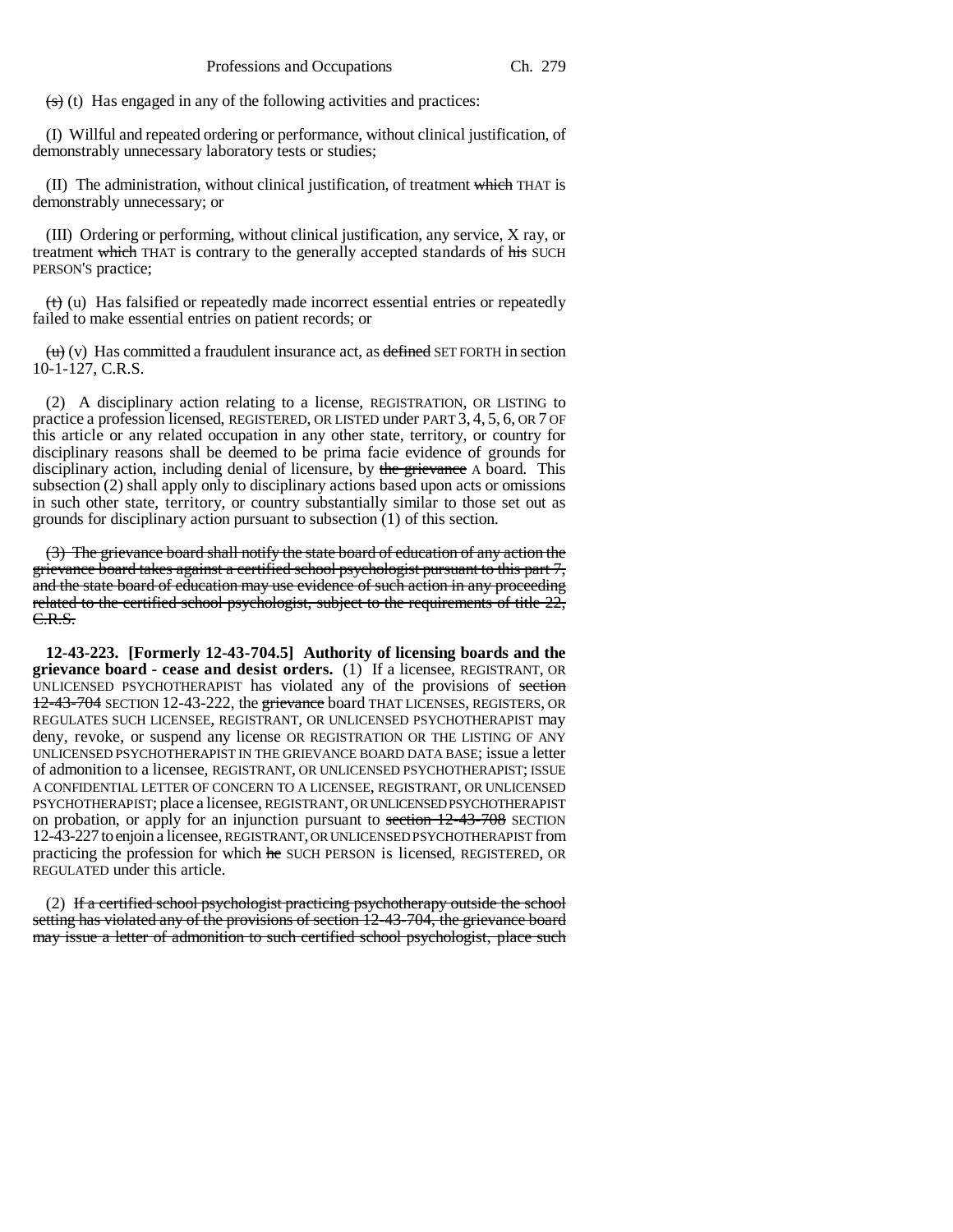certified school psychologist on probation, or apply for an injunction pursuant to section 12-43-708 to enjoin such certified school psychologist from practicing psychotherapy outside the school setting.

(3) If an unlicensed psychotherapist violates any of the provisions of section 12-43-704 SECTION 12-43-222, the grievance board may REFUSE TO INCLUDE, OR permanently or for a set period of time strike the name of such psychotherapist from, the data base maintained pursuant to section 12-43-220 SECTION 12-43-702.5, issue a letter of admonition to such unlicensed psychotherapist, or place such unlicensed psychotherapist on probation, or apply for an injunction pursuant to section 12-43-708 SECTION 12-43-227 to enjoin such unlicensed psychotherapist from practicing psychotherapy.

(4) (a) If, as a result of an investigation of a complaint by any person or of an investigation on its own motion, the grievance A board determines that any person is acting or has acted in violation of section  $12-43-704$  SECTION 12-43-222, and the grievance SUCH board determines that any such violation creates an emergency condition which THAT may affect the health, safety, or welfare of any person, the grievance board may issue an order to cease and desist such activity. The order shall set forth the statutes and rules and regulations alleged to have been violated, the facts alleged to have constituted the violation, and the requirement that all unlawful acts IMMEDIATELY cease. forthwith. The person so ordered may request a hearing on the question of whether any violation occurred if such request is made within thirty days after the date of service of the order to cease and desist. Upon request, any person ordered to cease and desist unlawful acts as authorized in this subsection (4) shall be entitled to a hearing and an oral or written decision from the administrative law judge on any such order within seven working days after the issuance thereof. The hearing shall be conducted in accordance with the provisions of article 4 of title 24, C.R.S.

(b) In the event that any person fails to comply with a cease and desist order, the grievance ORDERING board may request the attorney general or the district attorney for the judicial district in which the alleged violation exists to bring, and if so requested the attorney general or district attorney shall bring, a suit for a temporary restraining order and for injunctive relief to prevent any further or continued violation of the order.

(c) No stay of a cease and desist order shall be issued before UNTIL AFTER a hearing thereon involving both parties HAS BEEN HELD.

**12-43-224. [Formerly 12-43-705] Disciplinary proceedings - judicial review - mental and physical examinations - multiple licenses.** (1) (a) A proceeding for discipline of a licensee, or certified school psychologist REGISTRANT, OR UNLICENSED PSYCHOTHERAPIST may be commenced when the grievance board THAT LICENSES, REGISTERS, OR REGULATES SUCH LICENSEE, REGISTRANT, OR UNLICENSED PSYCHOTHERAPIST has reasonable grounds to believe that a licensee, or certified school psychologist REGISTRANT, OR UNLICENSED PSYCHOTHERAPIST under the grievance SUCH board's jurisdiction has committed any act or failed to act pursuant to the grounds established in section  $12-43-704$  SECTION 12-43-222 OR 12-43-226.

(b) A LICENSEE, REGISTRANT, OR UNLICENSED PSYCHOTHERAPIST WHO HOLDS MORE THAN ONE LICENSE, REGISTRATION, OR LISTING PURSUANT TO THIS ARTICLE,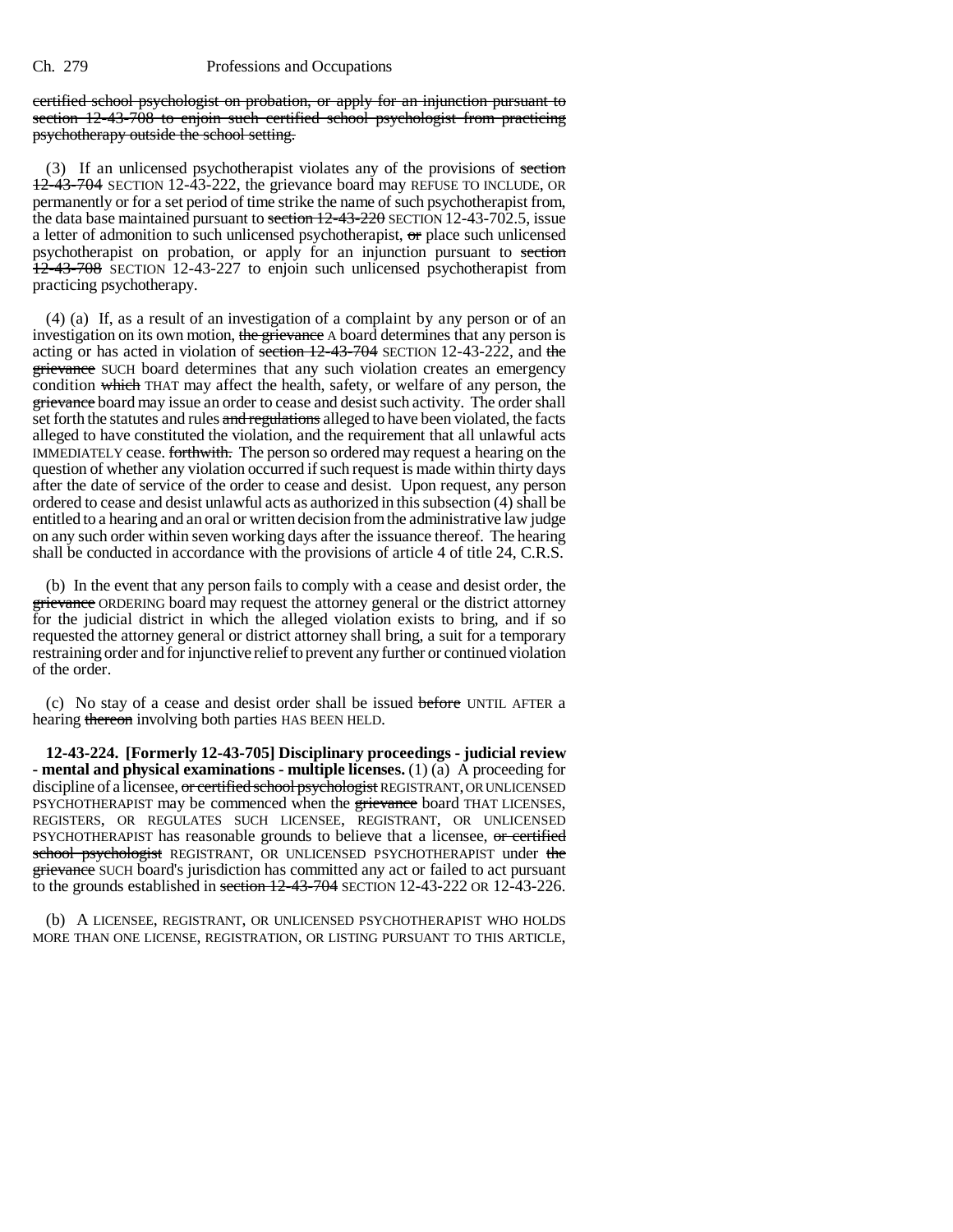Professions and Occupations Ch. 279

WHO HAS COMMITTED ANY ACT OR FAILED TO ACT PURSUANT TO THE GROUNDS ESTABLISHED IN SECTION 12-43-222 OR 12-43-226, SHALL BE SUBJECT TO DISCIPLINARY ACTION BY ALL BOARDS THAT LICENSE, REGISTER, OR REGULATE SUCH PERSON PURSUANT TO THIS ARTICLE. THE FINDINGS, CONCLUSIONS, AND FINAL AGENCY ORDER OF THE FIRST BOARD TO TAKE DISCIPLINARY ACTION PURSUANT TO THIS SECTION AGAINST THE LICENSEE, REGISTRANT, OR UNLICENSED PSYCHOTHERAPIST, OR ANY DISCIPLINARY ACTION TAKEN BY THE STATE GRIEVANCE BOARD AS IT EXISTED PRIOR TO JULY 1, 1998, SHALL BE PRIMA FACIE EVIDENCE AGAINST SUCH PERSON IN ANY SUBSEQUENT DISCIPLINARY ACTION TAKEN BY ANOTHER BOARD CONCERNING THE SAME ACT OR SERIES OF ACTS.

(c) IF A LICENSEE, REGISTRANT, OR UNLICENSED PSYCHOTHERAPIST, WHO MAKES APPLICATION FOR A LICENSE, REGISTRATION, OR LISTING PURSUANT TO THIS ARTICLE, HAS BEEN DISCIPLINED BY ANY BOARD CREATED PURSUANT TO THIS ARTICLE, OR THE STATE GRIEVANCE BOARD AS IT EXISTED PRIOR TO JULY 1, 1998, THE FINDINGS, CONCLUSIONS, AND FINAL AGENCY ORDER OF THE FIRST BOARD TO TAKE DISCIPLINARY ACTION PURSUANT TO THIS SECTION AGAINST THE LICENSEE, REGISTRANT, OR UNLICENSED PSYCHOTHERAPIST SHALL BE PRIMA FACIE EVIDENCE AGAINST SUCH PERSON IN ANY SUBSEQUENT APPLICATION MADE FOR A LICENSE, REGISTRATION, OR LISTING TO ANY OTHER BOARD CREATED PURSUANT TO THIS ARTICLE.

(2) (a) Disciplinary proceedings shall be conducted in the manner prescribed by the "State Administrative Procedure Act", article 4 of title 24, C.R.S.

(b) The grievance EACH board, through the department of regulatory agencies, may employ administrative law judges, on a full-time or part-time basis, to conduct hearings as provided by this article or on any matter within the grievance board's jurisdiction upon such conditions and terms as the grievance SUCH board may determine. The grievance A board may elect to refer a case for formal hearing to an administrative law judge, with or without an assigned advisor from the grievance board or other SUCH board. If the grievance A board so elects to refer a case with an assigned advisor and such advisor is a member of the grievance board, he THE ADVISOR shall be excluded from the grievance board SUCH BOARD'S review of the decision of the administrative law judge. The advisor shall assist the administrative law judge in obtaining and interpreting data pertinent to the hearing.

(c) No licensee's or certified school psychologist's REGISTRANT'S right to use his A title as provided in section  $12-43-304(5)(a)$  shall be denied, revoked, or suspended by the grievance ANY board, nor shall a licensee, or certified school psychologist REGISTRANT, OR UNLICENSED PSYCHOTHERAPIST be placed on probation BY ANY BOARD pursuant to the grounds established in section 12-43-704 SECTIONS 12-43-222 AND 12-43-226, until after a hearing has been conducted if so required pursuant to section 24-4-105, C.R.S., except as provided for in emergency situations by section 24-4-104, C.R.S., or except in the event that a licensee,  $\sigma$  certified school psychologist REGISTRANT, OR UNLICENSED PSYCHOTHERAPIST has been adjudicated as mentally ill, gravely disabled, mentally retarded, mentally incompetent, or insane by a court of competent jurisdiction, or except in the event that a licensee, or certified school psychologist REGISTRANT, OR UNLICENSED PSYCHOTHERAPIST violates paragraph (e) of this subsection  $(2)$ , in which case, the grievance board THAT LICENSES, REGISTERS, OR REGULATES SUCH LICENSEE, REGISTRANT, OR UNLICENSED PSYCHOTHERAPIST PURSUANT TO THIS ARTICLE is empowered to summarily suspend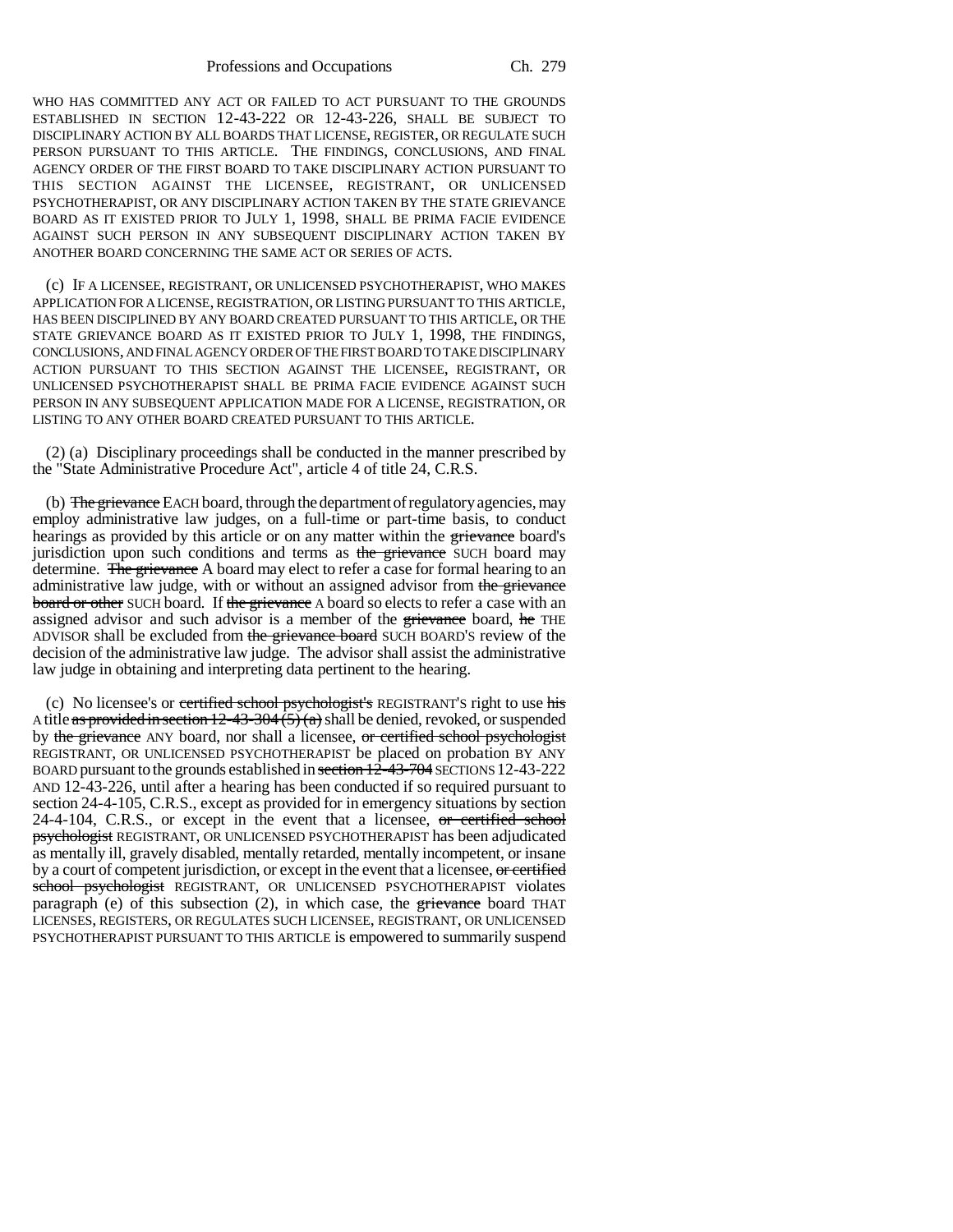his SUCH PERSON'S license, or the certified school psychologist's right to use his title as provided in section  $12-43-304$  (5) (a), REGISTRATION, OR LISTING subject to the limitation of section 24-4-104, C.R.S.

(d) If the A board has reasonable cause to believe that a licensee, or certified school psychologist REGISTRANT, OR UNLICENSED PSYCHOTHERAPIST WHOM SUCH BOARD LICENSES, REGISTERS, OR REGULATES PURSUANT TO THIS ARTICLE is unable to practice with reasonable skill and safety to patients, it may require such licensee,  $\sigma$ certified school psychologist REGISTRANT, OR UNLICENSED PSYCHOTHERAPIST to submit to mental or physical examinations designated by the board. Upon the failure of such licensee, or certified school psychologist REGISTRANT, OR UNLICENSED PSYCHOTHERAPIST to submit to such mental or physical examinations, unless he SUCH PERSON shows good cause for such failure, the board may act pursuant to paragraph (c) of this subsection (2) or enjoin a certified school psychologist, REGISTRANT, UNLICENSED PSYCHOTHERAPIST, or licensee pursuant to section 12-43-708 SECTION 12-43-227 until such time as he SUCH PERSON submits to the required examinations.

(e) Every licensee, or certified school psychologist REGISTRANT, OR UNLICENSED PSYCHOTHERAPIST shall be deemed to have given his consent to submit to mental or physical examinations when directed in writing by the board THAT LICENSES, REGISTERS, OR REGULATES SUCH LICENSEE, REGISTRANT, OR UNLICENSED PSYCHOTHERAPIST PURSUANT TO THIS ARTICLE and to have waived all objections to the admissibility of the examiner's testimony or examination reports on the ground of privileged communication.

(f) The results of any mental or physical examination ordered by the  $\Delta$  board may be used as evidence in any proceeding initiated by the A board or within the THAT board's jurisdiction in any forum.

(3) Disciplinary actions may consist of the following:

(a) **Revocation of a license or registration.** (I) Revocation of a license by the grievance A board shall mean that the licensee shall surrender his SUCH PERSON'S license to the grievance board within a period of thirty days. Similarly, a certified school psychologist's right to use his title as provided in section 12-43-304 (5) (a) shall cease within a period of thirty days. Failure to do so will render the licensee or certified school psychologist liable to prosecution by the district attorney. REVOCATION OF A REGISTRATION OF A REGISTERED SOCIAL WORKER BY THE STATE BOARD OF SOCIAL WORK EXAMINERS SHALL MEAN THAT THE REGISTRANT SHALL SURRENDER HIS OR HER CERTIFICATE OF REGISTRATION WITHIN A PERIOD OF THIRTY DAYS.

(II) Any person whose license OR REGISTRATION to practice is revoked OR WHOSE LISTING HAS BEEN STRICKEN FROM THE DATA BASE BY THE GRIEVANCE BOARD is rendered ineligible to apply for any license, REGISTRATION, OR LISTING issued under this article until more than three years have elapsed from the date of surrender of the license OR CERTIFICATE OF REGISTRATION OR OF THE LISTING BEING STRICKEN FROM THE DATA BASE. Any reapplication after such three-year period shall be treated as a new application.

(b) **Suspension of a license, registration, or listing.** Suspension of a license OR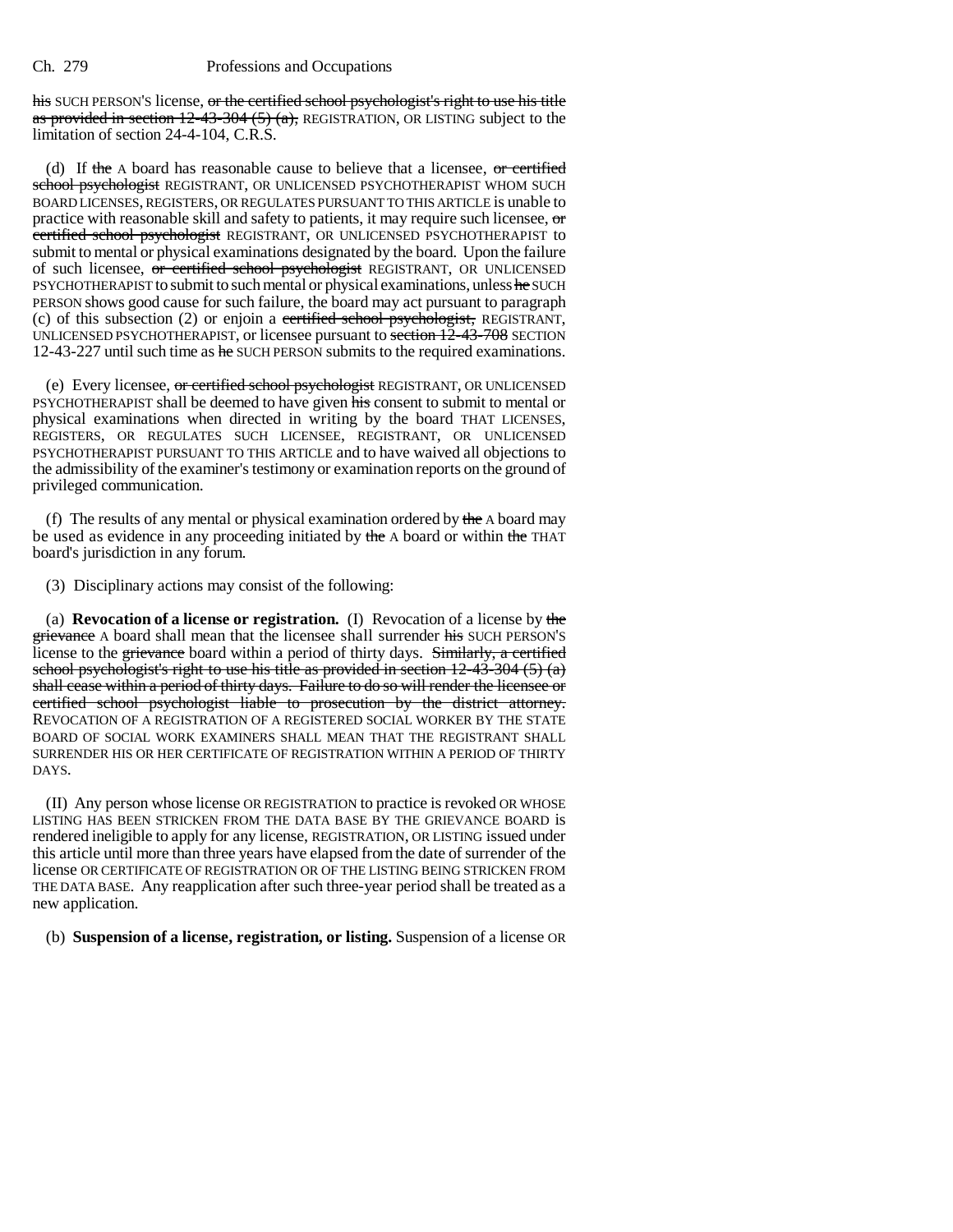A REGISTRATION OF A REGISTERED SOCIAL WORKER OR A LISTING or a certified school psychologist's right to use his title as provided in section  $12-43-304$  (5) (a) by the grievance board THAT LICENSES, REGISTERS, OR REGULATES SUCH LICENSEE, REGISTRANT, OR UNLICENSED PSYCHOTHERAPIST PURSUANT TO THIS ARTICLE shall be for a period to be determined by the grievance SUCH board.

(c) **Probationary status.** Probationary status may be imposed by the grievance A board. If the grievance A board places a licensee, or certified school psychologist REGISTRANT, OR UNLICENSED PSYCHOTHERAPIST on probation, it may include such conditions for continued practice as the grievance board deems appropriate to assure that the licensee, or certified school psychologist REGISTRANT, OR UNLICENSED PSYCHOTHERAPIST is physically, mentally, and otherwise qualified to practice in accordance with generally accepted professional standards of practice, including any or all of the following:

(I) Submission by the licensee,  $or$  certified school psychologist REGISTRANT, OR UNLICENSED PSYCHOTHERAPIST to such examinations as the grievance A board may order to determine his SUCH PERSON'S physical or mental condition or his professional qualifications;

(II) The taking by him SUCH PERSON of such therapy or courses of training or education as may be needed to correct deficiencies found either in the hearing or by such examinations;

(III) Such review or supervision of his SUCH PERSON'S practice as may be necessary to determine the quality of his THAT practice and to correct deficiencies therein; and

(IV) The imposition of restrictions upon the nature of his SUCH PERSON'S practice to assure that he OR SHE does not practice beyond the limits of his OR HER capabilities.

(d) **Issuance of letters of admonition.** Such letters shall be sent by certified mail to the licensee, or certified school psychologist REGISTRANT, OR UNLICENSED PSYCHOTHERAPIST against whom a complaint was made. The letter shall advise the licensee, or certified school psychologist REGISTRANT, OR UNLICENSED PSYCHOTHERAPIST that he OR SHE may, within twenty days after receipt of the letter, make a written request to the grievance board THAT ISSUED THE LETTER to institute formal disciplinary proceedings in order to formally adjudicate the conduct or acts on which the letter was based.

(e) **Issuance of confidential letters of concern.** SUCH LETTERS SHALL BE SENT BY REGISTERED MAIL TO THE LICENSEE, REGISTRANT, OR UNLICENSED PSYCHOTHERAPIST AGAINST WHOM A COMPLAINT WAS MADE. THE LETTER SHALL ADVISE THE LICENSEE, REGISTRANT, OR UNLICENSED PSYCHOTHERAPIST THAT THE BOARD IS CONCERNED ABOUT A COMPLAINT THAT THE BOARD HAS RECEIVED ABOUT THE LICENSEE, REGISTRANT, OR UNLICENSED PSYCHOTHERAPIST AND WHAT ACTION, IF ANY, THE LICENSEE, REGISTRANT, OR UNLICENSED PSYCHOTHERAPIST SHOULD TAKE TO ASSUAGE THE BOARD'S CONCERN. LETTERS OF CONFIDENTIAL CONCERN SHALL BE CONFIDENTIAL AND SHALL NOT BE DISCLOSED TO MEMBERS OF THE PUBLIC OR IN ANY COURT ACTION UNLESS THE BOARD IS A PARTY.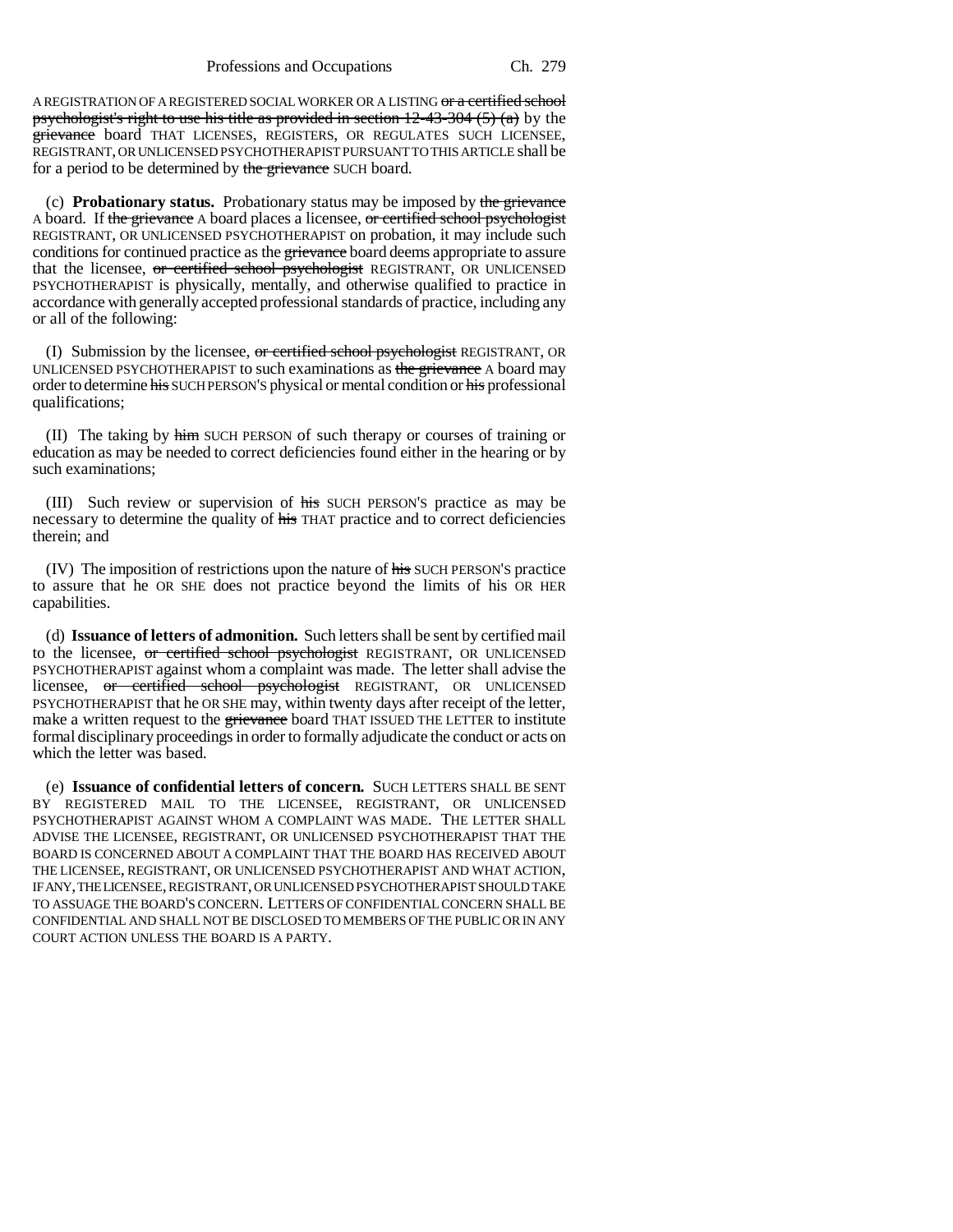(4) Complaints, investigations, hearings, meetings, or any other proceedings of the **grievance** A board conducted pursuant to the provisions of this article and relating to the disciplinary proceedings shall be exempt from the provisions of any law requiring that proceedings of the grievance board be conducted publicly or that the minutes or records of the grievance board with respect to action of the grievance board taken pursuant to the provisions of this article be open to public inspection; except that this exemption shall apply only when the grievance A board, or an administrative law judge acting on behalf of the grievance A board, specifically determines that it is in the best interest of a complainant or other recipient of services to keep such proceedings or documents relating thereto closed to the public or, if the licensee, or certified school psychologist REGISTRANT, OR UNLICENSED PSYCHOTHERAPIST is violating section  $12-43-704$  (1) (e) SECTION 12-43-222 (1) (e), the licensee, or certified school psychologist REGISTRANT, OR UNLICENSED PSYCHOTHERAPIST is participating in good faith in a program approved by the grievance board designed to end such addiction or dependency and the licensee, or certified school psychologist REGISTRANT, OR UNLICENSED PSYCHOTHERAPIST has not violated any provisions of the grievance board BOARD'S order regarding his SUCH PERSON'S participation in such a treatment program. If the grievance board determines that it is in the best interest of a complainant or other recipient of services to keep such proceedings or documents relating thereto closed to the public, then the final action of the grievance board must be open to the public without disclosing the name of the client or other recipient.

(5) Final grievance board actions and orders appropriate for judicial review may be judicially reviewed in the court of appeals, and judicial proceedings for the enforcement of a grievance board order may be instituted in accordance with section 24-4-106 (11), C.R.S.

(6) Any person participating in good faith in the making of a complaint or report or participating in any investigative or administrative proceeding before the grievance board pursuant to this article shall be immune from any liability, civil or criminal, that otherwise might result by reason of such action.

(7) Any grievance board member having an immediate personal, private, or financial interest in any matter pending before the grievance board shall disclose the fact to the grievance board and shall not vote upon such matter.

(8) Any licensee, or certified school psychologist REGISTRANT, OR UNLICENSED PSYCHOTHERAPIST against whom a malpractice claim is settled or a judgment rendered in a court of competent jurisdiction shall notify the grievance board THAT LICENSES, REGISTERS, OR REGULATES SUCH LICENSEE, REGISTRANT, OR UNLICENSED PSYCHOTHERAPIST PURSUANT TO THIS ARTICLE of such judgment or settlement within sixty days of AFTER such disposition.

(9) Any licensee, or certified school psychologist REGISTRANT, OR UNLICENSED PSYCHOTHERAPIST, having direct knowledge that an unlicensed psychotherapist,  $\alpha$ certified school psychologist REGISTRANT, or a licensee has violated any of the provisions of section 12-43-704 SECTION 12-43-222 OR 12-43-226, has a duty to report such knowledge to the grievance board THAT LICENSES, REGISTERS, OR REGULATES SUCH UNLICENSED PSYCHOTHERAPIST, REGISTRANT, OR LICENSEE PURSUANT TO THIS ARTICLE, unless such report would violate the prohibition against disclosure of confidential information without client consent pursuant to section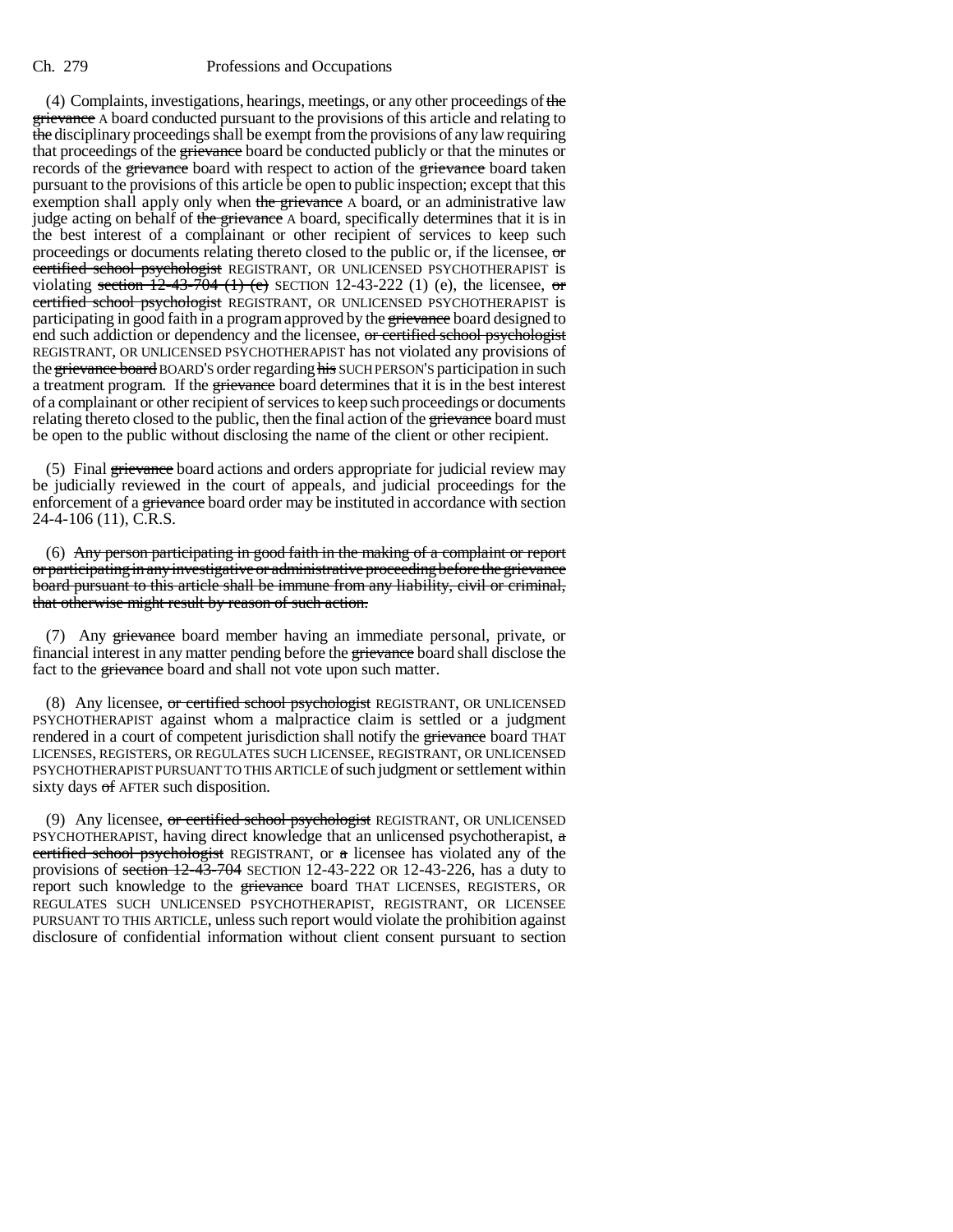# 12-43-218.

**12-43-225. [Formerly 12-43-706] Reconsideration and review of action of a licensing board or the grievance board.** The grievance A board, on its own motion or upon application, at any time after the imposition of any discipline as provided in section 12-43-705 SECTION 12-43-224, may reconsider its prior action and reinstate or restore such license, REGISTRATION, OR LISTING or terminate probation or reduce the severity of its prior disciplinary action. The taking of any such further action or the holding of a hearing with respect thereto shall rest in the sole discretion of the grievance board.

**12-43-226. [Formerly 12-43-707] Unlawful acts.** (1) It is unlawful for any person:

(a) To violate the provisions of section 12-43-214, 12-43-216, or  $\frac{12-43-704}{1}$  $\frac{\text{(h)}}{\text{h}}$  12-43-222 (1) (h);

(b) To use in connection with his SUCH PERSON'S name any designation tending to imply that  $he$  SUCH PERSON is licensed pursuant to this article  $or$  certified as a certified school psychologist OR REGISTERED AS A REGISTERED SOCIAL WORKER PURSUANT TO PART 4 OF THIS ARTICLE during a period when his SUCH PERSON'S license OR REGISTRATION has been suspended or revoked; or his certificate or right to use the title "certified school psychologist" has been suspended or revoked;

(c) To sell or fraudulently obtain or furnish a license OR REGISTRATION to practice as a clinical social worker, marriage and family therapist, professional counselor, or psychologist or a certificate to practice as a certified school psychologist or to aid or abet therein.

(2) Any person who violates any provision of subsection (1) of this section commits a class 3 misdemeanor and shall be punished as provided in section 18-1-106, C.R.S. Any person who subsequently violates any provision of subsection (1) of this section within three years after the date of a conviction for a violation of subsection (1) of this section commits a class 5 felony and shall be punished as provided in section 18-1-105, C.R.S.

(3) Such misdemeanor or felony shall be prosecuted by the district attorney of the judicial district in which the offense was committed in the name of the people of the state of Colorado.

(4) No action may be maintained for the breach of a contract involving the unlawful practice of psychology, social work, professional counseling, marriage and family therapy, OR psychotherapy or certified school psychology or for the recovery of compensation for services rendered under such a contract.

(5) When an individual has been the recipient of services prohibited by this article, whether or not he SUCH PERSON knew that the rendition of the services were unlawful:

(a) He or his SUCH PERSON OR SUCH PERSON'S personal representative is entitled to recover the amount of any fee paid for the services; and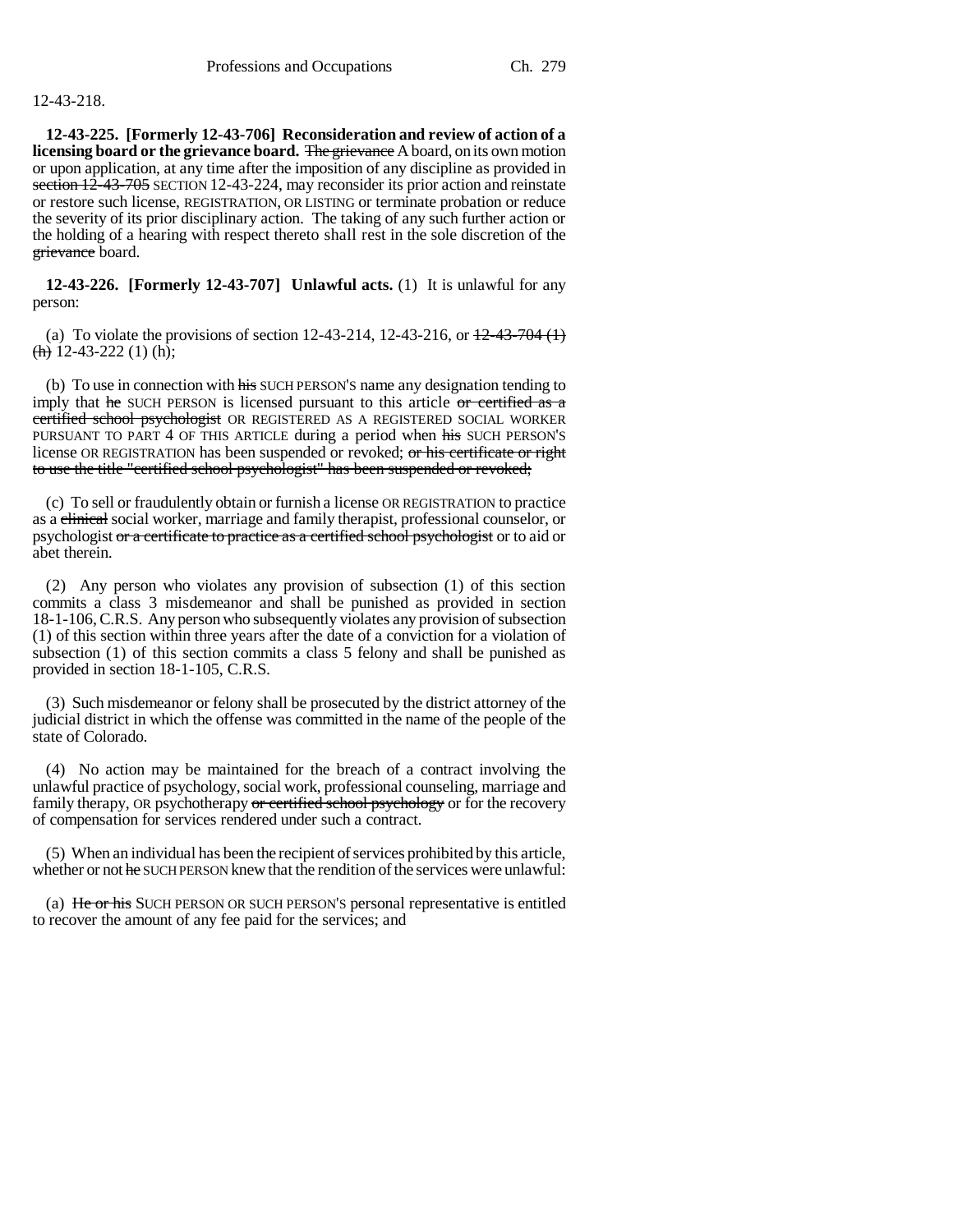(b) Damages for injury or death occurring as a result of the services may be recovered in an appropriate action without any showing of negligence.

**12-43-227. [Formerly 12-43-708] Injunctive proceedings.** (1) The grievance A board, AS DEFINED IN SECTION 12-43-201 (1), may, in the name of the people of the state of Colorado, through the attorney general of the state of Colorado, apply for an injunction in any court of competent jurisdiction:

(a) To enjoin any person LICENSED, REGULATED, OR REGISTERED BY THAT BOARD PURSUANT TO PART 3, 4, 5, 6, OR 7 OF THIS ARTICLE from committing any act prohibited by the provisions of this article;

(b) To enjoin a licensee LICENSED BY THAT BOARD from practicing the profession for which he SUCH PERSON is licensed under this article or to enjoin a certified school psychologist from practicing psychotherapy outside the school setting TO ENJOIN A REGISTERED SOCIAL WORKER FROM PRACTICING THE PROFESSION FOR WHICH SUCH PERSON IS REGISTERED UNDER PART 4 OF THIS ARTICLE, if he SUCH PERSON has violated the provisions of section  $12-43-705(2)$  (d) SECTION 12-43-224 (2) (d) or the provisions of section 12-43-704 SECTION 12-43-222;

(c) To enjoin an unlicensed psychotherapist from practicing psychotherapy if he SUCH PERSON has violated the provisions of section 12-43-704 SECTION 12-43-222.

(2) If it is established that the defendant has been or is committing any act prohibited by this article, the court shall enter a decree perpetually enjoining said defendant from further committing said act or from practicing **psychotherapy** ANY PROFESSION LICENSED, REGISTERED, OR REGULATED PURSUANT TO THIS ARTICLE.

(3) Such injunctive proceedings shall be in addition to and not in lieu of all penalties and other remedies provided in this article.

(4) When seeking an injunction under this section, the grievance A board shall not be required to allege or prove either that an adequate remedy at law does not exist or that substantial or irreparable damage would result from a continued violation.

**12-43-228. Minimum standards for testing.** (1) EVERY PERSON LICENSED, REGISTERED, OR REGULATED UNDER THIS ARTICLE SHALL MEET THE MINIMUM PROFESSIONAL PREPARATION STANDARDS SET FORTH IN THIS SECTION TO ENGAGE IN THE ADMINISTRATION, SCORING, OR INTERPRETATION OF THE FOLLOWING LEVELS OF PSYCHOMETRIC OR ELECTRODIAGNOSTIC TESTING:

(a) **General use.** THERE IS NO EDUCATIONAL OR EXPERIENCE MINIMUM NECESSARY FOR A LICENSEE, REGISTRANT, OR UNLICENSED PSYCHOTHERAPIST TO ADMINISTER STANDARDIZED PERSONNEL SELECTION, ACHIEVEMENT, GENERAL APTITUDE, OR PROFICIENCY TESTS.

(b) **Technical use.** A MASTER'S DEGREE IN ANTHROPOLOGY, PSYCHOLOGY, COUNSELING, MARRIAGE AND FAMILY THERAPY, SOCIAL WORK, OR SOCIOLOGY FROM A REGIONALLY ACCREDITED UNIVERSITY OR COLLEGE CERTIFIED BY THE ACCREDITING AGENCY OR BODY TO AWARD GRADUATE DEGREES AND COMPLETION OF AT LEAST ONE GRADUATE LEVEL COURSE EACH IN STATISTICS, PSYCHOMETRIC MEASUREMENT,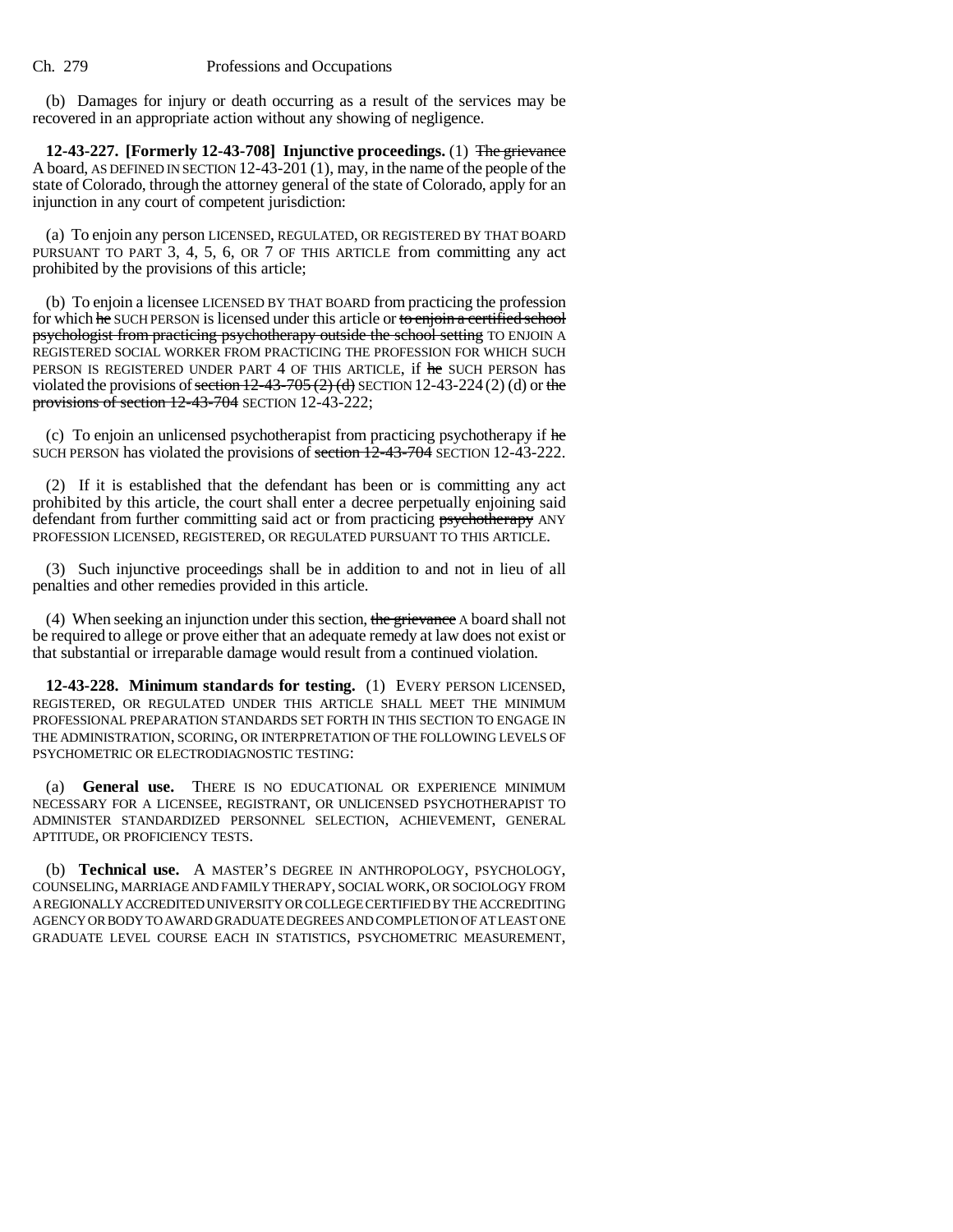THEORIES OF PERSONALITY, INDIVIDUAL AND GROUP TEST ADMINISTRATION AND INTERPRETATION, AND PSYCHOPATHOLOGY IS REQUIRED IN ORDER TO ADMINISTER, SCORE, OR INTERPRET TESTS THAT REQUIRE TECHNICAL KNOWLEDGE OF TEST CONSTRUCTION AND USE OR REQUIRE THE APPLICATION OF SCIENTIFIC AND PSYCHOPHYSIOLOGICAL KNOWLEDGE. SUCH TESTS INCLUDE, BUT ARE NOT LIMITED TO, TESTS OF GENERAL INTELLIGENCE, SPECIAL APTITUDES, TEMPERAMENT, VALUES, INTERESTS, AND PERSONALITY INVENTORIES.

(c) **Advanced use.** A LICENSEE, REGISTRANT, OR UNLICENSED PSYCHOTHERAPIST SHALL MEET ALL THE REQUIREMENTS OF PARAGRAPH (b) OF THIS SUBSECTION (1) AND, IN ADDITION, COMPLETION, AT A REGIONALLY ACCREDITED UNIVERSITY OR COLLEGE CERTIFIED BY THE ACCREDITING AGENCY OR BODY TO AWARD GRADUATE DEGREES, OF AT LEAST ONE GRADUATE LEVEL COURSE IN SIX OF THE FOLLOWING AREAS: COGNITION, EMOTION, ATTENTION, SENSORY-PERCEPTUAL FUNCTION, PSYCHOPATHOLOGY, LEARNING, ENCEPHALOPATHY, NEUROPSYCHOLOGY, PSYCHOPHYSIOLOGY, PERSONALITY, GROWTH AND DEVELOPMENT, PROJECTIVE TESTING, AND NEUROPSYCHOLOGICAL TESTING AND COMPLETION OF ONE YEAR OF EXPERIENCE IN ADVANCED USE PRACTICE UNDER THE SUPERVISION OF A PERSON FULLY QUALIFIED UNDER THIS PARAGRAPH (c) IN ORDER TO PRACTICE PROJECTIVE TESTING, NEUROPSYCHOLOGICAL TESTING, OR UTILIZATION OF A BATTERY OF THREE OR MORE TESTS TO:

(I) DETERMINE THE PRESENCE, NATURE, CAUSATION, OR EXTENT OF PSYCHOSIS, DEMENTIA, AMNESIA, COGNITIVE IMPAIRMENT, INFLUENCE OF DEFICITS ON COMPETENCE, AND ABILITY TO FUNCTION ADAPTIVELY;

(II) DETERMINE THE ETIOLOGY OR CAUSATIVE FACTORS CONTRIBUTING TO PSYCHOLOGICAL DYSFUNCTION, CRIMINAL BEHAVIOR, VOCATIONAL DISABILITY, NEUROCOGNITIVE DYSFUNCTION, OR COMPETENCE; OR

(III) PREDICT THE PSYCHOLOGICAL RESPONSES TO SPECIFIC MEDICAL, SURGICAL, AND BEHAVIORAL INTERVENTIONS.

(2) THE BOARD LICENSING, REGISTERING, OR REGULATING ANY PERSON VIOLATING ANY PROVISION OF THIS SECTION MAY BRING DISCIPLINARY PROCEEDINGS OR INJUNCTIVE PROCEEDINGS AGAINST SUCH PERSON PURSUANT TO SECTION 12-43-224 OR 12-43-227.

(3) (a) ANY PERSON LICENSED UNDER THIS ARTICLE ON JULY 1, 1998, SHALL NOT BE REQUIRED TO COMPLY WITH THE EDUCATION REQUIREMENTS OF PARAGRAPHS (b) AND (c) OF SUBSECTION (1) OF THIS SECTION IF SUCH PERSON HAS, ON SUCH DATE, BEEN LICENSED UNDER THIS ARTICLE FOR A PERIOD OF SEVEN CONSECUTIVE YEARS.

(b) ANY PERSON LICENSED UNDER THIS ARTICLE ON JULY 1, 1998, SHALL NOT BE REQUIRED TO COMPLY WITH THE SUPERVISION REQUIREMENTS OF PARAGRAPH (c) OF SUBSECTION (1) OF THIS SECTION IF SUCH PERSON HAS, ON SUCH DATE, BEEN LICENSED UNDER THIS ARTICLE FOR A PERIOD OF FIVE CONSECUTIVE YEARS.

**12-43-229. [Formerly 12-43-712] Repeal of article.** This article is repealed, effective July 1, 1998 2004. Prior to such repeal, all of the boards relating to the licensing of and grievances against any person licensed, REGISTERED, OR REGULATED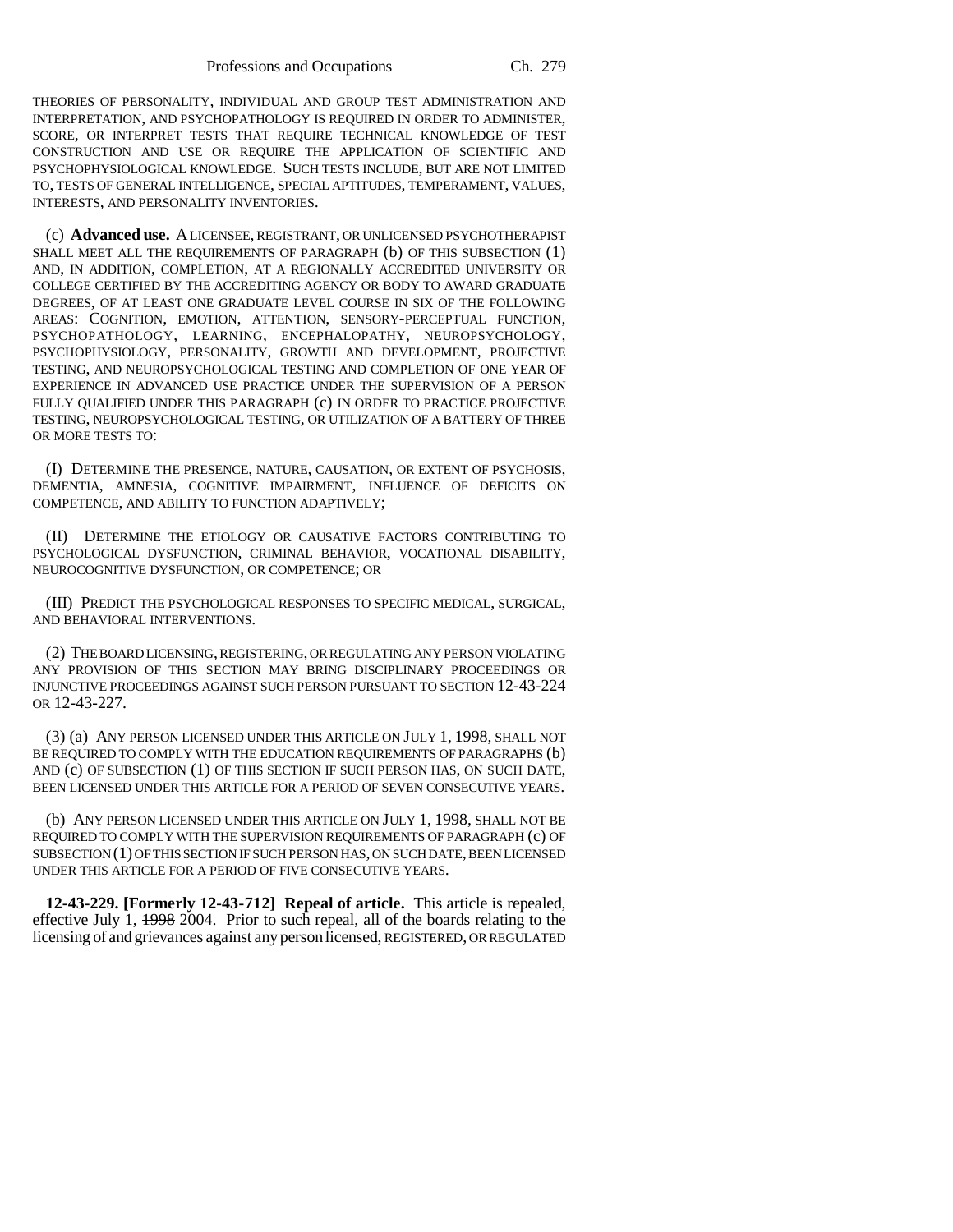pursuant to the provisions of this article shall be reviewed as provided for in section 24-34-104, C.R.S.

**SECTION 19.** Parts 3, 4, 5, and 6 of article 43 of title 12, Colorado Revised Statutes, are REPEALED AND REENACTED, WITH AMENDMENTS, to read:

# PART 3 PSYCHOLOGISTS

**12-43-301. Definitions.** AS USED IN THIS PART 3, UNLESS THE CONTEXT OTHERWISE REQUIRES:

(1) "APPROVED SCHOOL" MEANS ANY UNIVERSITY OR OTHER INSTITUTION OF HIGHER EDUCATION OFFERING A FULL-TIME GRADUATE COURSE OF STUDY IN PSYCHOLOGY AND HAVING PROGRAMS APPROVED BY THE AMERICAN PSYCHOLOGICAL ASSOCIATION OR THE BOARD.

(2) "BOARD" MEANS THE STATE BOARD OF PSYCHOLOGIST EXAMINERS CREATED BY SECTION 12-43-302 (1).

(3) "BOARD CERTIFICATE" MEANS A CERTIFICATE OF APPOINTMENT BY AN INDIVIDUAL TO THE BOARD.

(4) "LICENSE" MEANS A CERTIFICATE OF LICENSURE AS A LICENSED PSYCHOLOGIST.

(5) "LICENSE CERTIFICATE" MEANS A CERTIFICATE DOCUMENTING THE LICENSURE OF A PSYCHOLOGIST.

(6) "LICENSED PSYCHOLOGIST" MEANS A PERSON LICENSED UNDER THIS PART 3.

(7) "LICENSEE" MEANS A LICENSED PSYCHOLOGIST.

(8) "PROFESSIONAL PSYCHOLOGICAL TRAINING PROGRAM" MEANS A DOCTORAL TRAINING PROGRAM THAT:

(a) IS A PLANNED PROGRAM OF STUDY THAT REFLECTS AN INTEGRATION OF THE SCIENCE AND PRACTICE OF PSYCHOLOGY; AND

(b) FOR APPLICANTS RECEIVING THEIR TERMINAL DEGREES AFTER 1990, IS DESIGNATED AS A DOCTORAL PROGRAM IN PSYCHOLOGY BY THE ASSOCIATION OF STATE AND PROVINCIAL PSYCHOLOGY BOARDS OR THE NATIONAL REGISTER OF HEALTH SERVICE PROVIDERS IN PSYCHOLOGY, OR IS ACCREDITED BY THE AMERICAN PSYCHOLOGICAL ASSOCIATION OR CANADIAN PSYCHOLOGICAL ASSOCIATION.

**12-43-302. State board of psychologist examiners.** (1) THERE IS HEREBY CREATED A STATE BOARD OF PSYCHOLOGIST EXAMINERS UNDER THE SUPERVISION AND CONTROL OF THE DIVISION OF REGISTRATIONS OF THE DEPARTMENT OF REGULATORY AGENCIES, CREATED IN SECTION 24-1-122 (2) (g), C.R.S.

(2) THE BOARD SHALL CONSIST OF SEVEN MEMBERS WHO ARE CITIZENS OF THE UNITED STATES AND RESIDENTS OF THE STATE OF COLORADO AS FOLLOWS: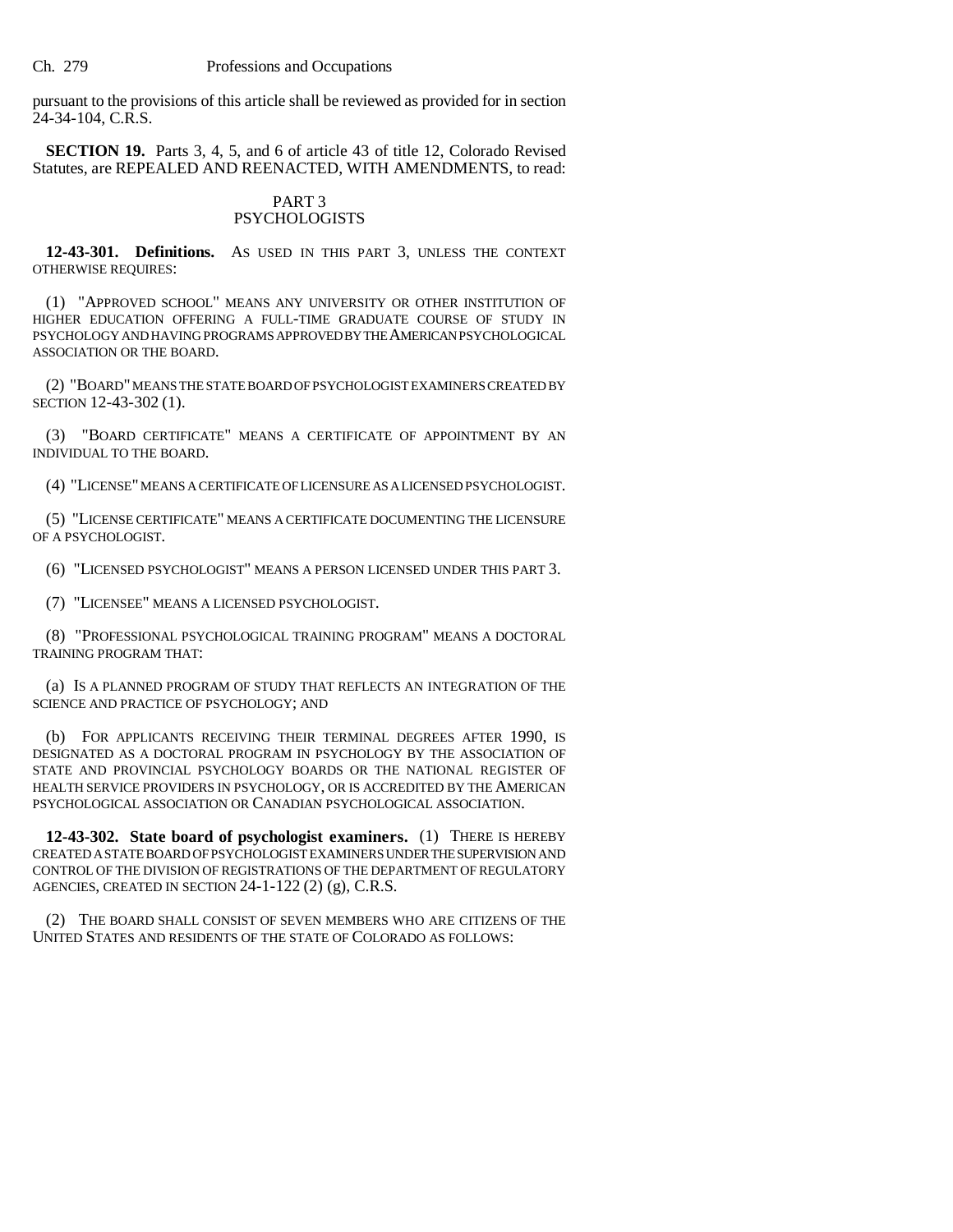(a) THREE BOARD MEMBERS SHALL BE LICENSED PSYCHOLOGISTS ENGAGED PRIMARILY IN DIRECT PRACTICE.

(b) FOUR BOARD MEMBERS SHALL BE REPRESENTATIVES OF THE GENERAL PUBLIC. THESE INDIVIDUALS SHALL HAVE NEVER BEEN PSYCHOLOGISTS, APPLICANTS OR FORMER APPLICANTS FOR LICENSURE AS PSYCHOLOGISTS, MEMBERS OF ANOTHER MENTAL HEALTH PROFESSION, OR MEMBERS OF HOUSEHOLDS THAT INCLUDE PSYCHOLOGISTS OR MEMBERS OF ANOTHER MENTAL HEALTH PROFESSION OR OTHERWISE HAVE CONFLICTS OF INTEREST OR THE APPEARANCE OF SUCH CONFLICTS WITH THEIR DUTIES AS BOARD MEMBERS.

#### (3) NO BOARD MEMBER SHALL SERVE MORE THAN TWO FULL CONSECUTIVE TERMS.

(4) EACH BOARD MEMBER SHALL HOLD OFFICE UNTIL THE EXPIRATION OF SUCH MEMBER'S APPOINTED TERM OR UNTIL A SUCCESSOR IS DULY APPOINTED, EXCEPT AS PROVIDED IN THIS SUBSECTION (4). ON OR BEFORE JULY 1, 1998, THE GOVERNOR SHALL REMOVE TWO OF THE FIVE LICENSED PSYCHOLOGISTS SERVING ON THE BOARD THAT EXISTED ON JUNE 30, 1998, IN COMPLIANCE WITH SUBSECTION (2) OF THIS SECTION, AND THE REMAINING THREE SHALL HOLD OFFICE UNTIL THE EXPIRATION OF THE MEMBER'S APPOINTED TERM OR UNTIL A SUCCESSOR IS DULY APPOINTED. ON OR BEFORE JULY 1, 1998, THE GOVERNOR SHALL APPOINT TWO ADDITIONAL PUBLIC MEMBERS TO THE BOARD. THE INITIAL TERM OF ONE OF THE ADDITIONAL TWO PUBLIC MEMBERS TO BE APPOINTED TO THE BOARD SHALL BE THREE YEARS AND THE OTHER PUBLIC MEMBER SHALL BE APPOINTED FOR A TERM OF FOURS YEARS. THEREAFTER, THE TERM OF EACH MEMBER SHALL BE FOUR YEARS. ANY VACANCY OCCURRING IN BOARD MEMBERSHIP OTHER THAN BY EXPIRATION OF TERM SHALL BE FILLED BY THE GOVERNOR BY APPOINTMENT FOR THE UNEXPIRED TERM OF SUCH MEMBER.

(5) THE GOVERNOR MAY REMOVE ANY BOARD MEMBER FOR MISCONDUCT, INCOMPETENCE, OR NEGLECT OF DUTY AFTER GIVING THE BOARD MEMBER A WRITTEN STATEMENT OF THE CHARGES AND AN OPPORTUNITY TO BE HEARD THEREON. ACTIONS CONSTITUTING NEGLECT OF DUTY SHALL INCLUDE, BUT NOT BE LIMITED TO, THE FAILURE OF BOARD MEMBERS TO ATTEND THREE CONSECUTIVE MEETINGS OR AT LEAST THREE QUARTERS OF THE TOTAL MEETINGS IN ANY CALENDAR YEAR.

(6) EACH BOARD MEMBER SHALL RECEIVE A BOARD CERTIFICATE OF APPOINTMENT FROM THE GOVERNOR, AND, BEFORE ENTERING ON THE DISCHARGE OF HIS OR HER DUTIES AND WITHIN THIRTY DAYS AFTER THE EFFECTIVE DATE OF APPOINTMENT, THE BOARD MEMBER SHALL SUBSCRIBE TO AN OATH FOR THE FAITHFUL PERFORMANCE OF HIS OR HER OFFICIAL DUTIES BEFORE ANY OFFICER AUTHORIZED TO ADMINISTER OATHS IN THIS STATE AND SHALL FILE THE SAME WITH THE SECRETARY OF STATE.

**12-43-303. Practice of psychology defined.** (1) FOR THE PURPOSES OF THIS PART 3, THE "PRACTICE OF PSYCHOLOGY" IS DEFINED AS THE OBSERVATION, DESCRIPTION, EVALUATION, INTERPRETATION, TREATMENT, OR MODIFICATION OF BEHAVIOR, COGNITIONS, OR EMOTIONS BY THE APPLICATION OF PSYCHOLOGICAL, BEHAVIORAL, AND PHYSICAL PRINCIPLES, METHODS, OR PROCEDURES, FOR THE PURPOSE OF PREVENTING OR ELIMINATING SYMPTOMATIC, MALADAPTIVE, OR UNDESIRED BEHAVIOR, COGNITIONS, OR EMOTIONS AND OF ENHANCING INTERPERSONAL RELATIONSHIPS, WORK AND LIFE ADJUSTMENT, PERSONAL EFFECTIVENESS, BEHAVIORAL HEALTH, AND MENTAL HEALTH. PSYCHOLOGISTS USE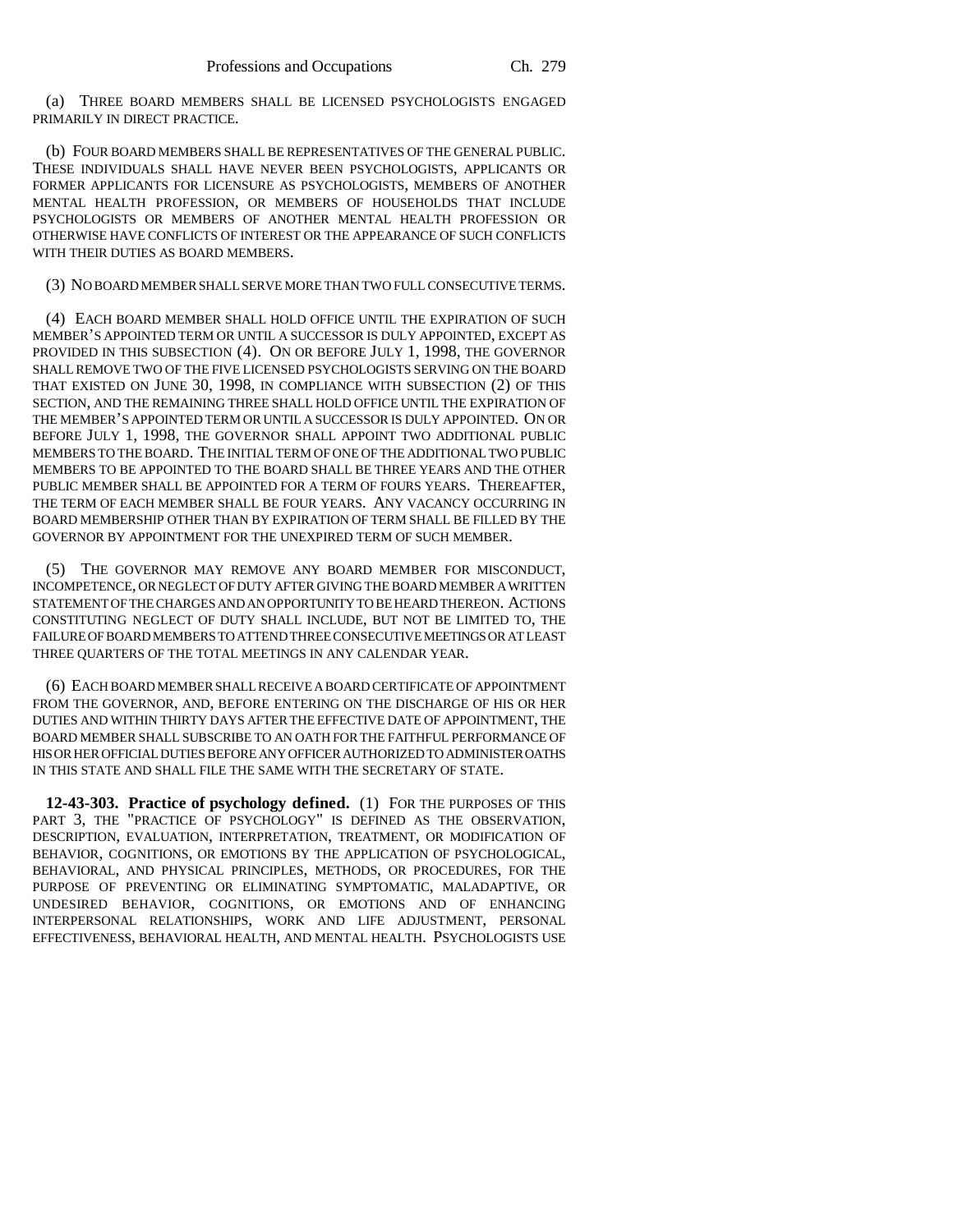ANY AND ALL PSYCHOLOGICAL PRINCIPLES, METHODS, AND DEVICES TO CONSIDER THE FULL RANGE OF POSSIBLE CAUSES OF PATIENTS' ILLNESSES AND SELECT AND APPLY THE APPROPRIATE TREATMENT METHODS.

(2) THE PRACTICE OF PSYCHOLOGY INCLUDES, BUT IS NOT LIMITED TO:

(a) PSYCHOLOGICAL TESTING AND THE EVALUATION OR ASSESSMENT OF PERSONAL CHARACTERISTICS SUCH AS INTELLIGENCE, PERSONALITY, ABILITIES, INTERESTS, AND APTITUDES;

(b) NEUROPSYCHOLOGICAL TESTS, ASSESSMENTS, DIAGNOSES, AND TREATMENT OF NEUROPSYCHOLOGICAL AND BRAIN DISORDERS;

(c) PSYCHOTHERAPY, WHICH MAY INCLUDE PSYCHOANALYTIC, EXISTENTIAL, COGNITIVE, AND BEHAVIORAL THERAPIES, HYPNOSIS, AND BIOFEEDBACK;

(d) CLINICAL AND COUNSELING PSYCHOLOGY, WHICH ARE THE SCIENCES OF DIAGNOSIS AND TREATMENT OF MENTAL, NEUROLOGICAL, PSYCHOPHYSIOLOGICAL, AND EMOTIONAL DISORDER OR DISABILITY, ALCOHOLISM AND SUBSTANCE ABUSE, BEHAVIORAL ABUSE INCLUDING DANGEROUSNESS TO SELF OR OTHERS, AND DISORDERS OF HABIT OR CONDUCT;

(e) REHABILITATION PSYCHOLOGY, WHICH IS THE SCIENCE OF PSYCHOLOGY DEALING WITH THE PSYCHOLOGICAL ASPECTS OF PHYSICAL ILLNESS, ACCIDENT, INJURY, OR DISABILITY AND REHABILITATION THEREFROM;

(f) HEALTH PSYCHOLOGY, WHICH IS THE SCIENCE OF PSYCHOLOGY DEALING WITH THE ROLE OF PSYCHOLOGICAL FACTORS IN HEALTH AND ILLNESS;

(g) FORENSIC PSYCHOLOGY, WHICH IS THE SCIENCE OF PSYCHOLOGY THAT DEALS WITH THE RELATION AND APPLICATION OF PSYCHOLOGICAL RESEARCH AND KNOWLEDGE TO LEGAL ISSUES, INCLUDING, BUT NOT LIMITED TO, ASSESSMENTS OF COMPETENCY IN CIVIL OR CRIMINAL MATTERS, LEGAL QUESTIONS OF SANITY, OR CIVIL COMMITMENT PROCEEDINGS;

(h) ORGANIZATIONAL PSYCHOLOGY, WHICH IS THE SCIENCE OF ASSESSMENT AND INTERVENTION BY AN EMPLOYEE WITHIN HIS OR HER ORGANIZATION OR BY A CONSULTANT RETAINED BY SUCH ORGANIZATION;

(i) COMMUNITY PSYCHOLOGY, WHICH IS THE SCIENCE OF PSYCHOLOGY EMPHASIZING PREVENTION AND EARLY DISCOVERY OF POTENTIAL DIFFICULTIES, RATHER THAN AWAITING INITIATION OF THERAPY BY AFFECTED INDIVIDUALS OR GROUPS, AND WHICH IS GENERALLY PRACTICED OUTSIDE OF AN OFFICE SETTING;

(j) SPORTS PSYCHOLOGY, WHICH IS THE SCIENCE OF PSYCHOLOGY DEALING WITH ENHANCEMENT OF ATHLETIC PERFORMANCE UTILIZING PRINCIPLES OF PSYCHOLOGICAL RESEARCH, ASSESSMENT, AND KNOWLEDGE;

(k) PSYCHOEDUCATIONAL EVALUATION, THERAPY, REMEDIATION, AND CONSULTATION; AND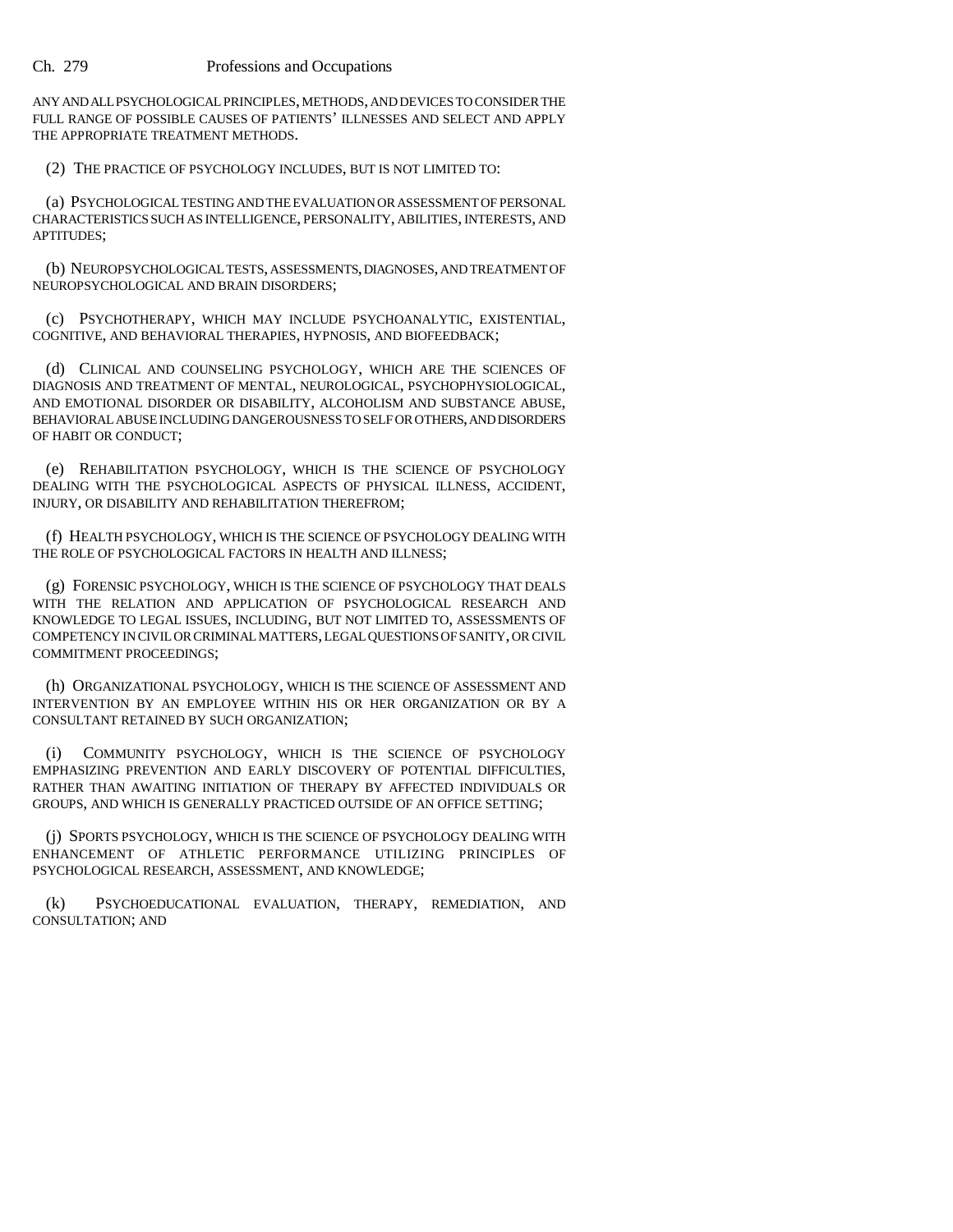(l) RESEARCH PSYCHOLOGY, WHICH IS THE APPLICATION OF RESEARCH METHODOLOGIES, STATISTICS, AND EXPERIMENTAL DESIGN TO PSYCHOLOGICAL DATA.

(3) PSYCHOLOGICAL SERVICES MAY BE RENDERED TO INDIVIDUALS, FAMILIES, GROUPS, ORGANIZATIONS, INSTITUTIONS, THE PUBLIC, AND THE COURTS.

(4) THE PRACTICE OF PSYCHOLOGY SHALL BE CONSTRUED WITHIN THE MEANING OF THIS DEFINITION WITHOUT REGARD TO WHETHER PAYMENT IS RECEIVED FOR SERVICES RENDERED.

**12-43-304. Qualifications - examinations - licensure.** (1) THE BOARD SHALL ISSUE A LICENSE AS A PSYCHOLOGIST, AND ISSUE AN APPROPRIATE LICENSE CERTIFICATE, TO EACH APPLICANT WHO FILES AN APPLICATION UPON A FORM AND IN SUCH MANNER AS THE BOARD PRESCRIBES, ACCOMPANIED BY SUCH FEE AS IS REQUIRED BY THE BOARD, AND WHO FURNISHES EVIDENCE SATISFACTORY TO THE BOARD THAT HE OR SHE:

(a) IS AT LEAST TWENTY-ONE YEARS OF AGE;

(b) IS NOT IN VIOLATION OF ANY OF THE PROVISIONS OF THIS PART 3 AND THE RULES PROMULGATED BY THE BOARD;

(c) HOLDS A DOCTORATE DEGREE WITH A MAJOR IN PSYCHOLOGY, OR THE EQUIVALENT TO SUCH MAJOR AS DETERMINED BY THE BOARD, FROM AN APPROVED SCHOOL;

(d) HAS HAD AT LEAST ONE YEAR OF POSTDOCTORAL EXPERIENCE PRACTICING PSYCHOLOGY UNDER SUPERVISION APPROVED BY THE BOARD; AND

(e) HAS DEMONSTRATED PROFESSIONAL COMPETENCE BY PASSING AN EXAMINATION IN PSYCHOLOGY PRESCRIBED BY THE BOARD.

(2) UPON INVESTIGATION OF THE APPLICATION AND OTHER EVIDENCE SUBMITTED PURSUANT TO SUBSECTION (1) OF THIS SECTION, THE BOARD, NOT LESS THAN THIRTY DAYS PRIOR TO THE EXAMINATION, SHALL NOTIFY EACH APPLICANT THAT SUCH APPLICATION AND EVIDENCE ARE SATISFACTORY AND ACCEPTED OR UNSATISFACTORY AND REJECTED. IF THE APPLICATION IS REJECTED, THE NOTICE SHALL STATE THE REASONS FOR SUCH REJECTION.

(3) THE PLACE OF EXAMINATION SHALL BE DESIGNATED IN ADVANCE BY THE BOARD. SUCH EXAMINATION SHALL BE GIVEN NOT LESS THAN TWICE A YEAR AT SUCH TIME AND PLACE AND UNDER SUCH SUPERVISION AS THE BOARD MAY DETERMINE, IF THERE ARE APPLICANTS DESIRING TO BE EXAMINED. THE EXAMINATION SHALL BE GIVEN AT SUCH OTHER TIMES AS, IN THE OPINION OF THE BOARD, THE NUMBER OF APPLICATIONS WARRANTS.

(4) THE EXAMINATION SHALL TEST FOR KNOWLEDGE OF THE FOLLOWING THREE AREAS:

(a) GENERAL PSYCHOLOGY;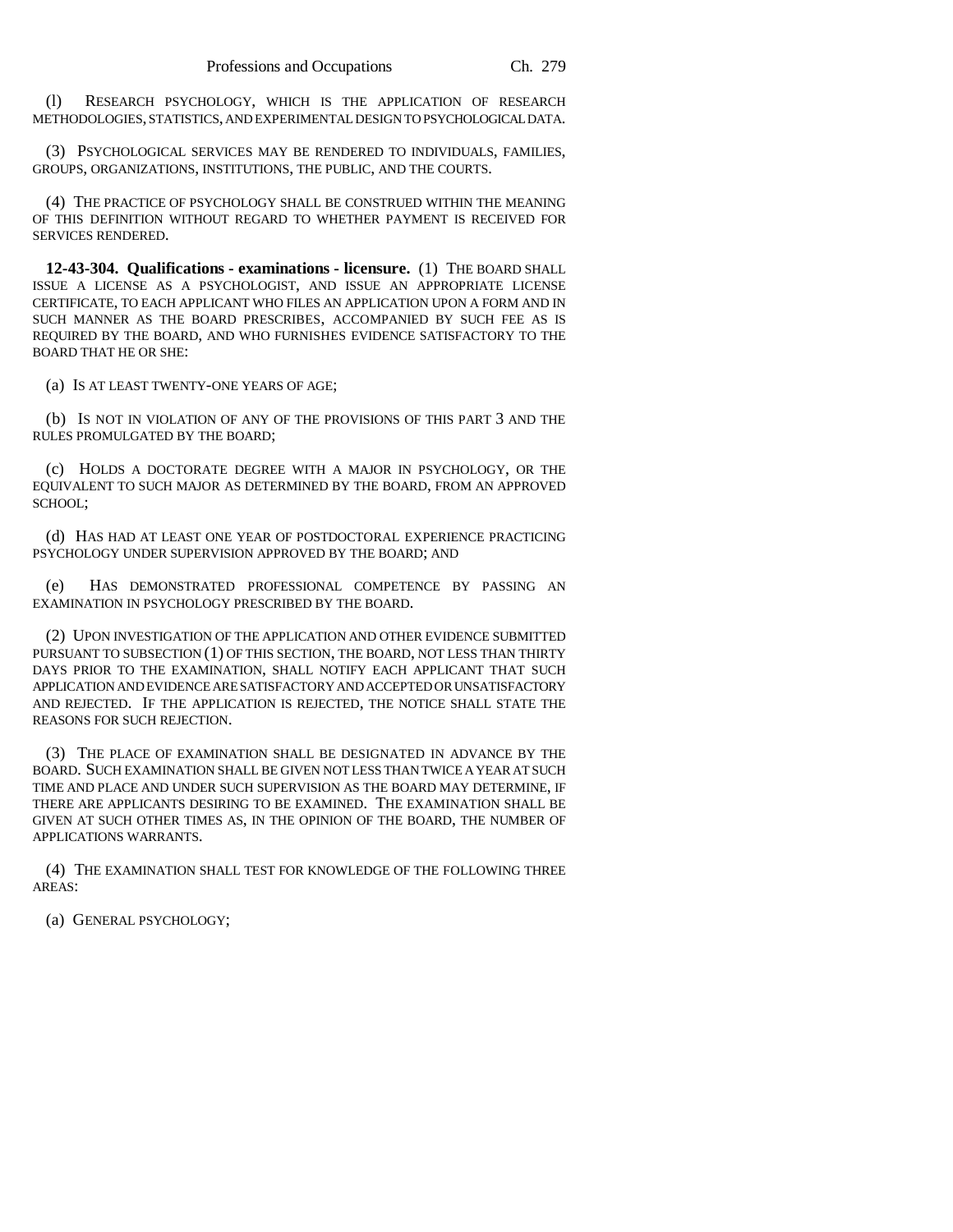# (b) CLINICAL AND COUNSELING PSYCHOLOGY; AND

(c) APPLICATION OF THE PRACTICE OF CLINICAL AND COUNSELING PSYCHOLOGY, INCLUDING KNOWLEDGE OF APPROPRIATE STATUTES AND PROFESSIONAL ETHICS.

(5) THE BOARD OR ITS DESIGNATED REPRESENTATIVES SHALL ADMINISTER AND SCORE THE EXAMINATION. THE BOARD SHALL TAKE ANY ACTIONS NECESSARY TO ENSURE IMPARTIALITY. THE PASSING SCORE IN EACH PART OF THE EXAMINATION SHALL BE DETERMINED BY THE BOARD BASED UPON A LEVEL OF MINIMUM COMPETENCY TO ENGAGE IN THE PRACTICE OF PSYCHOLOGY.

(6) IN THE EVENT THAT AN APPLICANT FAILS TO RECEIVE A PASSING GRADE ON ANY PART OF THE EXAMINATION, HE OR SHE MAY APPLY FOR REEXAMINATION ON THOSE PARTS OF THE EXAMINATION HE OR SHE DID NOT PASS AND SHALL BE ALLOWED TO TAKE A SUBSEQUENT EXAMINATION ON SUCH PARTS UPON PAYMENT OF A FEE AS SET BY THE BOARD.

**12-43-305. Rights and privileges of licensure.** (1) ANY PERSON WHO POSSESSES A VALID, UNSUSPENDED, AND UNREVOKED LICENSE AS A LICENSED PSYCHOLOGIST HAS THE RIGHT TO:

(a) ENGAGE IN THE PRIVATE, INDEPENDENT PRACTICE OF PSYCHOLOGY;

(b) PRACTICE AND SUPERVISE PSYCHOLOGY PRACTICE; AND

(c) USE THE TITLE "PSYCHOLOGIST" AND THE TERMS "PSYCHOLOGY" AND "PSYCHOLOGICAL". NO OTHER PERSON MAY ASSUME THESE TITLES OR USE THESE TERMS ON ANY WORK OR LETTER, SIGN, FIGURE, OR DEVICE TO INDICATE THAT THE PERSON USING SUCH TITLE OR TERMS IS A LICENSED PSYCHOLOGIST.

(2) ANY PERSON DULY LICENSED AS A PSYCHOLOGIST SHALL NOT BE REQUIRED TO OBTAIN ANY OTHER LICENSE OR CERTIFICATION TO PRACTICE PSYCHOLOGY AS DEFINED IN SECTION 12-43-303 UNLESS OTHERWISE REQUIRED BY THE BOARD.

**12-43-306. Exemptions.** (1) NOTHING IN THIS PART 3 SHALL BE CONSTRUED TO PREVENT THE TEACHING OF PSYCHOLOGY, OR THE CONDUCT OF PSYCHOLOGICAL RESEARCH, IF SUCH TEACHING OR RESEARCH DOES NOT INVOLVE THE DELIVERY OR SUPERVISION OF DIRECT PSYCHOLOGICAL SERVICES TO INDIVIDUALS WHO ARE THEMSELVES, RATHER THAN A THIRD PARTY, THE INTENDED BENEFICIARIES OF SUCH SERVICES WITHOUT REGARD TO THE SOURCE OR EXTENT OF PAYMENT FOR SERVICES RENDERED. NOTHING IN THIS PART 3 SHALL PREVENT THE PROVISION OF EXPERT TESTIMONY BY PSYCHOLOGISTS WHO ARE EXEMPTED BY THIS PART 3. PERSONS HOLDING AN EARNED DOCTORAL DEGREE IN PSYCHOLOGY FROM AN APPROVED SCHOOL MAY USE THE TITLE "PSYCHOLOGIST" IN CONJUNCTION WITH THE ACTIVITIES PERMITTED IN THIS SUBSECTION (1).

(2) NOTHING IN THIS PART 3 SHALL BE CONSTRUED TO PREVENT MEMBERS OF OTHER PROFESSIONS LICENSED UNDER THE LAWS OF THIS STATE FROM RENDERING SERVICES WITHIN THE SCOPE OF PRACTICE AS SET OUT IN THE STATUTES REGULATING THEIR PROFESSIONAL PRACTICES SO LONG AS THEY DO NOT REPRESENT THEMSELVES TO BE PSYCHOLOGISTS OR THEIR SERVICES AS PSYCHOLOGICAL.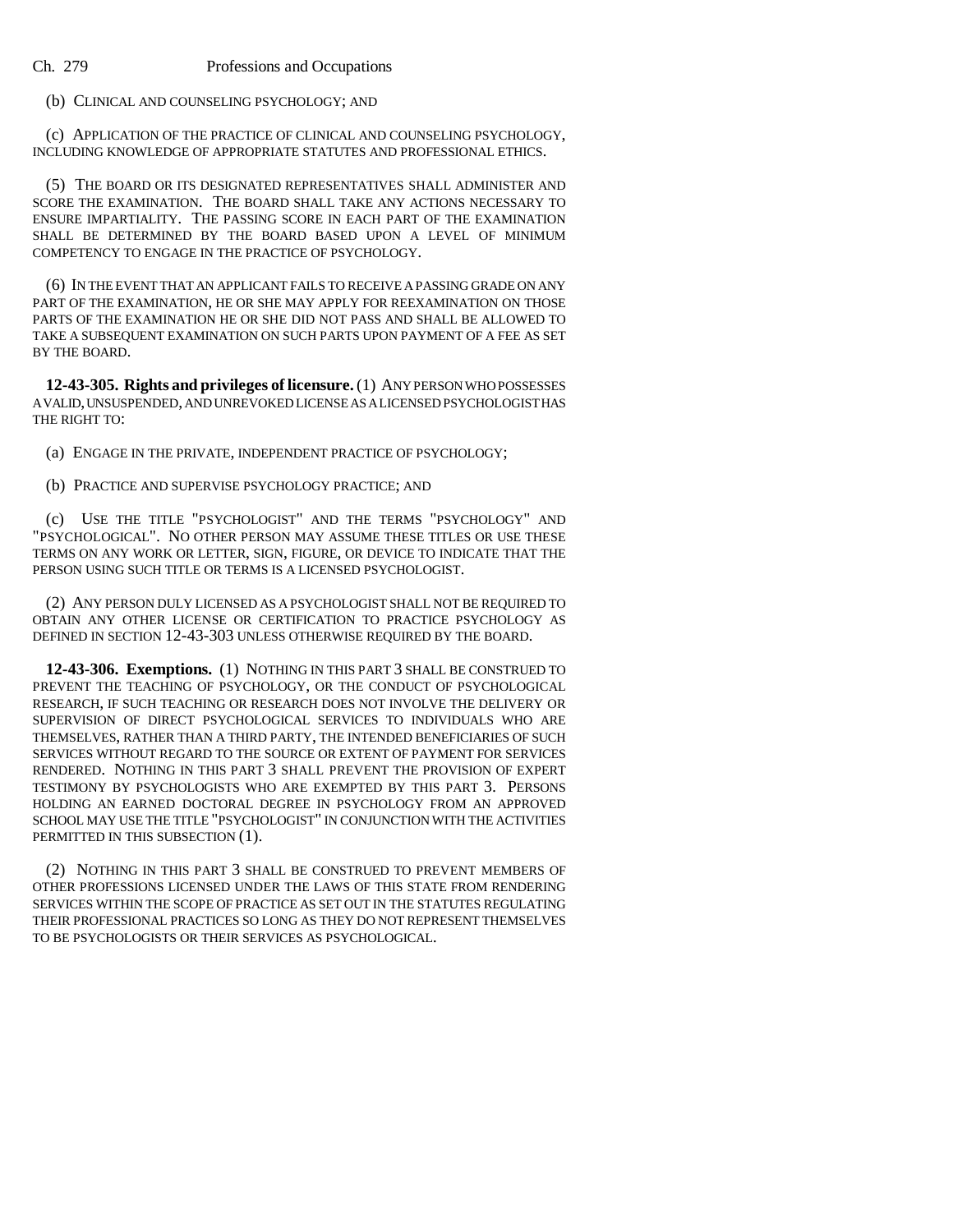(3) THE USE OF THE TITLE "PSYCHOLOGIST" MAY BE CONTINUED BY AN UNLICENSED PERSON WHO, AS OF JULY 1, 1982, IS EMPLOYED BY A STATE, COUNTY, OR MUNICIPAL AGENCY OR BY OTHER POLITICAL SUBDIVISIONS OR ANY EDUCATIONAL INSTITUTION CHARTERED BY THE STATE, BUT ONLY SO LONG AS SUCH PERSON REMAINS IN THE EMPLOYMENT OF THE SAME INSTITUTION OR AGENCY AND ONLY IN THE COURSE OF CONDUCTING DUTIES FOR SUCH AGENCY OR INSTITUTION.

(4) NOTHING IN THIS PART 3 SHALL BE CONSTRUED TO LIMIT THE USE OF AN OFFICIAL TITLE ON THE PART OF ANY DOCTORAL LEVEL GRADUATE OF A RESEARCH PSYCHOLOGY PROGRAM OR AN INDUSTRIAL OR ORGANIZATIONAL PSYCHOLOGY PROGRAM FROM A REGIONALLY ACCREDITED UNIVERSITY WHILE ENGAGED IN THE CONDUCT OF PSYCHOLOGICAL RESEARCH OR THE PROVISION OF PSYCHOLOGICAL CONSULTATION TO ORGANIZATIONS OR INSTITUTIONS IF SUCH SERVICES DO NOT INCLUDE THE CLINICAL PRACTICE OF PSYCHOLOGY.

(5) NOTHING IN THIS PART 3 SHALL BE CONSTRUED TO REQUIRE THE NEW REGULATION OF ANY OCCUPATIONAL OR PROFESSIONAL GROUP THAT IS NOT CURRENTLY SUBJECT TO REGULATION UNDER STATE LAW.

(6) NOTHING IN THIS PART 3 SHALL BE CONSTRUED TO PREVENT THE PRACTICE OF PSYCHOTHERAPY BY UNLICENSED PERSONS WHO ARE LISTED WITH THE STATE GRIEVANCE BOARD PURSUANT TO SECTION 12-43-702.5.

(7) NO PERSON MAY ENGAGE IN THE PRACTICE OF PSYCHOLOGY AS A PSYCHOLOGIST, OR REFER TO HIMSELF OR HERSELF AS A PSYCHOLOGIST, UNLESS SUCH PERSON IS LICENSED PURSUANT TO THIS PART 3.

# PART 4 SOCIAL WORKERS

**12-43-401. Definitions.** AS USED IN THIS PART 4, UNLESS THE CONTEXT OTHERWISE REQUIRES:

(1) "APPROVED SCHOOL" MEANS ANY UNIVERSITY OR OTHER INSTITUTION OF HIGHER EDUCATION OFFERING A FULL-TIME UNDERGRADUATE COURSE OF STUDY IN SOCIAL WORK APPROVED BY THE COUNCIL ON SOCIAL WORK EDUCATION OR ITS PREDECESSOR ORGANIZATION.

(2) "BOARD" MEANS THE STATE BOARD OF SOCIAL WORK EXAMINERS, CREATED IN SECTION 12-43-402.

(3) "CERTIFICATE" MEANS A CERTIFICATE OF LICENSURE AS A LICENSED SOCIAL WORKER, A LICENSED INDEPENDENT SOCIAL WORKER, OR A LICENSED CLINICAL SOCIAL WORKER AND A CERTIFICATE OF REGISTRATION AS A REGISTERED SOCIAL WORKER.

(4) "CLINICAL SOCIAL WORK PRACTICE" MEANS THE PRACTICE OF SOCIAL WORK IN ADDITION TO THE EXPLICIT PRACTICE OF PSYCHOTHERAPY AS A LICENSED SOCIAL WORKER AS DEFINED IN SECTION 12-43-201.

(5) "GRADUATE SCHOOL OF SOCIAL WORK" MEANS ANY UNIVERSITY OR OTHER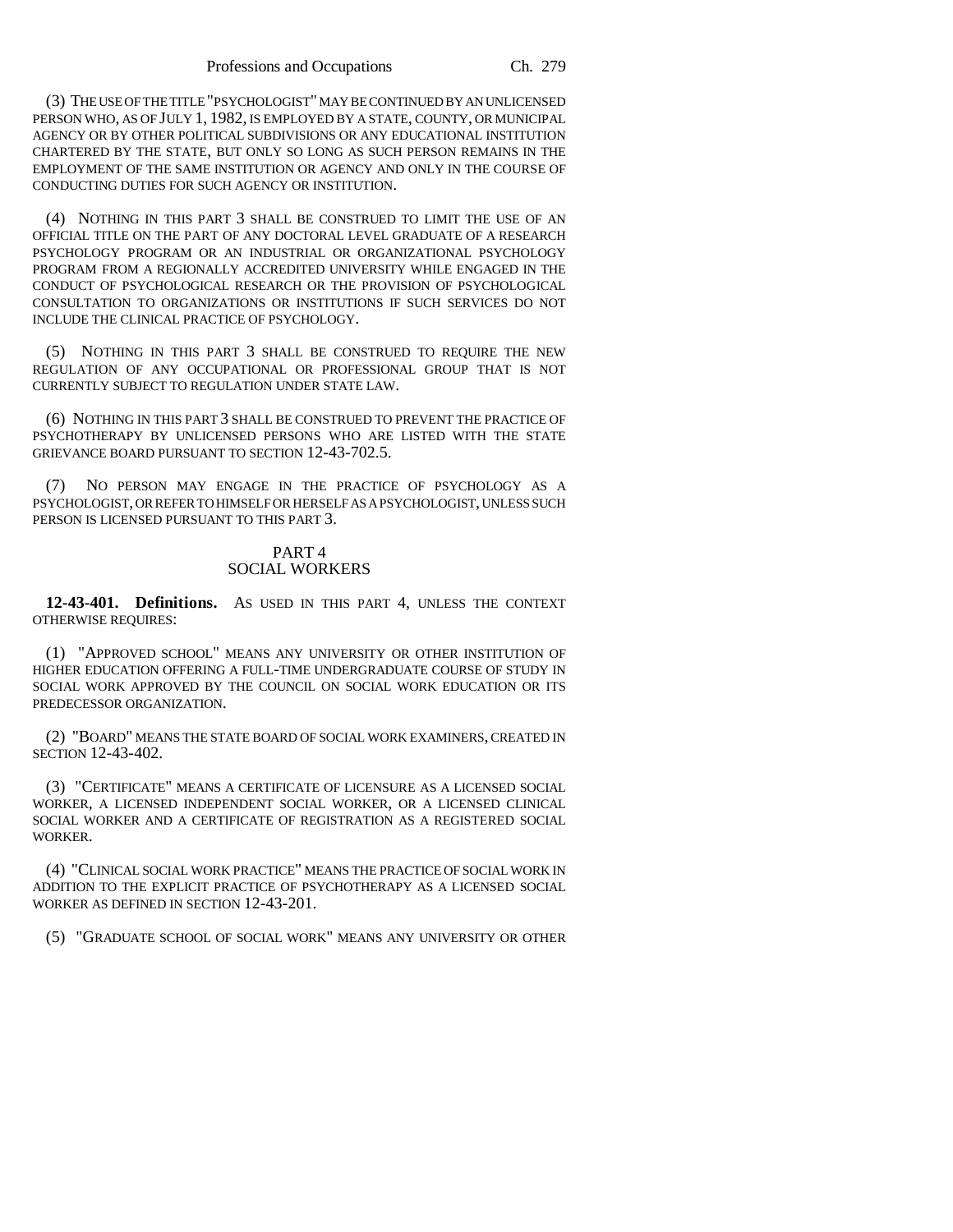INSTITUTION OF HIGHER EDUCATION OFFERING A FULL-TIME GRADUATE COURSE OF STUDY IN SOCIAL WORK APPROVED BY THE COUNCIL ON SOCIAL WORK EDUCATION OR ITS PREDECESSOR ORGANIZATION.

(6) "INDEPENDENT PRIVATE PRACTICE" MEANS A PRACTICE CHARGING A FEE IN A SETTING OTHER THAN UNDER THE AUSPICES OF A PUBLIC OR PRIVATE NONPROFIT AGENCY EXEMPT FROM FEDERAL INCOME TAX UNDER SECTION 501 (C) (3) OF THE "INTERNAL REVENUE CODE OF 1954", AS AMENDED.

(7) "LICENSED CLINICAL SOCIAL WORKER" MEANS ANY PERSON LICENSED UNDER THE PROVISIONS OF THIS PART 4 AS A CLINICAL SOCIAL WORKER.

(8) "LICENSED SOCIAL WORKER" OR "LICENSED INDEPENDENT SOCIAL WORKER" MEANS A PERSON LICENSED UNDER THE PROVISIONS OF THIS PART 4.

(9) "LICENSEE" MEANS A LICENSED SOCIAL WORKER, LICENSED INDEPENDENT SOCIAL WORKER, OR LICENSED CLINICAL SOCIAL WORKER.

(10) "REGISTERED SOCIAL WORKER" MEANS A PERSON REGISTERED UNDER THE PROVISIONS OF THIS PART 4.

**12-43-402. State board of social work examiners.** (1) THERE IS HEREBY CREATED UNDER THE SUPERVISION AND CONTROL OF THE DIVISION OF REGISTRATIONS OF THE DEPARTMENT OF REGULATORY AGENCIES THE STATE BOARD OF SOCIAL WORK EXAMINERS, WHICH SHALL CONSIST OF SEVEN MEMBERS WHO ARE CITIZENS OF THE UNITED STATES AND RESIDENTS OF THE STATE OF COLORADO.

(2) (a) DURING THE PERIOD ENDING JULY 1, 1999, THREE BOARD MEMBERS SHALL BE LICENSED CLINICAL SOCIAL WORKERS ENGAGED PRIMARILY IN DIRECT PRACTICE. THEREAFTER, ONE BOARD MEMBER SHALL BE A LICENSED INDEPENDENT SOCIAL WORKER AND TWO BOARD MEMBERS SHALL BE LICENSED CLINICAL SOCIAL WORKERS ENGAGED PRIMARILY IN DIRECT PRACTICE.

(b) FOUR BOARD MEMBERS SHALL BE REPRESENTATIVES OF THE GENERAL PUBLIC. THESE INDIVIDUALS SHALL HAVE NEVER BEEN A SOCIAL WORKER, AN APPLICANT OR FORMER APPLICANT FOR LICENSURE AS A SOCIAL WORKER, A MEMBER OF ANOTHER MENTAL HEALTH PROFESSION, OR A MEMBER OF A HOUSEHOLD THAT INCLUDES A SOCIAL WORKER OR A MEMBER OF ANOTHER MENTAL HEALTH PROFESSION OR OTHERWISE HAVE CONFLICTS OF INTEREST OR THE APPEARANCE OF SUCH CONFLICTS WITH HIS OR HER DUTIES AS A BOARD MEMBER.

(3) EACH BOARD MEMBER SHALL HOLD OFFICE UNTIL THE EXPIRATION OF SUCH MEMBER'S APPOINTED TERM OR UNTIL A SUCCESSOR IS DULY APPOINTED, EXCEPT AS PROVIDED IN THIS SUBSECTION (3). ON OR BEFORE JULY 1, 1998, THE GOVERNOR SHALL REMOVE TWO OF THE FIVE LICENSED CLINICAL SOCIAL WORKERS SERVING ON THE BOARD AS IT EXISTED ON JUNE 30, 1998, IN COMPLIANCE WITH SUBSECTION (2) OF THIS SECTION. ON OR BEFORE JULY 1, 1998, THE GOVERNOR SHALL APPOINT TWO ADDITIONAL PUBLIC MEMBERS TO THE BOARD. THE INITIAL TERM OF ONE OF THE ADDITIONAL PUBLIC MEMBERS TO BE APPOINTED TO THE BOARD SHALL BE THREE YEARS, AND THE OTHER ADDITIONAL PUBLIC MEMBER SHALL BE APPOINTED FOR A TERM OF FOUR YEARS. ON OR BEFORE JULY 1, 1999, THE GOVERNOR SHALL REMOVE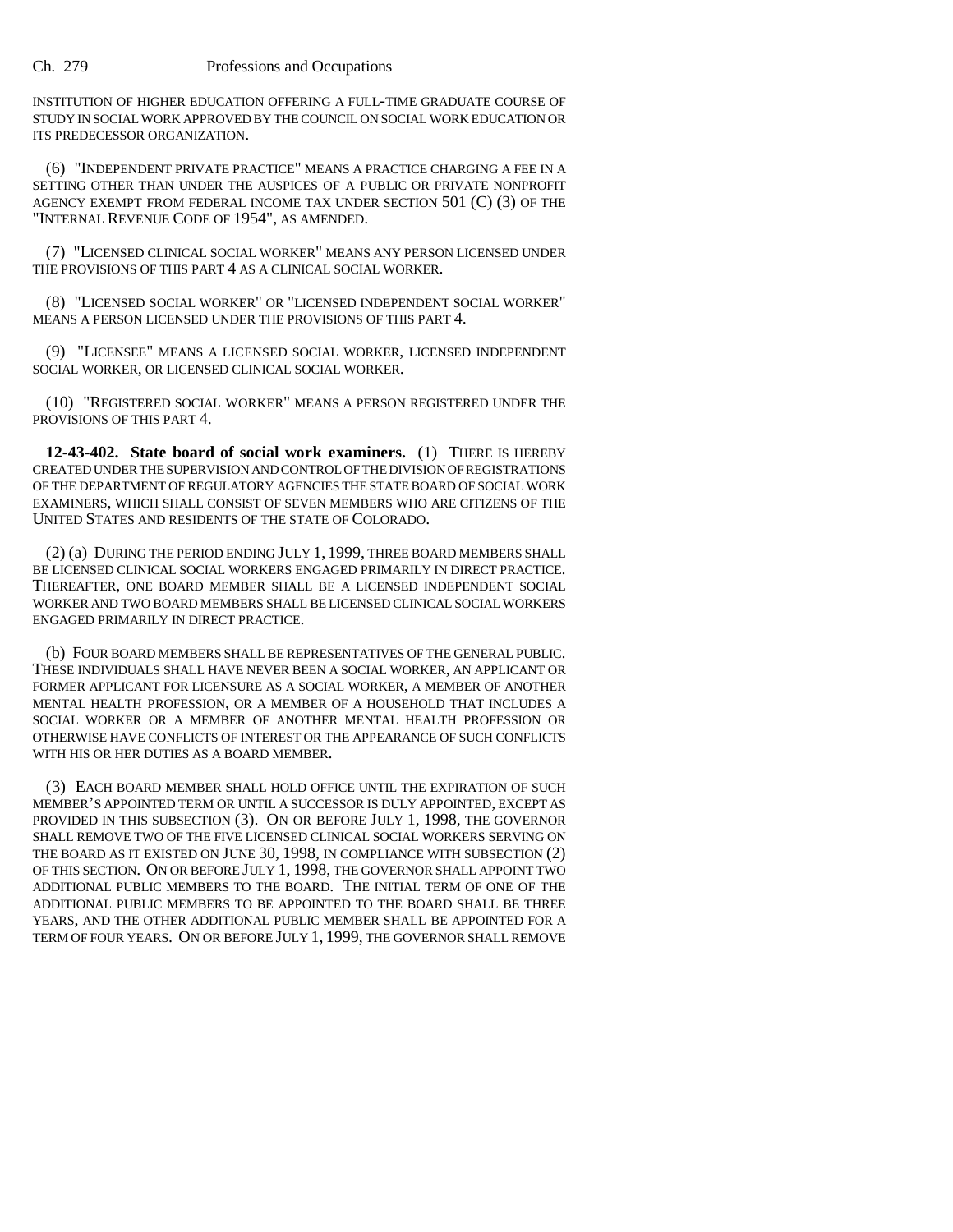ONE OF THE THREE LICENSED CLINICAL SOCIAL WORKERS SERVING ON THE BOARD IN COMPLIANCE WITH SUBSECTION (2) OF THIS SECTION. ON OR BEFORE JULY 1, 1999, THE GOVERNOR SHALL APPOINT A LICENSED INDEPENDENT SOCIAL WORKER TO THE BOARD. THE INITIAL TERM OF THE LICENSED INDEPENDENT SOCIAL WORKER TO BE APPOINTED TO THE BOARD SHALL BE THREE YEARS. THEREAFTER, THE TERM OF EACH MEMBER SHALL BE FOUR YEARS. ANY VACANCY OCCURRING IN BOARD MEMBERSHIP OTHER THAN BY EXPIRATION OF TERM SHALL BE FILLED BY THE GOVERNOR BY APPOINTMENT FOR THE REMAINDER OF THE UNEXPIRED TERM OF SUCH MEMBER.

## (4) NO BOARD MEMBER SHALL SERVE MORE THAN TWO FULL CONSECUTIVE TERMS.

(5) THE GOVERNOR MAY REMOVE ANY BOARD MEMBER FOR MISCONDUCT, INCOMPETENCE, OR NEGLECT OF DUTY AFTER GIVING THE BOARD MEMBER A WRITTEN STATEMENT OF THE CHARGES AND AN OPPORTUNITY TO BE HEARD THEREON. ACTIONS CONSTITUTING NEGLECT OF DUTY SHALL INCLUDE, BUT NOT BE LIMITED TO, THE FAILURE OF BOARD MEMBERS TO ATTEND THREE CONSECUTIVE MEETINGS OR AT LEAST THREE QUARTERS OF THE TOTAL MEETINGS IN ANY CALENDAR YEAR.

(6) EACH BOARD MEMBER SHALL RECEIVE A CERTIFICATE OF APPOINTMENT FROM THE GOVERNOR, AND, BEFORE ENTERING ON THE DISCHARGE OF HIS OR HER DUTIES AND WITHIN THIRTY DAYS AFTER THE EFFECTIVE DATE OF APPOINTMENT, THE BOARD MEMBER SHALL SUBSCRIBE TO AN OATH FOR THE FAITHFUL PERFORMANCE OF HIS OR HER OFFICIAL DUTIES BEFORE ANY OFFICER AUTHORIZED TO ADMINISTER OATHS IN THIS STATE AND SHALL FILE THE SAME WITH THE SECRETARY OF STATE.

**12-43-403. Social work practice defined.** (1) FOR THE PURPOSES OF THIS PART 4, "SOCIAL WORK PRACTICE" MEANS THE PROFESSIONAL APPLICATION OF SOCIAL WORK THEORY AND METHODS BY A GRADUATE WITH A MASTER'S DEGREE IN SOCIAL WORK, A DOCTORAL DEGREE IN SOCIAL WORK, OR A BACHELOR'S DEGREE IN SOCIAL WORK FROM AN ACCREDITED SOCIAL WORK PROGRAM, FOR THE PURPOSE OF PREVENTION, ASSESSMENT, DIAGNOSIS, AND INTERVENTION WITH INDIVIDUAL, FAMILY, GROUP, ORGANIZATIONAL, AND SOCIETAL PROBLEMS, INCLUDING ALCOHOL AND SUBSTANCE ABUSE AND DOMESTIC VIOLENCE, BASED ON THE PROMOTION OF BIOPSYCHOSOCIAL DEVELOPMENTAL PROCESSES, PERSON-IN ENVIRONMENT TRANSACTIONS, AND EMPOWERMENT OF THE CLIENT SYSTEM. SOCIAL WORK THEORY AND METHODS ARE BASED ON KNOWN ACCEPTED PRINCIPLES THAT ARE TAUGHT IN PROFESSIONAL SCHOOLS OF SOCIAL WORK IN COLLEGES OR UNIVERSITIES ACCREDITED BY THE COUNCIL ON SOCIAL WORK EDUCATION.

(2) PROFESSIONAL SOCIAL WORK PRACTICE MAY INCLUDE, BUT IS NOT LIMITED TO:

- (a) ASSESSMENT;
- (b) DIFFERENTIAL DIAGNOSIS;
- (c) TREATMENT PLANNING AND EVALUATION;
- (d) MEASUREMENT OF PSYCHOSOCIAL FUNCTIONING;
- (e) CRISIS INTERVENTION, OUT-REACH, SHORT- AND LONG-TERM TREATMENT;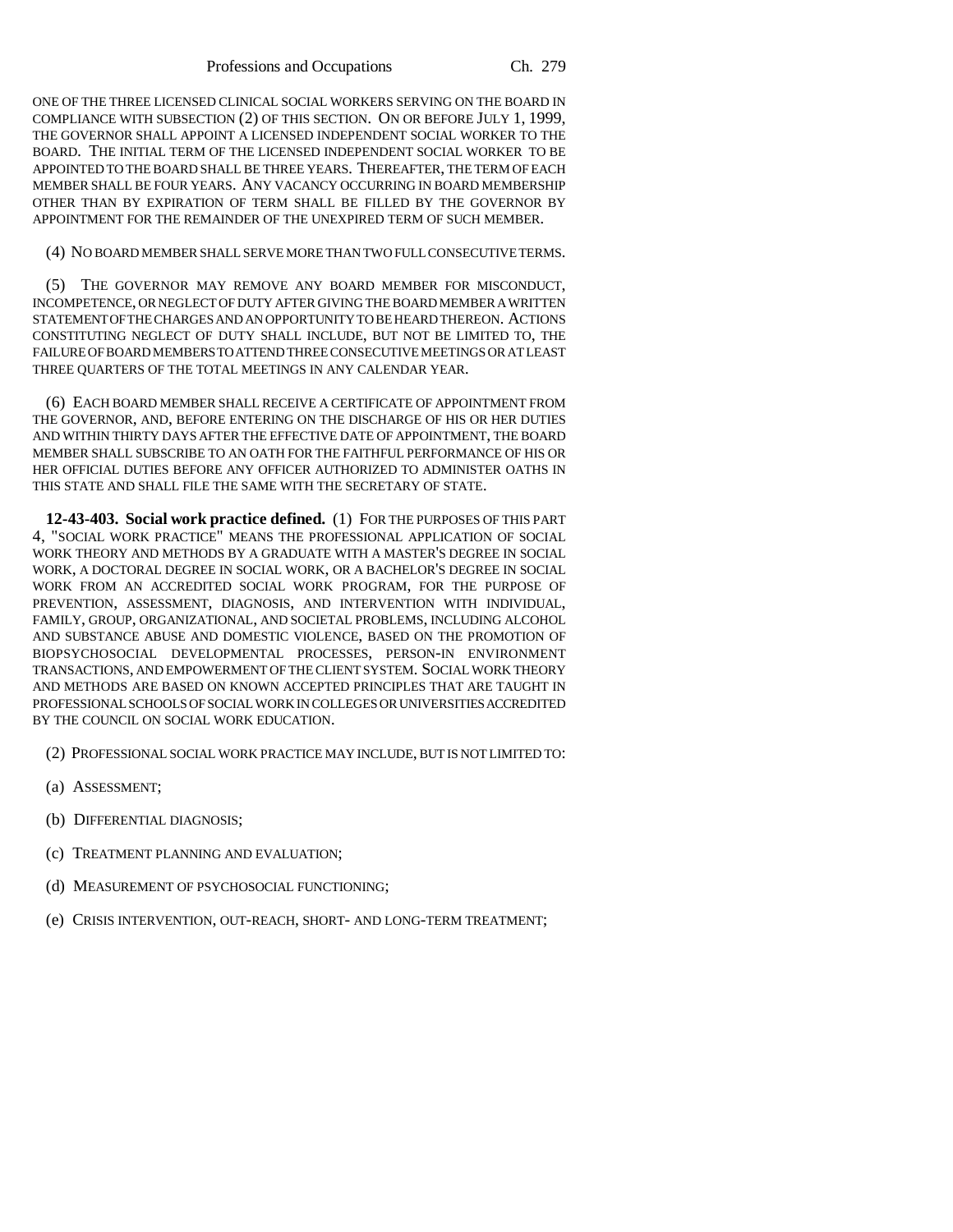- (f) THERAPEUTIC, INDIVIDUAL, MARITAL, AND FAMILY INTERVENTIONS;
- (g) CLIENT EDUCATION;
- (h) CASE MANAGEMENT;
- (i) MEDIATION;
- (j) ADVOCACY;

(k) DISCHARGE, REFERRAL, AND CONTINUITY OF CARE PLANNING AND IMPLEMENTATION;

- (l) CONSULTATION;
- (m) SUPERVISION;
- (n) RESEARCH;
- (o) MANAGEMENT AND ADMINISTRATION;
- (p) PROGRAM EVALUATION AND EDUCATION;
- (q) SOCIAL GROUP WORK;
- (r) COMMUNITY ORGANIZATION AND DEVELOPMENT;
- (s) SOCIAL POLICY ANALYSIS AND DEVELOPMENT; AND
- (t) PSYCHOTHERAPY.

(3) SOCIAL WORK PRACTICE MAY TAKE PLACE IN A PUBLIC OR PRIVATE AGENCY OR INSTITUTIONAL, EDUCATIONAL, OR INDEPENDENT SETTING.

(4) SOCIAL WORK PRACTICE IS DIRECTLY BASED UPON AN ADVANCED EDUCATIONAL PROGRAM THAT TEACHES THE PRACTITIONER TO ANALYZE, INTERVENE, AND EVALUATE IN WAYS THAT ARE HIGHLY DIFFERENTIATED, DISCRIMINATING, AND SELF-CRITICAL. A PRACTITIONER MUST BE ABLE TO SYNTHESIZE AND APPLY A BROAD RANGE OF KNOWLEDGE AS WELL AS PRACTICE WITH A HIGH DEGREE OF AUTONOMY AND SKILL. A PRACTITIONER MUST BE ABLE TO REFINE AND ADVANCE THE QUALITY OF HIS OR HER PRACTICE AS WELL AS THAT OF THE LARGER SOCIAL WORK PROFESSION. THESE ADVANCED COMPETENCIES MUST BE APPROPRIATELY INTEGRATED AND REFLECTED IN ALL ASPECTS OF A SOCIAL WORK PRACTICE, INCLUDING THE ABILITY TO:

(a) APPLY CRITICAL THINKING SKILLS WITHIN PROFESSIONAL CONTEXTS, INCLUDING SYNTHESIZING AND APPLYING APPROPRIATE THEORIES AND KNOWLEDGE TO PRACTICE INTERVENTIONS;

(b) PRACTICE WITHIN THE VALUES AND ETHICS OF THE SOCIAL WORK PROFESSION AND WITH AN UNDERSTANDING OF, AND RESPECT FOR, THE POSITIVE VALUE OF DIVERSITY;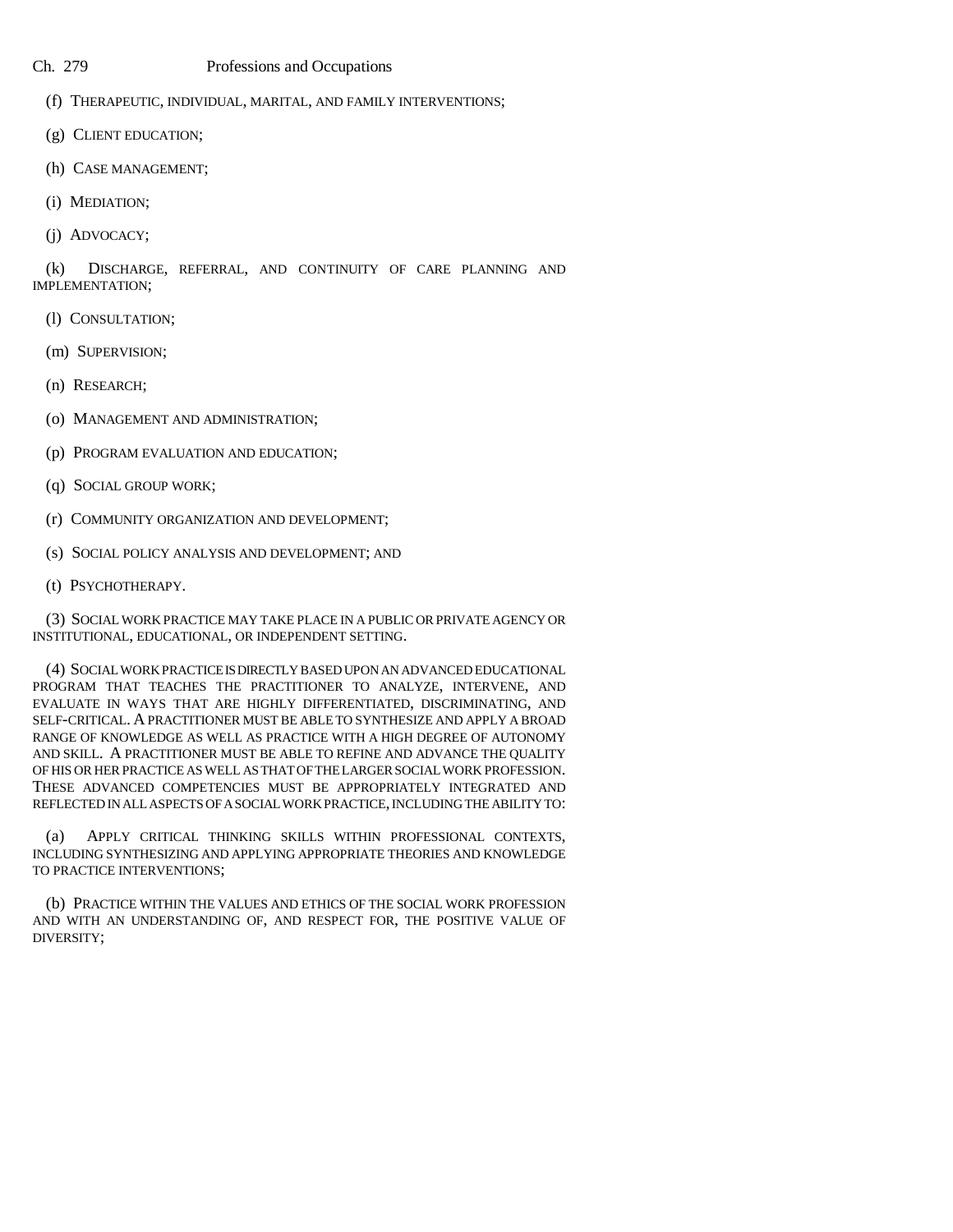(c) DEMONSTRATE THE PROFESSIONAL USE OF SELF;

(d) UNDERSTAND THE FORMS AND MECHANISMS OF OPPRESSION AND DISCRIMINATION AND THE STRATEGIES AND SKILLS OF CHANGE THAT ADVANCE SOCIAL AND ECONOMIC JUSTICE;

(e) UNDERSTAND AND INTERPRET THE HISTORY OF THE SOCIAL WORK PROFESSION AND ITS CURRENT STRUCTURE AND ISSUES;

(f) APPLY THE KNOWLEDGE AND SKILLS OF A GENERALIST SOCIAL WORK PERSPECTIVE TO PRACTICE WITH SYSTEMS OF ALL SIZES;

(g) APPLY THE KNOWLEDGE AND SKILLS OF ADVANCED SOCIAL WORK PRACTICE IN AN AREA OF CONCENTRATION;

(h) CRITICALLY ANALYZE AND APPLY KNOWLEDGE OF BIOPSYCHOSOCIAL VARIABLES THAT AFFECT AN INDIVIDUAL'S DEVELOPMENT AND BEHAVIOR AND USE THEORETICAL FRAMEWORKS TO UNDERSTAND THE INTERACTIONS AMONG AND BETWEEN INDIVIDUALS AND SOCIAL SYSTEMS;

(i) ANALYZE THE IMPACT OF SOCIAL POLICES ON CLIENT SYSTEMS, WORKERS, AND AGENCIES AND DEMONSTRATE SKILLS FOR INFLUENCING POLICY FORMULATION AND CHANGE;

(j) EVALUATE RELEVANT RESEARCH STUDIES AND APPLY FINDINGS TO PRACTICE, AND DEMONSTRATE SKILLS IN QUANTITATIVE RESEARCH DESIGN, DATA ANALYSIS, AND KNOWLEDGE DISSEMINATION;

(k) CONDUCT EMPIRICAL EVALUATIONS OF THEIR OWN PRACTICE INTERVENTIONS AND THOSE OF OTHER RELEVANT SYSTEMS; AND

(l) USE COMMUNICATION SKILLS DIFFERENTIALLY WITH A VARIETY OF CLIENT POPULATIONS, COLLEAGUES, AND MEMBERS OF THE COMMUNITY.

**12-43-404. Qualifications - examination - licensure and registration.** (1) THE BOARD SHALL LICENSE AS A LICENSED SOCIAL WORKER, AND ISSUE AN APPROPRIATE CERTIFICATE TO, ANY PERSON WHO FILES AN APPLICATION THEREFOR, ACCOMPANIED BY SUCH FEE AS IS REQUIRED BY SECTION 12-43-204, AND WHO SUBMITS EVIDENCE SATISFACTORY TO THE BOARD THAT HE OR SHE:

(a) IS AT LEAST TWENTY-ONE YEARS OF AGE;

(b) HAS OBTAINED A MASTER'S DEGREE FROM A GRADUATE SCHOOL OF SOCIAL WORK; AND

(c) DEMONSTRATES PROFESSIONAL COMPETENCE BY SATISFACTORILY PASSING AN EXAMINATION.

(2) THE BOARD SHALL LICENSE AS A LICENSED INDEPENDENT SOCIAL WORKER OR LICENSED CLINICAL SOCIAL WORKER, AND ISSUE AN APPROPRIATE CERTIFICATE TO, ANY PERSON WHO FILES AN APPLICATION THEREFOR, ACCOMPANIED BY SUCH FEE AS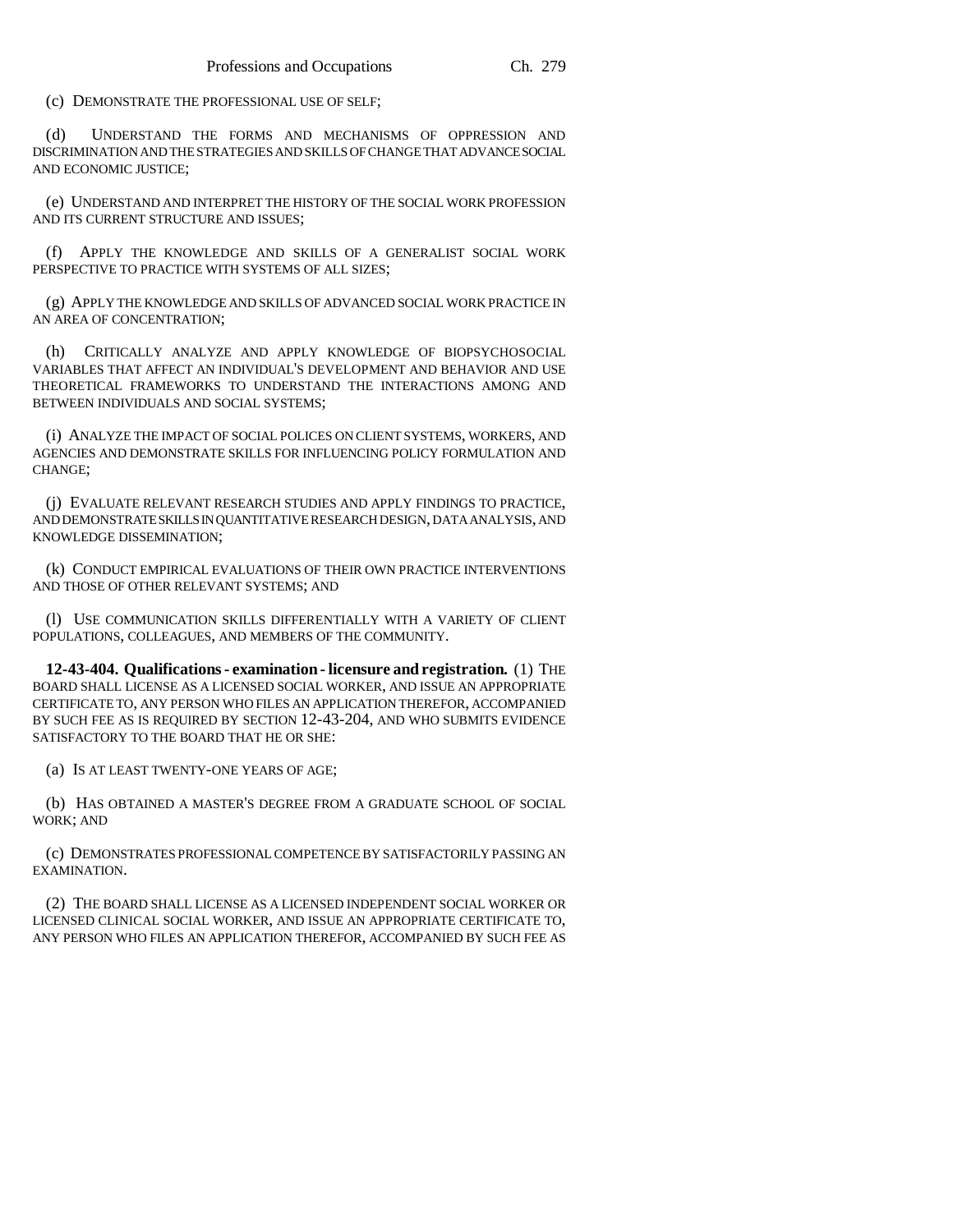IS REQUIRED BY SECTION 12-43-204, AND WHO SUBMITS EVIDENCE SATISFACTORY TO THE BOARD THAT HE OR SHE:

(a) IS AT LEAST TWENTY-ONE YEARS OF AGE;

(b) HAS OBTAINED A MASTER'S OR DOCTORATE DEGREE FROM A GRADUATE SCHOOL OF SOCIAL WORK;

(c) HAS PRACTICED SOCIAL WORK FOR AT LEAST TWO YEARS UNDER THE SUPERVISION OF A LICENSED INDEPENDENT SOCIAL WORKER OR LICENSED CLINICAL SOCIAL WORKER; AND

(d) DEMONSTRATES PROFESSIONAL COMPETENCE BY SATISFACTORILY PASSING AN EXAMINATION THAT MAY BE WRITTEN, ORAL, OR BOTH, AS PRESCRIBED BY THE BOARD.

(3) THE BOARD SHALL REGISTER AS A REGISTERED SOCIAL WORKER, AND ISSUE AN APPROPRIATE CERTIFICATE TO, ANY PERSON WHO FILES AN APPLICATION THEREFOR, ACCOMPANIED BY SUCH FEE AS IS REQUIRED BY SECTION 12-43-204, AND WHO SUBMITS EVIDENCE SATISFACTORY TO THE BOARD THAT HE OR SHE:

(a) IS AT LEAST TWENTY-ONE YEARS OF AGE;

(b) HAS OBTAINED A BACHELOR'S DEGREE IN SOCIAL WORK FROM AN APPROVED SCHOOL. FOR LICENSURE, COMPLIANCE, AND DISCIPLINARY PURPOSES, A REGISTERED SOCIAL WORKER SHALL WORK UNDER THE SUPERVISION OF A LICENSED INDEPENDENT SOCIAL WORKER OR LICENSED CLINICAL SOCIAL WORKER; EXCEPT THAT, IN CASES WHERE NO LICENSED INDEPENDENT SOCIAL WORKER OR LICENSED CLINICAL SOCIAL WORKER IS AVAILABLE FOR SUPERVISION, THE REGISTERED SOCIAL WORKER MAY APPLY TO THE BOARD FOR APPROVAL FOR SUPERVISION BY A PERSON WITH EQUIVALENT EXPERIENCE AS DETERMINED BY THE BOARD.

(c) DEMONSTRATES PROFESSIONAL COMPETENCE BY SATISFACTORILY PASSING AN EXAMINATION.

(4) UPON INVESTIGATION OF THE APPLICATION FOR A CERTIFICATE AND OTHER EVIDENCE SUBMITTED, THE BOARD SHALL, NOT LESS THAN THIRTY DAYS PRIOR TO THE EXAMINATION, NOTIFY EACH APPLICANT THAT THE APPLICATION AND EVIDENCE SUBMITTED FOR LICENSURE OR REGISTRATION ARE SATISFACTORY AND ACCEPTED OR UNSATISFACTORY AND REJECTED. IF THE APPLICATION IS REJECTED, SAID NOTICE SHALL STATE THE REASONS FOR SUCH REJECTION AND PROVIDE SUGGESTIONS FOR THE PREPARATION OF REAPPLYING.

(5) THE PLACE OF EXAMINATION SHALL BE DESIGNATED IN ADVANCE BY THE BOARD AND SUCH EXAMINATION SHALL BE GIVEN AT LEAST SEMIANNUALLY AT SUCH TIME AND PLACE AND UNDER SUCH SUPERVISION AS THE BOARD MAY DETERMINE. THE BOARD SHALL GRADE THE EXAMINATION AND SHALL REPORT THE RESULTS TO THE APPLICANT NO LATER THAN THIRTY DAYS FOLLOWING THE EXAMINATION.

(6) THE DIRECTOR OF THE DIVISION OF REGISTRATIONS MAY REVIEW ANY EXAMINATION OR PROCEDURE FOR GRANTING A CERTIFICATE BY THE BOARD PRIOR TO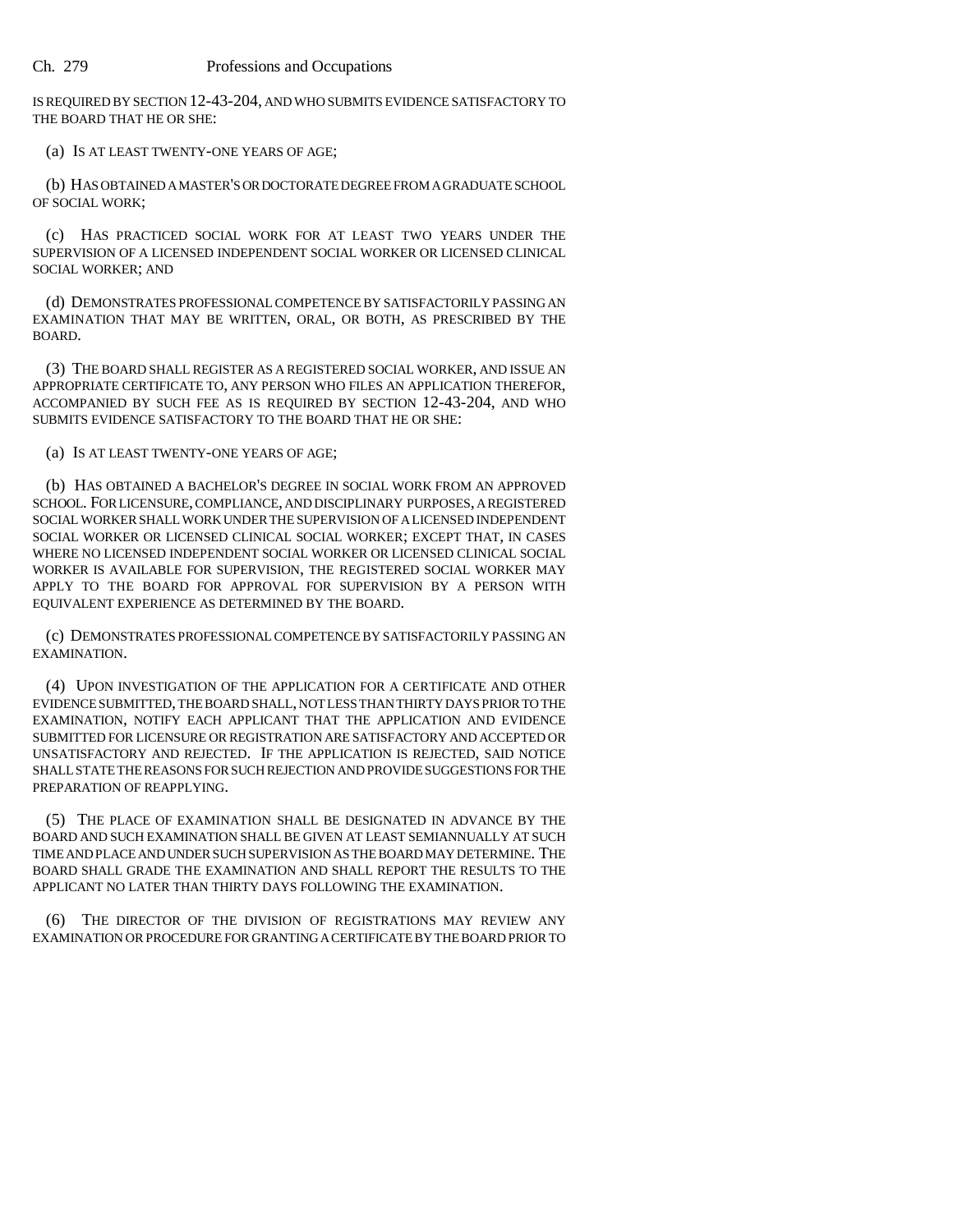Professions and Occupations Ch. 279

THE EXECUTION OF SUCH EXAMINATION OR PROCEDURE. AFTER SUCH REVIEW, IF THE DIRECTOR HAS REASON TO BELIEVE SUCH EXAMINATION OR PROCEDURE TO BE UNFAIR TO THE APPLICANTS OR UNREASONABLE IN CONTENT, THE DIRECTOR SHALL CALL ON FIVE PEOPLE LICENSED OR REGISTERED IN THE OCCUPATION OF SOCIAL WORK UNDER THIS PART 4 TO REVIEW THE EXAMINATION OR PROCEDURE JOINTLY WITH THE DIRECTOR. THE DIRECTOR AND SUCH LICENSED OR REGISTERED PERSONS, ACTING JOINTLY, MAY MAKE FINDINGS OF FACT AND RECOMMENDATIONS TO THE BOARD CONCERNING ANY EXAMINATION OR PROCEDURE. THE FINDINGS OF FACT AND RECOMMENDATIONS SHALL BE PUBLIC DOCUMENTS.

(7) ANY APPLICANT FOR A LICENSE OR REGISTRATION MAY PETITION THE BOARD TO WAIVE AN EXAMINATION AND SUBSTITUTE IN LIEU THEREOF PROOF OF COMPETENCY BY PAYING THE APPLICABLE FEES AND DEMONSTRATING THROUGH DOCUMENTATION OF SUPERVISION AND REFERENCE THAT SUCH PERSON IS COMPETENT IN SOCIAL WORK PRACTICE.

**12-43-405. Rights and privileges of licensure and registration.** (1) ANY PERSON WHO POSSESSES A VALID, UNSUSPENDED, AND UNREVOKED CERTIFICATE AS A LICENSED SOCIAL WORKER, AND WHO HAS RECEIVED A LICENSE PURSUANT TO SECTION 12-43-404, HAS THE RIGHT TO PRACTICE SOCIAL WORK UNDER SUPERVISION AND USE THE TITLE "LICENSED SOCIAL WORKER", "SOCIAL WORKER", AND THE ABBREVIATION "LSW". ANY PERSON WHO POSSESSES A VALID, UNSUSPENDED, AND UNREVOKED CERTIFICATE AS A LICENSED SOCIAL WORKER WHOSE LICENSE WAS GRANTED PURSUANT TO THE PROVISIONS OF SECTION 12-43-404 IS ENTITLED TO ENGAGE IN THE PRIVATE, INDEPENDENT PRACTICE OF SOCIAL WORK AND HAS THE RIGHT TO PRACTICE AND SUPERVISE SOCIAL WORK PRACTICE AND USE THE TITLE "LICENSED SOCIAL WORKER", "INDEPENDENT SOCIAL WORKER", "SOCIAL WORKER", OR "LICENSED INDEPENDENT SOCIAL WORKER" AND THE ABBREVIATION "LISW". NO OTHER PERSON SHALL ASSUME THESE TITLES OR USE THESE ABBREVIATIONS ON ANY WORK OR LETTER, SIGN, FIGURE, OR DEVICE TO INDICATE THAT THE PERSON USING THE SAME IS A LICENSED SOCIAL WORKER OR A SOCIAL WORKER.

(2) ANY PERSON WHO POSSESSES A VALID, UNSUSPENDED, AND UNREVOKED CERTIFICATE AS A LICENSED CLINICAL SOCIAL WORKER WHOSE LICENSE WAS GRANTED PURSUANT TO THE PROVISIONS OF SECTION 12-43-404 IS ENTITLED TO ENGAGE IN THE PRIVATE, INDEPENDENT PRACTICE OF CLINICAL SOCIAL WORK AND HAS THE RIGHT TO PRACTICE AND SUPERVISE CLINICAL SOCIAL WORK PRACTICE AND USE THE TITLE "LICENSED CLINICAL SOCIAL WORKER", "CLINICAL SOCIAL WORKER", "SOCIAL WORKER", OR "LICENSED SOCIAL WORKER", AND THE ABBREVIATION "LCSW". NO OTHER PERSON SHALL ASSUME THESE TITLES OR USE THESE ABBREVIATIONS ON ANY WORK OR LETTER, SIGN, FIGURE, OR DEVICE TO INDICATE THAT THE PERSON USING THE SAME IS A LICENSED CLINICAL SOCIAL WORKER OR SOCIAL WORKER.

(3) (a) ANY PERSON WHO POSSESSES A VALID, UNSUSPENDED, AND UNREVOKED CERTIFICATE AS A REGISTERED SOCIAL WORKER HAS THE RIGHT TO USE THE TITLE "SOCIAL WORKER" OR "REGISTERED SOCIAL WORKER", AND THE ABBREVIATION "RSW". NO OTHER PERSON SHALL ASSUME SUCH TITLE OR USE SUCH ABBREVIATION ON ANY WORK OR LETTER, SIGN, FIGURE, OR DEVICE TO INDICATE THAT THE PERSON USING THE SAME IS A REGISTERED SOCIAL WORKER.

(b) ANY PERSON ENGAGED IN PROVIDING MEDICALLY RELATED SOCIAL SERVICES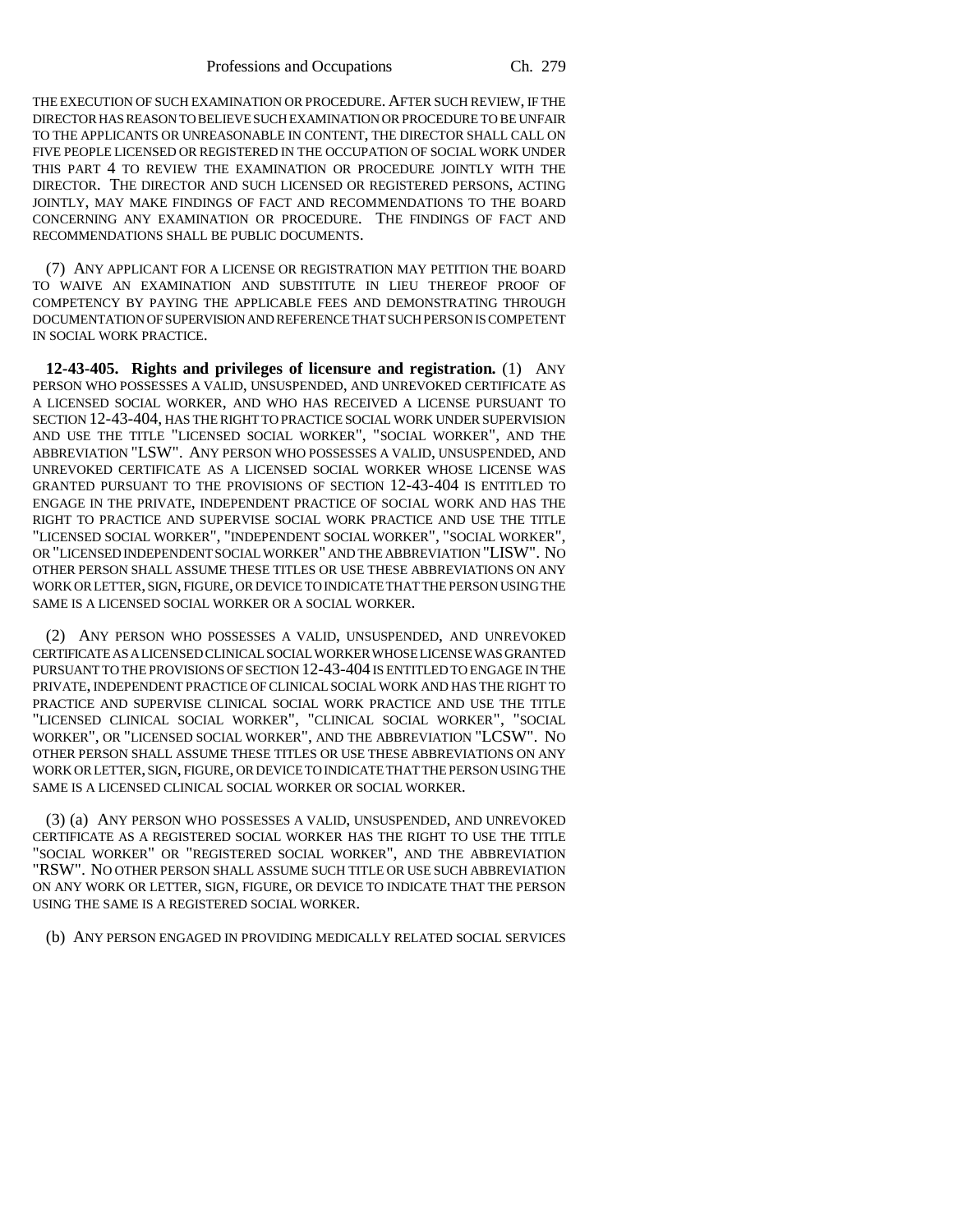IN SKILLED NURSING OR NURSING CARE FACILITIES SHALL NOT BE SUBJECT TO THE REQUIREMENTS OF THIS ARTICLE SO LONG AS THAT PERSON MEETS THE QUALIFICATIONS OF, AND PROVIDES SERVICES IN ACCORDANCE WITH, THE FEDERAL REGULATIONS GOVERNING THE MEDICARE AND MEDICAID PROGRAM PARTICIPATION OF THESE FACILITIES AND THE COLORADO DEPARTMENT OF PUBLIC HEALTH AND ENVIRONMENT'S REGULATIONS FOR THE LICENSING OF THESE FACILITIES.

(4) ANY PERSON DULY LICENSED AS AN INDEPENDENT SOCIAL WORKER, LICENSED CLINICAL SOCIAL WORKER, OR ANY PERSON UNDER THE SUPERVISION OF A LICENSED INDEPENDENT SOCIAL WORKER OR A LICENSED CLINICAL SOCIAL WORKER SHALL NOT BE REQUIRED TO OBTAIN ANY OTHER LICENSE OR CERTIFICATION TO PRACTICE SOCIAL WORK AS DEFINED IN SECTION 12-43-403 UNLESS OTHERWISE REQUIRED BY THE BOARD OF SOCIAL WORK EXAMINERS.

**12-43-406. Scope of part.** (1) THE PRACTICE OF SOCIAL WORK INCLUDES, BUT IS NOT LIMITED TO, THE FOLLOWING PROFESSIONAL SERVICES: ASSESSMENT; DIFFERENTIAL DIAGNOSIS; TREATMENT PLANNING AND EVALUATION; MEASUREMENT OF PSYCHOSOCIAL FUNCTIONING; CRISIS INTERVENTION; OUT-REACH; SHORT- AND LONG-TERM TREATMENT; PSYCHOTHERAPY; THERAPEUTIC INTERVENTION; CLIENT EDUCATION; CASE MANAGEMENT; MEDIATION; ADVOCACY; DISCHARGE, REFERRAL, AND CONTINUITY OF CARE PLANNING; CONSULTATION; SUPERVISION; RESEARCH; ADMINISTRATION; EDUCATION; SOCIAL-GROUP WORK; COMMUNITY ORGANIZATION; AND SOCIAL POLICY ANALYSIS AND DEVELOPMENT. SOCIAL WORK PRACTICE ALSO MAY ENCOMPASS OTHER CURRENT OR DEVELOPING MODALITIES AND TECHNIQUES THAT ARE CONSISTENT WITH THIS SCOPE.

(2) NO PERSON MAY STATE THAT HE OR SHE IS ENGAGED IN THE PRACTICE OF SOCIAL WORK AS A SOCIAL WORKER, OR REFER TO HIMSELF OR HERSELF AS A SOCIAL WORKER, UNLESS SUCH PERSON IS LICENSED OR REGISTERED PURSUANT TO THIS PART 4. NO PERSON MAY PRACTICE AS A CLINICAL SOCIAL WORKER UNLESS LICENSED PURSUANT TO SECTION 12-43-404 (2), OR LICENSED OR REGISTERED TO PRACTICE SOCIAL WORK AND SUPERVISED PURSUANT TO SECTION 12-43-404 (2) OR (3).

(3) NO PERSON MAY SUPERVISE THE PRACTICE OF SOCIAL WORK FOR THE PURPOSE OF LICENSURE COMPLIANCE OR DISCIPLINARY PROCEEDINGS UNLESS LICENSED PURSUANT TO SECTION 12-43-404; EXCEPT THAT, IN CASES WHERE NO LCSW OR LISW IS AVAILABLE FOR SUPERVISION FOR LICENSURE, THE LICENSEE OR REGISTRANT MAY APPLY TO THE BOARD FOR APPROVAL TO BE SUPERVISED BY A PERSON WITH EQUIVALENT EXPERIENCE AS DETERMINED BY THE BOARD.

(4) NOTHING IN THIS PART 4 SHALL BE CONSTRUED TO PREVENT MEMBERS OF OTHER PROFESSIONS LICENSED UNDER THE LAWS OF THIS STATE FROM RENDERING SERVICES WITHIN THE SCOPE OF PRACTICE SO LONG AS THEY DO NOT REPRESENT THEMSELVES TO BE SOCIAL WORKERS OR THEIR SERVICES AS SOCIAL WORK.

(5) NOTHING IN THIS PART 4 SHALL BE CONSTRUED TO PREVENT THE PRACTICE OF PSYCHOTHERAPY BY UNLICENSED PERSONS WHO ARE LISTED WITH THE STATE GRIEVANCE BOARD PURSUANT TO SECTION 12-43-702.5.

**12-43-407. Exemptions.** NOTHING IN THIS PART 4 SHALL BE CONSTRUED TO PREVENT THE TEACHING OF SOCIAL WORK, OR THE CONDUCT OF SOCIAL WORK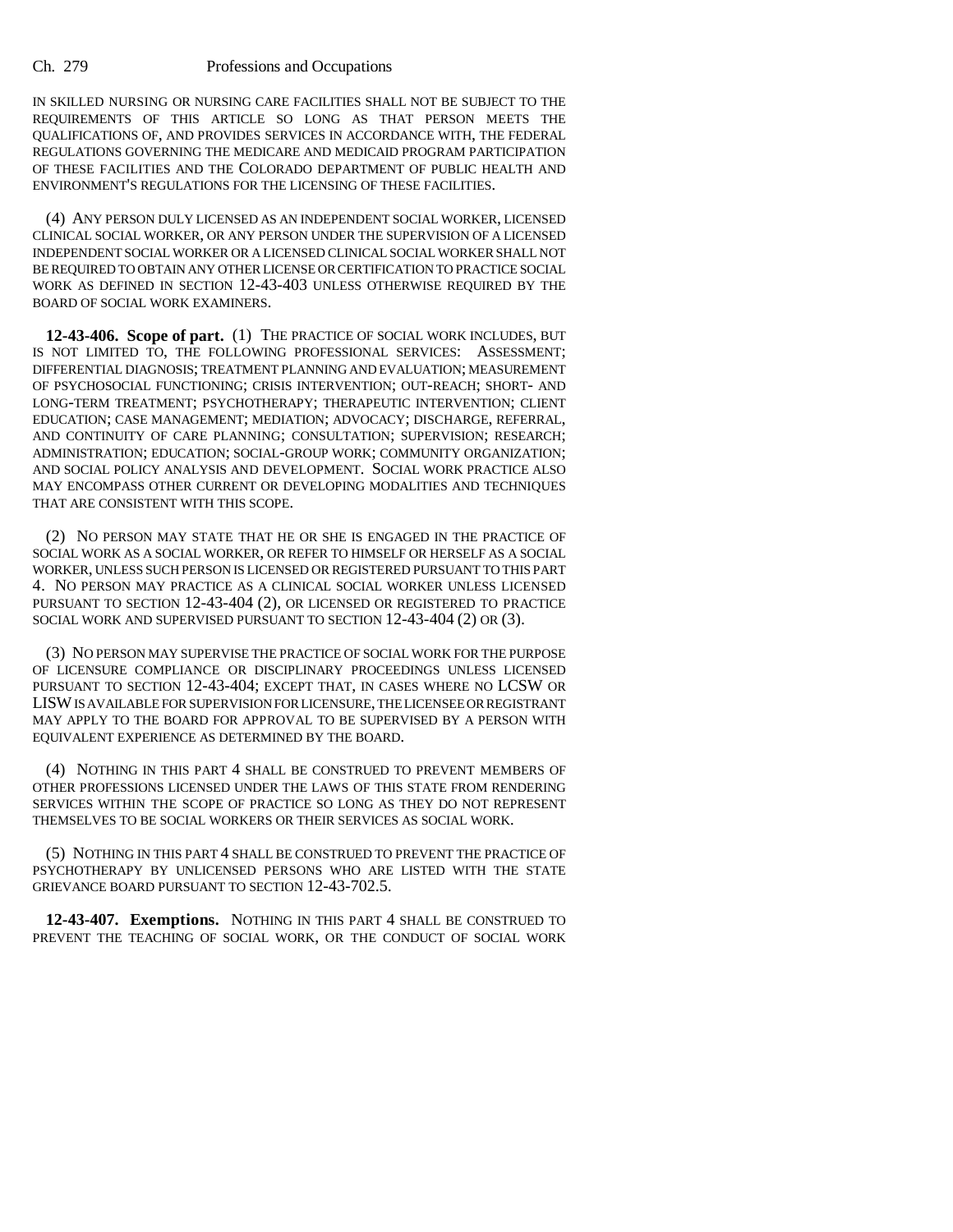RESEARCH, IF SUCH TEACHING OR RESEARCH DOES NOT INVOLVE THE DELIVERY OR SUPERVISION OF DIRECT SOCIAL WORK SERVICES TO INDIVIDUALS WHO ARE THEMSELVES, RATHER THAN A THIRD PARTY, THE INTENDED BENEFICIARIES OF SUCH SERVICES WITHOUT REGARD TO THE SOURCE OR EXTENT OF PAYMENT FOR SERVICES RENDERED. NOTHING IN THIS PART 4 SHALL PREVENT THE PROVISION OF EXPERT TESTIMONY BY SOCIAL WORKERS WHO ARE EXEMPTED BY THIS PART 4. PERSONS HOLDING AN EARNED DOCTORAL DEGREE IN SOCIAL WORK FROM AN APPROVED SCHOOL MAY USE THE TITLE "SOCIAL WORKER" IN CONJUNCTION WITH ACTIVITIES PERMITTED IN THIS SECTION.

**12-43-408. School social workers.** (1) ANY PERSON WHO HOLDS A VALID MASTER'S DEGREE IN SOCIAL WORK AND HAS OBTAINED THE SPECIAL SERVICES LICENSE WITH SOCIAL WORK ENDORSEMENT ISSUED BY THE DEPARTMENT OF EDUCATION PURSUANT TO THE "COLORADO EDUCATOR LICENSING ACT OF 1991", ARTICLE 60.5 OF TITLE 22, C.R.S., SHALL BE ISSUED THE "LISW" CERTIFICATE UPON APPLICATION AND PAYMENT OF SAID FEES AND SHALL BE SUBJECT TO THE PROVISIONS OF THIS ARTICLE.

(2) THE EXAMINATION FOR THE LICENSED INDEPENDENT SOCIAL WORKER SCHOOL SOCIAL WORK COMPETENCY SHALL BE THE SAME AS THE EXAMINATION USED FOR THE SPECIAL SERVICES LICENSE WITH SOCIAL WORK ENDORSEMENT ISSUED PURSUANT TO THE "COLORADO EDUCATOR LICENSING ACT OF 1991", ARTICLE 60.5 OF TITLE 22, C.R.S.

**12-43-409. Clinical social work practice of psychotherapy.** FOR THE PURPOSE OF LICENSURE, THE PRACTICE OF PSYCHOTHERAPY UNDER THIS PART 4 SHALL BE LIMITED TO LICENSED CLINICAL SOCIAL WORKERS OR LICENSED SOCIAL WORKERS SUPERVISED BY LICENSED CLINICAL SOCIAL WORKERS.

**12-43-410. Employees of social services.** (1) NOTWITHSTANDING THE EXEMPTION IN SECTION 12-43-215(3), NO EMPLOYEE OF THE DEPARTMENT OF HUMAN SERVICES, EMPLOYEE OF A COUNTY DEPARTMENT OF SOCIAL SERVICES, OR PERSONNEL UNDER THE DIRECT CONTROL OR SUPERVISION OF SUCH DEPARTMENTS, SHALL STATE THAT HE OR SHE IS ENGAGED IN THE PRACTICE OF SOCIAL WORK AS A SOCIAL WORKER OR REFER TO HIMSELF OR HERSELF AS A SOCIAL WORKER UNLESS LICENSED OR REGISTERED PURSUANT TO THIS PART 4.

(2) NOTWITHSTANDING THE EXEMPTION IN SECTION 12-43-215(3), ANY EMPLOYEE LICENSED OR REGISTERED PURSUANT TO THE PROVISIONS OF THIS ARTICLE WHO IS TERMINATED FROM EMPLOYMENT BY THE DEPARTMENT OF HUMAN SERVICES OR A COUNTY DEPARTMENT OF SOCIAL SERVICES IS SUBJECT TO REVIEW AND DISCIPLINARY ACTION BY THE BOARD THAT LICENSES, REGISTERS, OR REGULATES SUCH EMPLOYEE.

(3) AN EMPLOYEE OF THE STATE DEPARTMENT OF HUMAN SERVICES OR A COUNTY DEPARTMENT OF SOCIAL SERVICES WHO HAS EARNED A BACHELOR'S OR MASTERS DEGREE IN SOCIAL WORK MAY APPLY TO THE BOARD, FOR PURPOSES RELATED TO LICENSURE UNDER THIS PART 4, FOR APPROVAL FOR SUPERVISION BY A PERSON OTHER THAN A LICENSED INDEPENDENT SOCIAL WORKER OR LICENSED CLINICAL SOCIAL WORKER. THE BOARD SHALL CONSIDER INPUT FROM REPRESENTATIVES OF THE STATE DEPARTMENT OF HUMAN SERVICES AND THE COUNTY DEPARTMENTS OF SOCIAL SERVICES WHEN PROMULGATING THE RULE CONCERNING WHAT QUALIFICATIONS OR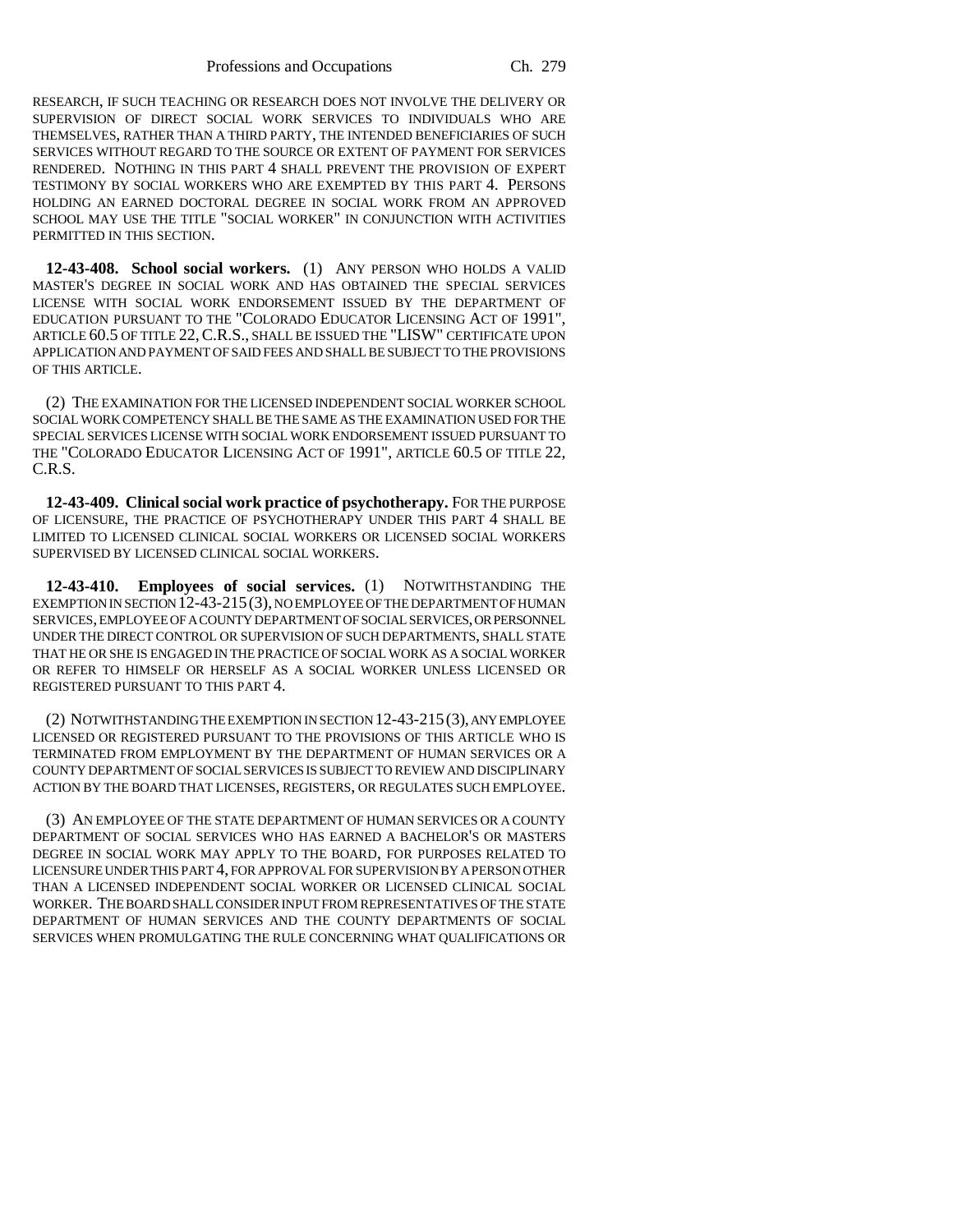EXPERIENCE A PERSON IS REQUIRED TO POSSESS IN ORDER TO SUPERVISE AN EMPLOYEE PURSUANT TO THIS SUBSECTION (3).

# PART 5 MARRIAGE AND FAMILY THERAPISTS

**12-43-501. Definitions.** AS USED IN THIS PART 5, UNLESS THE CONTEXT OTHERWISE REQUIRES:

(1) "APPROVED SCHOOL" MEANS ANY UNIVERSITY OR OTHER INSTITUTION OF HIGHER EDUCATION OFFERING A FULL-TIME GRADUATE COURSE OF STUDY IN MARRIAGE AND FAMILY THERAPY ACCREDITED BY THE COMMISSION ON ACCREDITATION FOR MARRIAGE AND FAMILY THERAPY EDUCATION, A NATIONALLY RECOGNIZED ACCREDITING AGENCY AS DETERMINED BY THE BOARD, OR A SUBSTANTIALLY EQUIVALENT PROGRAM APPROVED BY THE BOARD.

(2) "BOARD" MEANS THE STATE BOARD OF MARRIAGE AND FAMILY THERAPIST EXAMINERS CREATED IN SECTION 12-43-502.

(3) "CERTIFICATE" MEANS A CERTIFICATE OF LICENSURE AS A LICENSED MARRIAGE AND FAMILY THERAPIST.

(4) "LICENSED MARRIAGE AND FAMILY THERAPIST" MEANS A PERSON LICENSED UNDER THE PROVISIONS OF THIS PART 5.

(5) "LICENSEE" MEANS A LICENSED MARRIAGE AND FAMILY THERAPIST.

**12-43-502. State board of marriage and family therapist examiners.** (1) THERE IS HEREBY CREATED UNDER THE SUPERVISION AND CONTROL OF THE DIVISION OF REGISTRATIONS OF THE DEPARTMENT OF REGULATORY AGENCIES, CREATED IN SECTION 24-1-122 (2) (g), C.R.S., THE STATE BOARD OF MARRIAGE AND FAMILY THERAPIST EXAMINERS, WHICH SHALL CONSIST OF SEVEN MEMBERS WHO ARE CITIZENS OF THE UNITED STATES AND RESIDENTS OF THE STATE OF COLORADO.

(2) (a) THE MEMBERS OF THE BOARD SHALL BE APPOINTED BY THE GOVERNOR AS FOLLOWS:

(I) FOUR MEMBERS OF THE GENERAL PUBLIC WHO ARE NOT REGULATED BY THIS ARTICLE; AND

(II) THREE MARRIAGE AND FAMILY THERAPISTS.

(b) THE PUBLIC MEMBERS SHALL HAVE NEVER BEEN A MARRIAGE AND FAMILY THERAPIST, AN APPLICANT OR FORMER APPLICANT FOR LICENSURE AS A MARRIAGE AND FAMILY THERAPIST, A MEMBER OF ANOTHER MENTAL HEALTH PROFESSION, OR A MEMBER OF A HOUSEHOLD THAT INCLUDES A MARRIAGE AND FAMILY THERAPIST OR A MEMBER OF ANOTHER MENTAL HEALTH PROFESSION OR OTHERWISE HAVE CONFLICTS OF INTEREST OR THE APPEARANCE OF SUCH CONFLICTS WITH HIS OR HER DUTIES AS A BOARD MEMBER.

(c) ON OR BEFORE JULY 1, 1998, THE GOVERNOR SHALL REMOVE TWO OF THE FIVE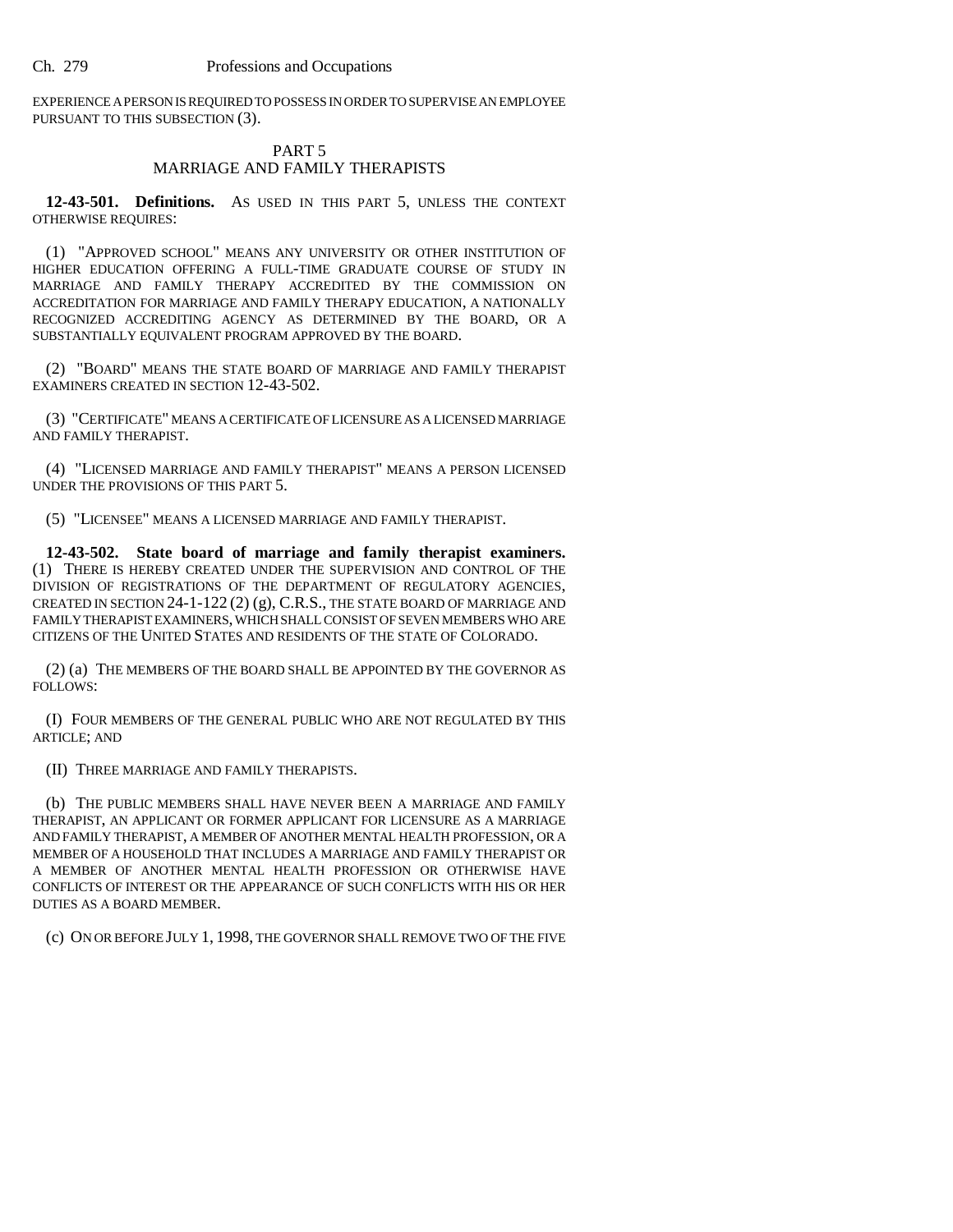LICENSED MARRIAGE AND FAMILY THERAPISTS SERVING ON THE BOARD AS IT EXISTED ON JUNE 30, 1998, IN COMPLIANCE WITH THIS SUBSECTION (2). ON OR BEFORE JULY 1, 1998, THE GOVERNOR SHALL APPOINT TWO ADDITIONAL PUBLIC MEMBERS TO THE BOARD. THE INITIAL TERM OF ONE OF THE ADDITIONAL TWO PUBLIC MEMBERS SHALL BE THREE YEARS, AND THE OTHER SHALL BE APPOINTED FOR A TERM OF FOUR YEARS.

#### (3) NO BOARD MEMBER SHALL SERVE MORE THAN TWO FULL CONSECUTIVE TERMS.

(4) EACH BOARD MEMBER SHALL HOLD OFFICE UNTIL THE EXPIRATION OF HIS OR HER APPOINTED TERM OR UNTIL A SUCCESSOR IS DULY APPOINTED, EXCEPT AS PROVIDED IN SUBSECTION (2) OF THIS SECTION, AND EACH MEMBER SHALL THEREAFTER SERVE TERMS OF FOUR YEARS. WHEN THE TERM OF EACH BOARD MEMBER EXPIRES, THE GOVERNOR SHALL APPOINT HIS OR HER SUCCESSOR FOR A TERM OF FOUR YEARS. ANY VACANCY OCCURRING IN THE BOARD MEMBERSHIP OTHER THAN BY THE EXPIRATION OF A TERM SHALL BE FILLED BY THE GOVERNOR BY APPOINTMENT FOR THE REMAINDER OF THE UNEXPIRED TERM OF SUCH MEMBER.

(5) THE GOVERNOR MAY REMOVE ANY BOARD MEMBER FOR MISCONDUCT, INCOMPETENCE, OR NEGLECT OF DUTY AFTER GIVING THE BOARD MEMBER A WRITTEN STATEMENT OF THE CHARGES AND AN OPPORTUNITY TO BE HEARD THEREON. ACTIONS CONSTITUTING NEGLECT OF DUTY SHALL INCLUDE, BUT NOT BE LIMITED TO, THE FAILURE OF BOARD MEMBERS TO ATTEND THREE CONSECUTIVE MEETINGS OR AT LEAST THREE QUARTERS OF THE TOTAL MEETINGS IN ANY CALENDAR YEAR.

(6) EACH BOARD MEMBER SHALL RECEIVE A CERTIFICATE OF APPOINTMENT FROM THE GOVERNOR, AND, BEFORE ENTERING ON THE DISCHARGE OF HIS OR HER DUTIES AND WITHIN THIRTY DAYS AFTER THE EFFECTIVE DATE OF APPOINTMENT, THE BOARD MEMBER SHALL SUBSCRIBE TO AN OATH FOR THE FAITHFUL PERFORMANCE OF HIS OR HER OFFICIAL DUTIES BEFORE ANY OFFICER AUTHORIZED TO ADMINISTER OATHS IN THIS STATE AND SHALL FILE THE SAME WITH THE SECRETARY OF STATE.

**12-43-503. Marriage and family therapy practice defined.** (1) FOR THE PURPOSES OF THIS PART 5, "MARRIAGE AND FAMILY THERAPY PRACTICE" MEANS THE RENDERING OF PROFESSIONAL MARRIAGE AND FAMILY THERAPY SERVICES TO INDIVIDUALS, COUPLES, AND FAMILIES, SINGLY OR IN GROUPS, WHETHER SUCH SERVICES ARE OFFERED DIRECTLY TO THE GENERAL PUBLIC OR THROUGH ORGANIZATIONS, EITHER PUBLIC OR PRIVATE, FOR A MONETARY FEE. MARRIAGE AND FAMILY THERAPY UTILIZES ESTABLISHED PRINCIPLES THAT RECOGNIZE THE INTERRELATED NATURE OF INDIVIDUAL PROBLEMS AND DYSFUNCTIONS TO ASSESS, UNDERSTAND, DIAGNOSE, AND TREAT EMOTIONAL AND MENTAL PROBLEMS, ALCOHOL AND SUBSTANCE ABUSE, AND DOMESTIC VIOLENCE, AND MODIFY INTRAPERSONAL AND INTERPERSONAL DYSFUNCTIONS.

(2) PROFESSIONAL MARRIAGE AND FAMILY THERAPY PRACTICE MAY INCLUDE, BUT IS NOT LIMITED TO:

- (a) ASSESSMENT AND TESTING;
- (b) DIAGNOSIS;
- (c) TREATMENT PLANNING AND EVALUATION;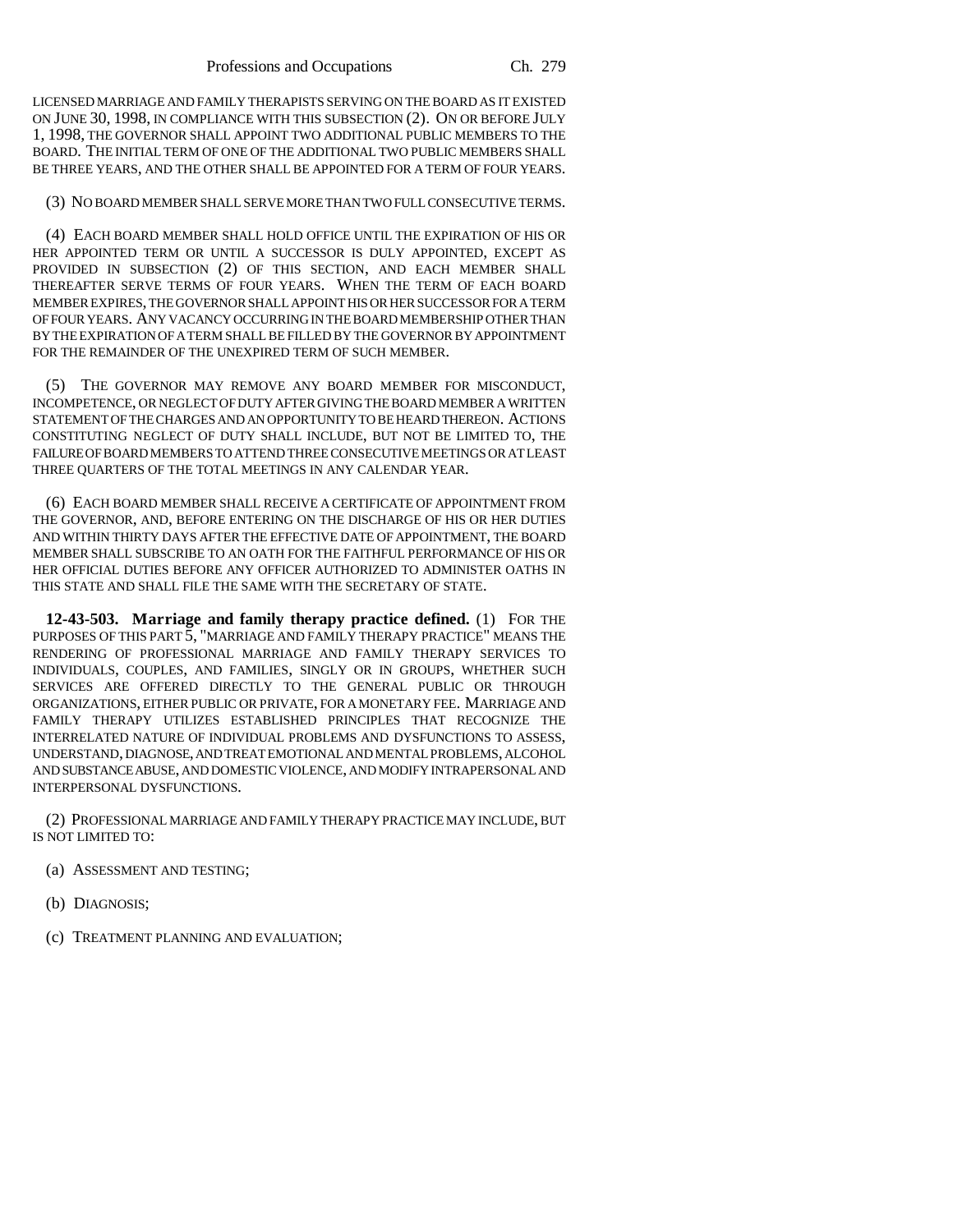(d) THERAPEUTIC INDIVIDUAL, MARITAL, FAMILY, GROUP, OR ORGANIZATIONAL INTERVENTIONS;

(e) PSYCHOTHERAPY;

(f) CLIENT EDUCATION;

(g) CONSULTATION; AND

(h) SUPERVISION.

(3) PROFESSIONAL MARRIAGE AND FAMILY THERAPY PRACTICE INCLUDES PRACTICING WITHIN THE VALUES AND ETHICS OF THE MARRIAGE AND FAMILY THERAPY PROFESSION.

(4) THIS DEFINITION IS TO BE INTERPRETED IN A MANNER THAT DOES NOT IMPINGE UPON OR OTHERWISE LIMIT THE SCOPE OF PRACTICE OF OTHER PSYCHOTHERAPISTS LICENSED UNDER THIS ARTICLE.

**12-43-504. Qualifications - examination - licensure and registration.** (1) THE BOARD SHALL ISSUE A LICENSE AS A MARRIAGE AND FAMILY THERAPIST TO EACH APPLICANT WHO FILES AN APPLICATION UPON A FORM AND IN SUCH MANNER AS THE BOARD PRESCRIBES, ACCOMPANIED BY A FEE AS IS REQUIRED BY SECTION 12-43-204 (1) AND WHO FURNISHES EVIDENCE SATISFACTORY TO THE BOARD THAT HE OR SHE:

(a) IS AT LEAST TWENTY-ONE YEARS OF AGE;

(b) IS NOT IN VIOLATION OF ANY OF THE PROVISIONS OF THIS ARTICLE OR THE RULE AND REGULATIONS ADOPTED UNDER THIS ARTICLE;

(c) HOLDS A MASTER'S OR DOCTORAL DEGREE FROM AN ACCREDITED SCHOOL OR COLLEGE IN MARRIAGE AND FAMILY THERAPY OR ITS EQUIVALENT AS DETERMINED BY THE BOARD, SUCH DEGREE TO INCLUDE A PRACTICUM OR INTERNSHIP IN THE PRINCIPLES AND PRACTICE OF MARRIAGE AND FAMILY THERAPY;

(d) SUBSEQUENT TO RECEIVING HIS OR HER MASTER'S OR DOCTORAL DEGREE, HAS HAD AT LEAST TWO YEARS OF POST-MASTER'S OR ONE YEAR POSTDOCTORAL PRACTICE IN INDIVIDUAL AND MARRIAGE AND FAMILY THERAPY, INCLUDING AT LEAST ONE THOUSAND HOURS OF FACE-TO-FACE CONTACT WITH COUPLES AND FAMILIES FOR THE PURPOSE OF ASSESSMENT AND INTERVENTION UNDER BOARD-APPROVED SUPERVISION; AND

(e) HAS DEMONSTRATED PROFESSIONAL COMPETENCE BY PASSING AN EXAMINATION IN MARRIAGE AND FAMILY THERAPY PRESCRIBED BY THE BOARD.

(2) UPON INVESTIGATION OF THE APPLICATION FOR LICENSURE AND OTHER EVIDENCE SUBMITTED, THE BOARD SHALL, NOT LESS THAN THIRTY DAYS PRIOR TO THE EXAMINATION, NOTIFY EACH APPLICANT THAT SUCH APPLICATION AND EVIDENCE ARE SATISFACTORY AND ACCEPTED OR UNSATISFACTORY AND REJECTED. IF THE APPLICATION IS REJECTED, SAID NOTICE SHALL STATE THE REASONS FOR SUCH REJECTION AND PROVIDE SUGGESTIONS FOR THE PREPARATION OF REAPPLYING.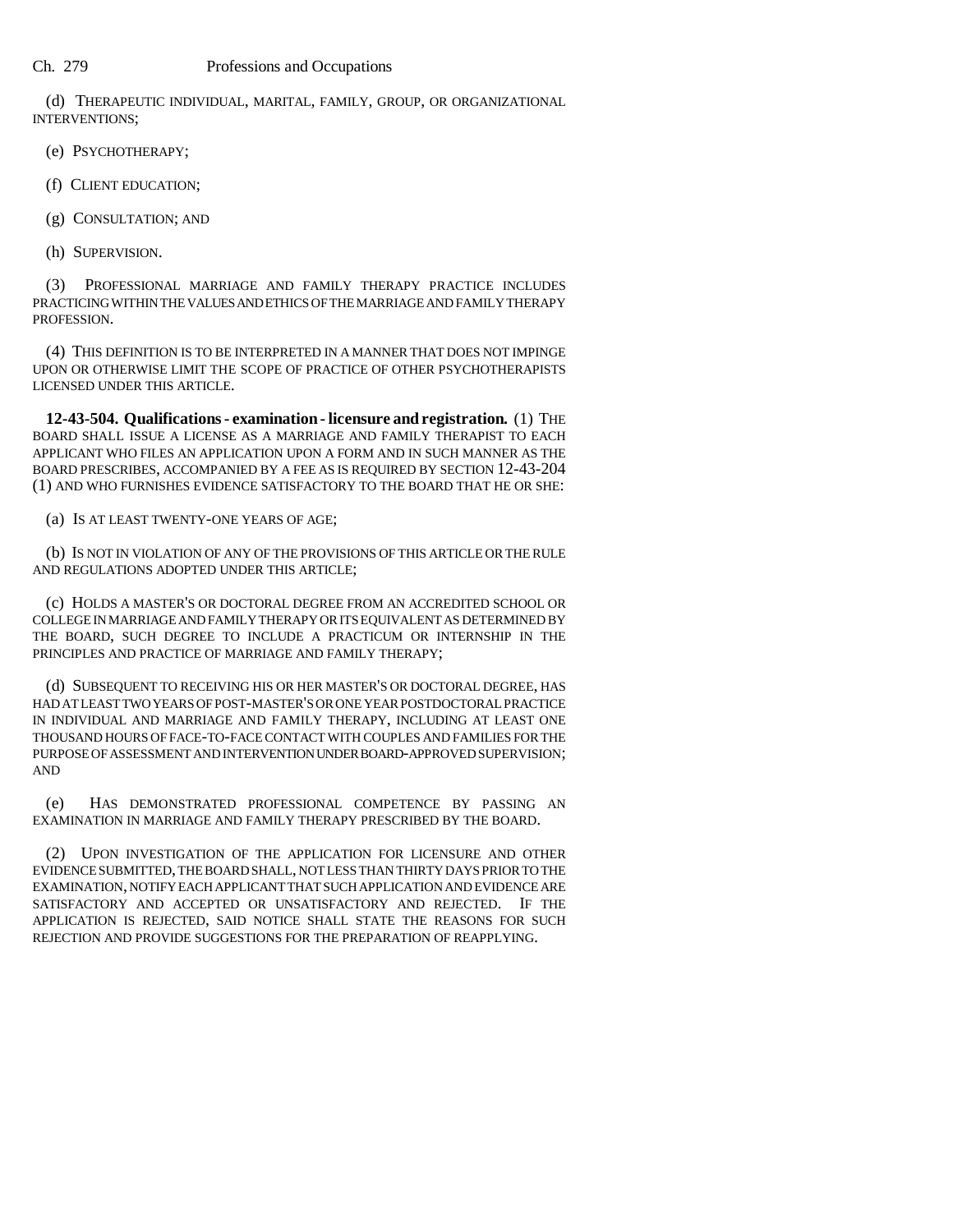(3) THE PLACE OF EXAMINATION SHALL BE DESIGNATED IN ADVANCE BY THE BOARD, AND SUCH EXAMINATION SHALL BE GIVEN NOT LESS THAN TWICE PER YEAR AT SUCH TIME AND PLACE AND UNDER SUCH SUPERVISION AS THE BOARD MAY DETERMINE, IF THERE ARE APPLICANTS DESIRING TO BE EXAMINED, AND SHALL BE GIVEN AT SUCH OTHER TIMES AS, IN THE OPINION OF THE BOARD, THE NUMBER OF APPLICATIONS WARRANTS.

(4) THE BOARD OR ITS DESIGNATED REPRESENTATIVES SHALL ADMINISTER AND SCORE THE EXAMINATION. THE BOARD SHALL TAKE ANY ACTIONS NECESSARY TO ENSURE IMPARTIALITY. THE PASSING SCORE IN EACH PART OF THE EXAMINATION SHALL BE DETERMINED BY THE BOARD BASED UPON A LEVEL OF MINIMUM COMPETENCY TO ENGAGE IN THE PRACTICE OF MARRIAGE AND FAMILY THERAPY.

**12-43-505. Rights and privileges of licensure and registration.** (1) ANY PERSON WHO POSSESSES A VALID, UNSUSPENDED, AND UNREVOKED LICENSE AS A LICENSED MARRIAGE AND FAMILY THERAPIST PURSUANT TO SECTION 12-43-504 HAS THE RIGHT TO ENGAGE IN THE PRIVATE, INDEPENDENT PRACTICE OF MARRIAGE AND FAMILY THERAPY AND HAS THE RIGHT TO PRACTICE AND SUPERVISE MARRIAGE AND FAMILY THERAPY PRACTICE AND USE THE TITLE "LICENSED MARRIAGE AND FAMILY THERAPIST" AND THE ABBREVIATION "LMFT". NO OTHER PERSON SHALL ASSUME THESE TITLES OR USE THESE ABBREVIATIONS ON ANY WORK OR LETTER, SIGN, FIGURE, OR DEVICE TO INDICATE THAT THE PERSON USING THE SAME IS A LICENSED MARRIAGE AND FAMILY THERAPIST.

(2) NO PERSON MAY ENGAGE IN THE PRACTICE OF MARRIAGE AND FAMILY THERAPY UNLESS SUCH PERSON IS LICENSED PURSUANT TO THIS PART 5.

(3) ANY PERSON DULY LICENSED AS A LICENSED MARRIAGE AND FAMILY THERAPIST SHALL NOT BE REQUIRED TO OBTAIN ANY OTHER LICENSE OR CERTIFICATION TO PRACTICE MARRIAGE AND FAMILY THERAPY AS DEFINED IN SECTION 12-43-503 UNLESS OTHERWISE REQUIRED BY THE BOARD OF MARRIAGE AND FAMILY THERAPIST EXAMINERS.

(4) NOTHING IN THIS PART 5 SHALL BE CONSTRUED TO PREVENT MEMBERS OF OTHER PROFESSIONS LICENSED UNDER THE LAWS OF THIS STATE FROM RENDERING SERVICES WITHIN THE SCOPE OF PRACTICE AS SET OUT IN THE STATUTES REGULATING THEIR PROFESSIONAL PRACTICES, PROVIDED THAT THEY DO NOT REPRESENT THEMSELVES TO BE MARRIAGE AND FAMILY THERAPISTS, OR THEIR SERVICES AS MARRIAGE AND FAMILY THERAPY.

(5) NOTHING IN THIS PART 5 SHALL BE CONSTRUED TO PREVENT THE PRACTICE OF PSYCHOTHERAPY BY UNLICENSED PERSONS WHO ARE LISTED WITH THE STATE GRIEVANCE BOARD PURSUANT TO SECTION 12-43-702.5.

# PART 6 LICENSED PROFESSIONAL COUNSELORS

**12-43-601. Definitions.** AS USED IN THIS PART 6, UNLESS THE CONTEXT OTHERWISE REQUIRES:

(1) "BOARD" MEANS THE STATE BOARD OF LICENSED PROFESSIONAL COUNSELOR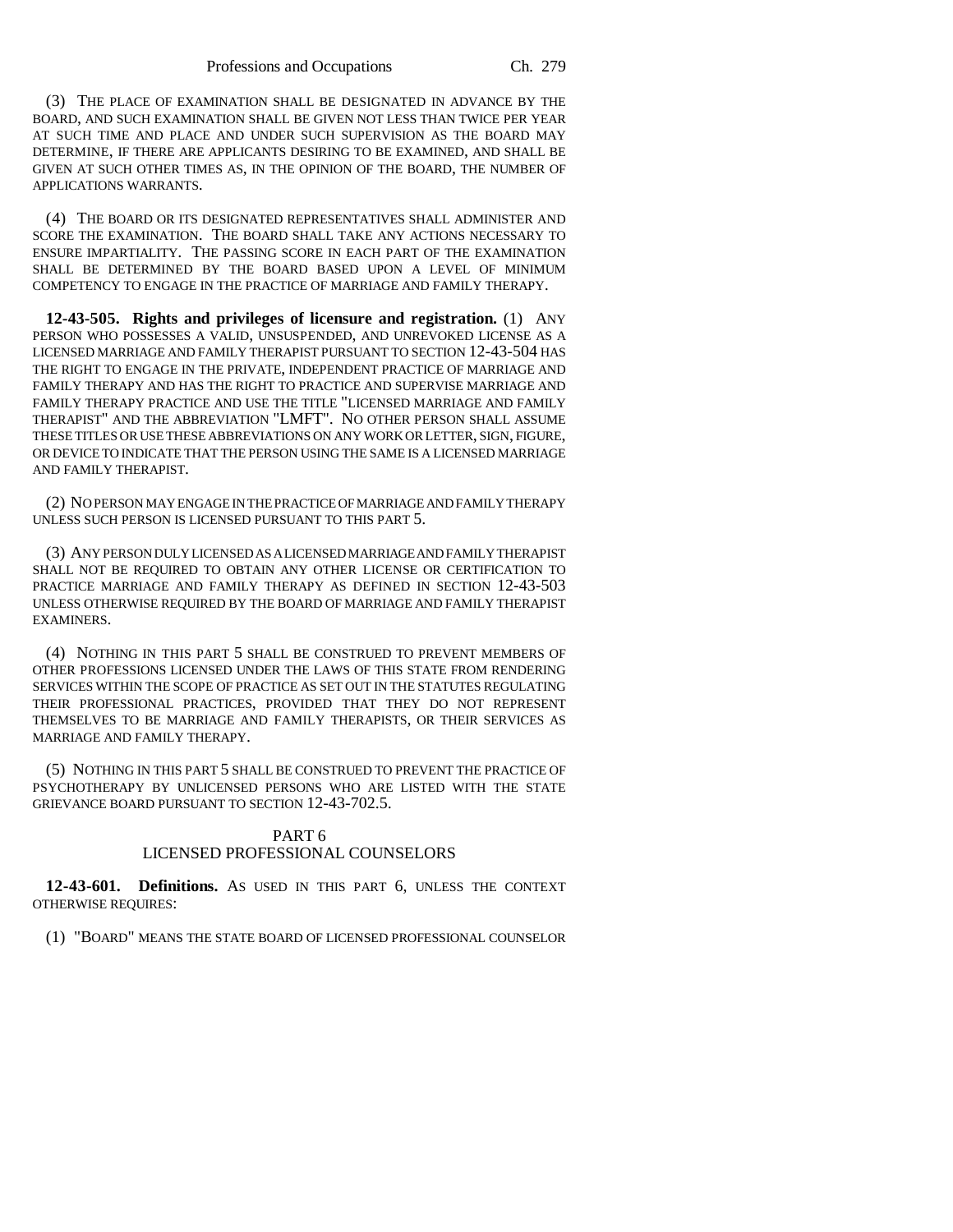EXAMINERS, CREATED IN SECTION 12-43-602.

(2) "CLINICAL MENTAL HEALTH COUNSELING" INCLUDES:

(a) ASSESSMENT, COUNSELING ACTIVITIES, CONSULTATION, AND REFERRAL; AND

(b) TREATMENT, DIAGNOSIS, TESTING, ASSESSMENT, PSYCHOTHERAPY, OR COUNSELING IN A PROFESSIONAL RELATIONSHIP TO ASSIST INDIVIDUALS OR GROUPS TO ALLEVIATE MENTAL AND EMOTIONAL DISORDERS, UNDERSTAND UNCONSCIOUS OR CONSCIOUS MOTIVATION, RESOLVE EMOTIONAL, RELATIONSHIP, OR ATTITUDINAL CONFLICTS, OR MODIFY BEHAVIORS THAT INTERFERE WITH EFFECTIVE EMOTIONAL, SOCIAL, OR INTELLECTUAL FUNCTIONING.

(3) "GRIEVANCE BOARD" MEANS THE STATE GRIEVANCE BOARD CREATED IN SECTION 12-43-702.

(4) "LICENSED PROFESSIONAL COUNSELOR" MEANS A PROFESSIONAL COUNSELOR WHO PRACTICES PROFESSIONAL COUNSELING OR MENTAL HEALTH COUNSELING AND WHO IS LICENSED PURSUANT TO THIS PART 6.

(5) (a) "PROFESSIONAL COUNSELING" MEANS:

(I) THOSE ACTIVITIES THAT ASSIST THE PERSON RECEIVING COUNSELING IN DEVELOPING AN UNDERSTANDING OF PERSONAL, EMOTIONAL, SOCIAL, EDUCATIONAL, ALCOHOL AND SUBSTANCE ABUSE, DOMESTIC VIOLENCE, AND VOCATIONAL DEVELOPMENT AND IN PLANNING AND EFFECTING ACTIONS TO INCREASE FUNCTIONING OR GAIN CONTROL OF HIS OR HER BEHAVIOR IN SUCH AREAS. SUCH ACTIVITIES INCLUDE, BUT ARE NOT LIMITED TO, SKILL-BUILDING IN COMMUNICATIONS, DECISION-MAKING, AND PROBLEM-SOLVING, CLARIFYING VALUES, PROMOTING ADAPTATION TO LOSS AND OTHER LIFE CHANGES, DEVELOPING SOCIAL SKILLS, RESTRUCTURING COGNITIVE PATTERNS, DEFINING EDUCATIONAL AND CAREER GOALS, AND FACILITATING ADJUSTMENT TO PERSONAL CRISES AND CONFLICTS;

(II) THE SELECTING, ADMINISTERING, SCORING, AND INTERPRETING OF INSTRUMENTS DESIGNED TO MEASURE APTITUDES, ATTITUDES, ABILITIES, ACHIEVEMENTS, INTERESTS, EMOTIONS, AND OTHER PERSONAL CHARACTERISTICS AND INCLUDES THE APPLICATION OF NONSTANDARDIZED METHODS, SUCH AS INTERVIEWS, TO EVALUATE A PERSON RECEIVING COUNSELING AND TO EVALUATE SUCH PERSONAL AND SOCIAL FUNCTIONING;

(III) A VOLUNTARY RELATIONSHIP BETWEEN A COUNSELOR AND A CLIENT IN WHICH THE COUNSELOR ASSISTS A PERSON, COUPLE, GROUP, OR ORGANIZATION TO COPE WITH MATTERS THAT INCLUDE RELATIONSHIPS, CONFLICTS, PROBLEM-SOLVING, DECISION-MAKING, AND COMPETENCIES BY INTERPRETING, REPORTING ON, OR APPLYING COUNSELING THEORY;

(IV) RENDERING OF OR OFFERING TO RENDER COUNSELING SERVICES THAT FACILITATE EFFECTIVE PERSONAL, EMOTIONAL, SOCIAL, EDUCATIONAL, AND VOCATIONAL DEVELOPMENT IN INDIVIDUALS, COUPLES, GROUPS, AND ORGANIZATIONS, WITH AN EMPHASIS ON THE NATURAL ASPECTS OF HUMAN DEVELOPMENT AND WITH AN EDUCATIONAL ORIENTATION.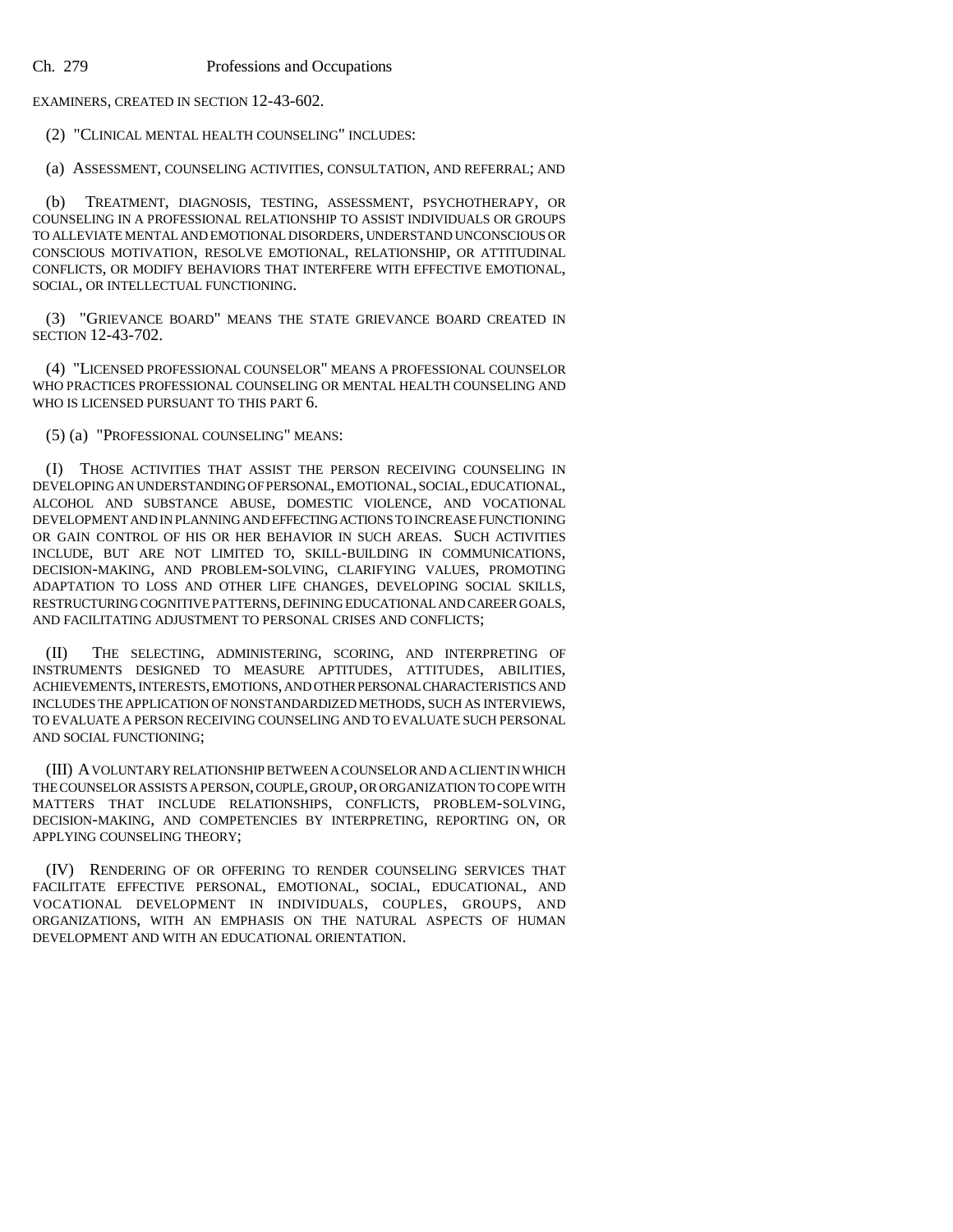(b) PROFESSIONAL COUNSELING FOLLOWS A PLANNED PROCEDURE OF INTERVENTION THAT TAKES PLACE ON A REGULAR BASIS, OVER A PERIOD OF TIME, OR IN THE CASES OF TESTING, ASSESSMENT, AND BRIEF PROFESSIONAL COUNSELING, IT CAN BE A SINGLE INTERVENTION.

(6) "SCHOOL OR COLLEGE" MEANS ANY UNIVERSITY OR OTHER INSTITUTION OF HIGHER EDUCATION OFFERING A FULL-TIME GRADUATE COURSE OF STUDY IN PROFESSIONAL COUNSELING APPROVED BY APPROPRIATE NATIONAL ORGANIZATIONS ACCREDITING PROFESSIONAL COUNSELOR EDUCATION PROGRAMS OR A SUBSTANTIALLY EQUIVALENT PROGRAM APPROVED BY THE BOARD.

**12-43-602. State board of licensed professional counselor examiners.** (1) THERE IS HEREBY CREATED THE STATE BOARD OF LICENSED PROFESSIONAL COUNSELOR EXAMINERS UNDER THE SUPERVISION AND CONTROL OF THE DIVISION OF REGISTRATIONS OF THE DEPARTMENT OF REGULATORY AGENCIES, CREATED IN SECTION 24-1-122 (2) (g), C.R.S. THE BOARD SHALL CONSIST OF SEVEN MEMBERS WHO ARE CITIZENS OF THE UNITED STATES AND RESIDENTS OF THE STATE OF COLORADO.

(2) (a) THE MEMBERS OF THE BOARD SHALL BE APPOINTED BY THE GOVERNOR AS FOLLOWS:

(I) FOUR MEMBERS OF THE GENERAL PUBLIC WHO ARE NOT REGULATED UNDER THIS ARTICLE; AND

(II) THREE LICENSED PROFESSIONAL COUNSELORS.

(b) THE PUBLIC MEMBERS SHALL HAVE NEVER BEEN A LICENSED PROFESSIONAL COUNSELOR, AN APPLICANT OR FORMER APPLICANT FOR LICENSURE AS A LICENSED PROFESSIONAL COUNSELOR, A MEMBER OF ANOTHER MENTAL HEALTH PROFESSION, OR A MEMBER OF A HOUSEHOLD THAT INCLUDES A LICENSED PROFESSIONAL COUNSELOR OR A MEMBER OF ANOTHER MENTAL HEALTH PROFESSION OR OTHERWISE HAVE CONFLICTS OF INTEREST OR THE APPEARANCE OF SUCH CONFLICTS WITH HIS OR HER DUTIES AS A BOARD MEMBER.

(c) ON OR BEFORE JULY 1, 1998, THE GOVERNOR SHALL REMOVE TWO OF THE FIVE LICENSED PROFESSIONAL COUNSELORS SERVING ON THE BOARD AS IT EXISTED ON JUNE 30, 1998, IN COMPLIANCE WITH THIS SUBSECTION (2). ON OR BEFORE JULY 1, 1998, THE GOVERNOR SHALL APPOINT TWO ADDITIONAL PUBLIC MEMBERS TO THE BOARD. THE INITIAL TERMS OF ONE OF THE ADDITIONAL PUBLIC MEMBERS SHALL BE THREE YEARS, AND THE OTHER ADDITIONAL MEMBER SHALL BE APPOINTED FOR A TERM OF FOUR YEARS.

(3) NO BOARD MEMBER SHALL SERVE MORE THAN TWO FULL CONSECUTIVE TERMS.

(4) EACH MEMBER SHALL HOLD OFFICE UNTIL THE EXPIRATION OF HIS OR HER APPOINTED TERM OR UNTIL A SUCCESSOR IS DULY APPOINTED, EXCEPT AS PROVIDED IN SUBSECTION (2) OF THIS SECTION, AND EACH MEMBER SHALL THEREAFTER SERVE TERMS OF FOUR YEARS. WHEN THE TERM OF EACH BOARD MEMBER EXPIRES, THE GOVERNOR SHALL APPOINT HIS OR HER SUCCESSOR FOR A TERM OF FOUR YEARS. ANY VACANCY OCCURRING IN THE BOARD MEMBERSHIP OTHER THAN BY THE EXPIRATION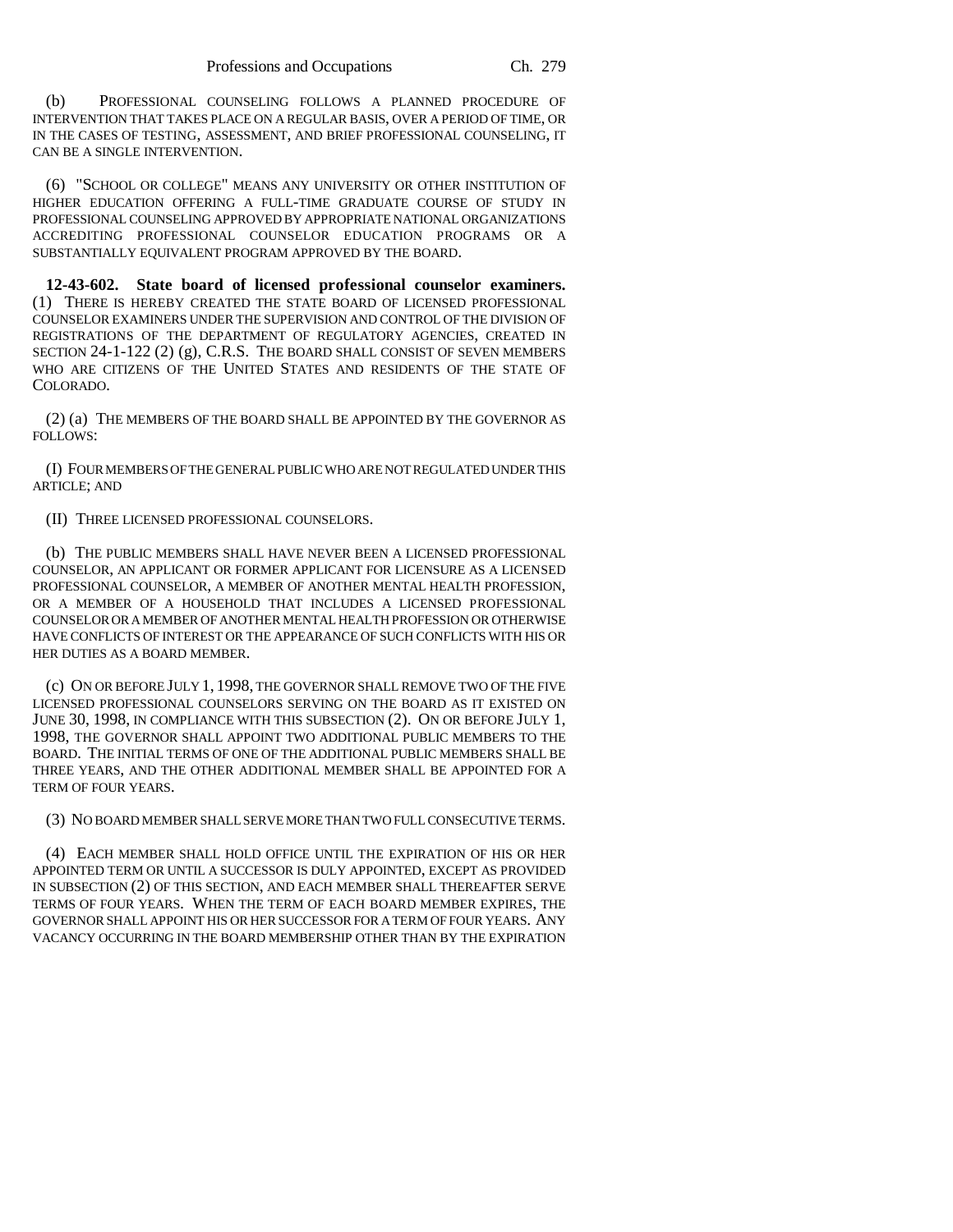OF A TERM SHALL BE FILLED BY THE GOVERNOR BY APPOINTMENT FOR THE UNEXPIRED TERM OF SUCH MEMBER.

(5) THE GOVERNOR MAY REMOVE ANY BOARD MEMBER FOR MISCONDUCT, INCOMPETENCE, OR NEGLECT OF DUTY AFTER GIVING THE BOARD MEMBER A WRITTEN STATEMENT OF THE CHARGES AND AN OPPORTUNITY TO BE HEARD THEREON. ACTIONS CONSTITUTING NEGLECT OF DUTY SHALL INCLUDE, BUT NOT BE LIMITED TO, THE FAILURE OF BOARD MEMBERS TO ATTEND THREE CONSECUTIVE MEETINGS OR AT LEAST THREE QUARTERS OF THE TOTAL MEETINGS IN ANY CALENDAR YEAR.

(6) EACH BOARD MEMBER SHALL RECEIVE A CERTIFICATE OF APPOINTMENT FROM THE GOVERNOR, AND, BEFORE ENTERING ON THE DISCHARGE OF HIS OR HER DUTIES AND WITHIN THIRTY DAYS AFTER THE EFFECTIVE DATE OF APPOINTMENT, THE BOARD MEMBER SHALL SUBSCRIBE TO AN OATH FOR THE FAITHFUL PERFORMANCE OF HIS OR HER OFFICIAL DUTIES BEFORE ANY OFFICER AUTHORIZED TO ADMINISTER OATHS IN THIS STATE AND SHALL FILE THE SAME WITH THE SECRETARY OF STATE.

**12-43-603. Licensure - examination - licensed professional counselors.** (1) THE BOARD SHALL ISSUE A LICENSE AS A LICENSED PROFESSIONAL COUNSELOR TO EACH APPLICANT WHO FILES AN APPLICATION UPON A FORM AND IN SUCH A MANNER AS THE BOARD PRESCRIBES, ACCOMPANIED BY A FEE AS IS REQUIRED BY SECTION 12-43-204, AND WHO FURNISHES EVIDENCE SATISFACTORY TO THE BOARD THAT HE OR SHE:

(a) IS AT LEAST TWENTY-ONE YEARS OF AGE;

(b) IS NOT IN VIOLATION OF ANY OF THE PROVISIONS OF THIS ARTICLE AND THE RULES AND REGULATIONS ADOPTED UNDER THIS ARTICLE;

(c) HOLDS A MASTER'S OR DOCTORAL DEGREE IN PROFESSIONAL COUNSELING FROM AN ACCREDITED SCHOOL OR COLLEGE OR AN EQUIVALENT PROGRAM AS DETERMINED BY THE BOARD. SUCH DEGREE OR PROGRAM SHALL INCLUDE A PRACTICUM OR INTERNSHIP IN THE PRINCIPLES AND THE PRACTICE OF PROFESSIONAL COUNSELING.

(d) HAS AT LEAST TWO YEARS OF POST-MASTER'S PRACTICE OR ONE YEAR OF POSTDOCTORAL PRACTICE IN APPLIED PSYCHOTHERAPY UNDER SUPERVISION APPROVED BY THE BOARD; AND

(e) HAS DEMONSTRATED PROFESSIONAL COMPETENCE BY PASSING AN EXAMINATION IN PROFESSIONAL COUNSELING DEMONSTRATING SPECIAL KNOWLEDGE AND SKILL IN APPLIED PSYCHOTHERAPY AS PRESCRIBED BY THE BOARD.

(2) UPON INVESTIGATION OF THE APPLICATION AND OTHER EVIDENCE SUBMITTED, THE BOARD SHALL, NOT LESS THAN THIRTY DAYS PRIOR TO THE EXAMINATION, NOTIFY EACH APPLICANT THAT THE APPLICATION AND EVIDENCE SUBMITTED UNDER PARAGRAPHS (a) TO (d) OF SUBSECTION (1) OF THIS SECTION ARE SATISFACTORY AND ACCEPTED OR UNSATISFACTORY AND REJECTED. IF REJECTED, SAID NOTICE SHALL STATE THE REASONS FOR SUCH REJECTION.

(3) THE PLACE OF EXAMINATION SHALL BE DESIGNATED IN ADVANCE BY THE BOARD, AND SUCH EXAMINATION SHALL BE GIVEN NOT LESS THAN TWICE EACH YEAR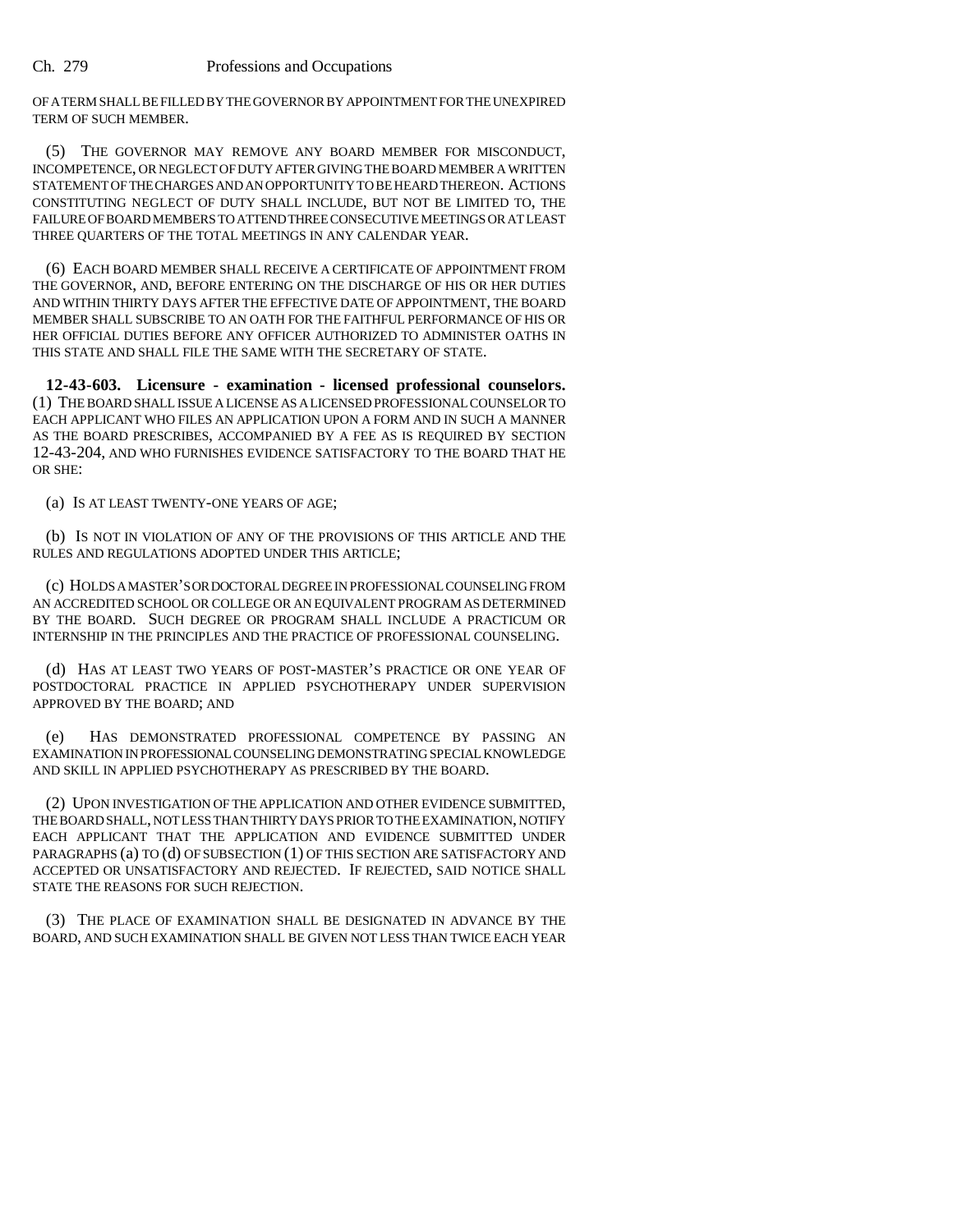AT SUCH TIME AND PLACE AND UNDER SUCH SUPERVISION AS THE BOARD MAY DETERMINE, IF THERE ARE APPLICANTS DESIRING TO BE EXAMINED, AND SHALL BE GIVEN AT SUCH OTHER TIMES AS, IN THE OPINION OF THE BOARD, THE NUMBER OF APPLICANTS WARRANTS.

(4) THE BOARD OR ITS DESIGNATED REPRESENTATIVES SHALL ADMINISTER AND SCORE THE EXAMINATION. THE BOARD SHALL TAKE ANY ACTIONS NECESSARY TO ENSURE IMPARTIALITY. THE PASSING SCORE IN EACH PART OF THE EXAMINATION SHALL BE DETERMINED BY THE BOARD BASED UPON A LEVEL OF MINIMUM COMPETENCY TO ENGAGE IN THE PRACTICE OF LICENSED PROFESSIONAL COUNSELING.

**12-43-604. Rights and privileges of licensure.** (1) ANY PERSON WHO POSSESSES A VALID, UNSUSPENDED, AND UNREVOKED CERTIFICATE AS A LICENSED PROFESSIONAL COUNSELOR HAS THE RIGHT TO USE THE TITLE FOR WHICH HE OR SHE IS LICENSED PURSUANT TO SECTION 12-43-603. A PROFESSIONAL COUNSELOR LICENSED PURSUANT TO SECTION 12-43-603 HAS THE RIGHT TO USE THE ABBREVIATION "LPC". NO OTHER PERSON SHALL ASSUME THIS TITLE OR USE THIS ABBREVIATION ON ANY WORK OR LETTER, SIGN, FIGURE, OR DEVICE TO INDICATE THAT THE PERSON USING THE SAME IS A LICENSED PROFESSIONAL COUNSELOR.

(2) ANY PERSON DULY LICENSED AS A LICENSED PROFESSIONAL COUNSELOR SHALL NOT BE REQUIRED TO OBTAIN ANY OTHER LICENSE OR CERTIFICATION TO PRACTICE PROFESSIONAL COUNSELING AS DEFINED IN SECTION 12-43-601 UNLESS OTHERWISE REQUIRED BY THE BOARD OF LICENSED PROFESSIONAL COUNSELOR EXAMINERS.

(3) NOTHING IN THIS ACT SHALL BE CONSTRUED TO PREVENT MEMBERS OF OTHER PROFESSIONS LICENSED UNDER THE LAWS OF THIS STATE FROM RENDERING SERVICES WITHIN THE SCOPE OF PRACTICE AS SET OUT IN THE STATUTES REGULATING THEIR PROFESSIONAL PRACTICES, PROVIDED THAT THEY DO NOT REPRESENT THEMSELVES TO BE PROFESSIONAL COUNSELORS, OR THEIR SERVICES AS PROFESSIONAL COUNSELING.

(4) NOTHING IN THIS PART 6 SHALL BE CONSTRUED TO PREVENT THE PRACTICE OF PSYCHOTHERAPY BY UNLICENSED PERSONS WHO ARE LISTED WITH THE STATE GRIEVANCE BOARD PURSUANT TO SECTION 12-43-702.5.

**SECTION 20.** 12-43-701, Colorado Revised Statutes, is amended to read:

**12-43-701. Definitions.** As used in this part 7, unless the context otherwise requires:

(1) "Certified school psychologist" means a person who practices psychotherapy and who is a school psychologist certified pursuant to the provisions of section  $22-60-104(1)$  (e), C.R.S.

 $(2)$  (1) "Grievance board" means the state grievance board created by section 12-43-702.

(3) "Independent advertising or marketing agent" means a person, firm, association, or corporation which performs advertising or other marketing services on behalf of licensees, including referrals of patients to licensees resulting from patient-initiated responses to such advertising or marketing services.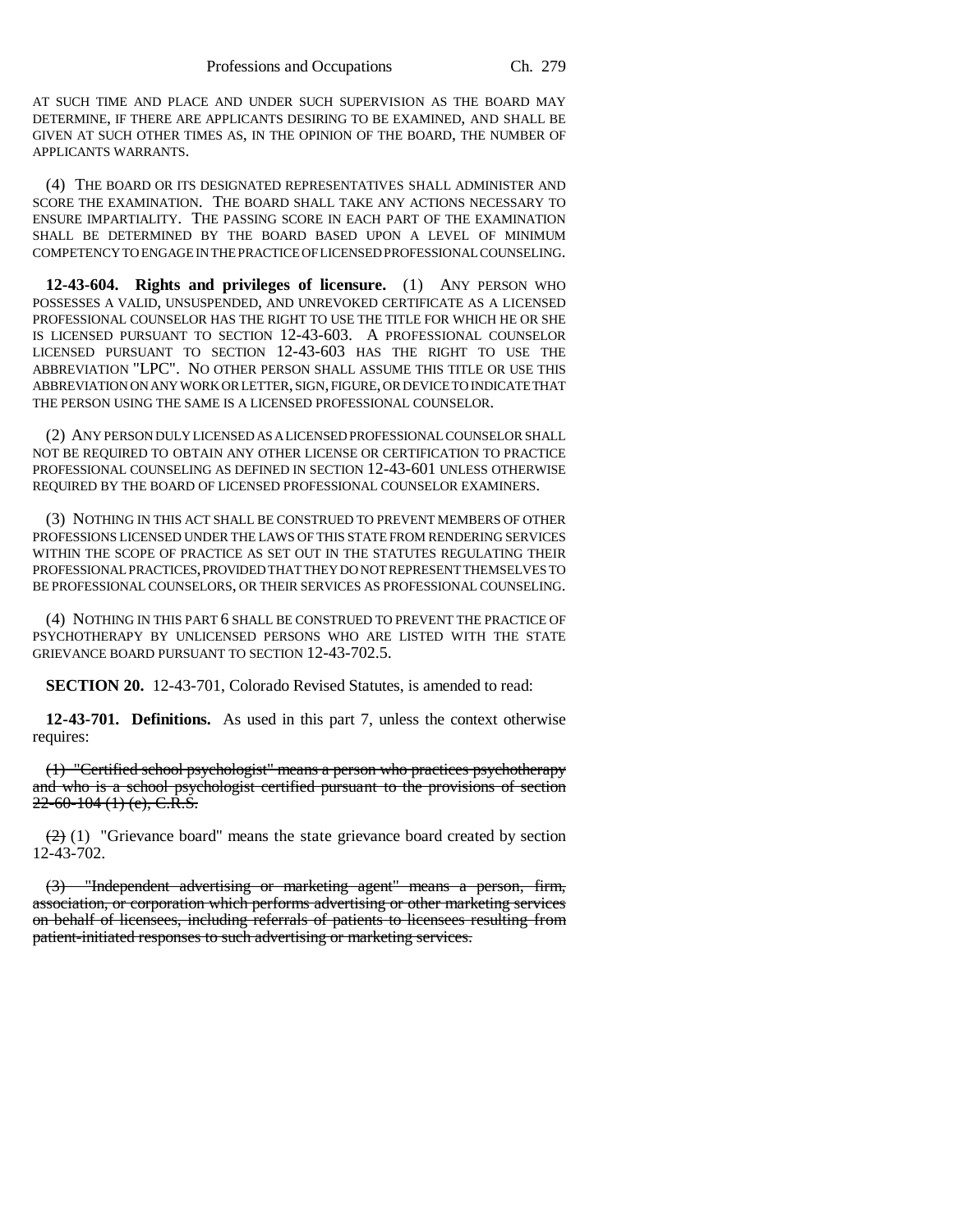(4) "Licensed clinical social worker" means a person who practices psychotherapy and who is a clinical social worker licensed pursuant to the provisions of this article.

(5) "Licensed marriage and family therapist" or "marriage and family therapist" means a person who practices psychotherapy and who is a marriage and family therapist licensed pursuant to the provisions of this article.

(6) "Licensed professional counselor" or "professional counselor" means a person who practices psychotherapy and who is a professional counselor licensed pursuant to the provisions of this article.

(7) "Licensed psychologist" or "psychologist" means a person who practices psychotherapy and who is a psychologist licensed pursuant to the provisions of this article.

(8) "Licensee" means a psychologist, clinical social worker, marriage and family therapist, or professional counselor licensed pursuant to the provisions of this article.

 $(8.5)$  (2) "Professional relationship" means an interaction that is deliberately planned or directed, or both, by the psychotherapist toward obtaining specific psychotherapeutic objectives, such as those set forth in subsection  $(9)$  (3) of this section.

 $(9)$  (3) "Psychotherapy" means the treatment, diagnosis, testing, assessment, or counseling in a professional relationship to assist individuals or groups to alleviate mental disorders, understand unconscious or conscious motivation, resolve emotional, relationship, or attitudinal conflicts, or modify behaviors which interfere with effective emotional, social, or intellectual functioning. Psychotherapy follows a planned procedure of intervention which takes place on a regular basis, over a period of time. It is the intent of the general assembly that the definition of psychotherapy as used in this part 7 be interpreted in its narrowest sense to regulate only those persons who clearly fall within the definition set forth in this subsection  $(9)$  (3).

 $(10)$  (4) "Unlicensed psychotherapist" means any person whose primary practice is psychotherapy or who holds himself OR HERSELF out to the public as being able to practice psychotherapy for compensation and who is not a certified school psychologist or who is not licensed under this title to practice psychotherapy. "UNLICENSED PSYCHOTHERAPIST" ALSO MEANS A PERSON WHO IS A CERTIFIED OR LICENSED SCHOOL PSYCHOLOGIST, CERTIFIED PURSUANT TO SECTION 22-60-104 (1) (e), C.R.S., OR LICENSED PURSUANT TO SECTION 22-60.5-210 (1) (b), C.R.S., AND WHO IS PRACTICING OUTSIDE OF A SCHOOL SETTING.

**SECTION 21.** 12-43-702, Colorado Revised Statutes, is amended to read:

**12-43-702. State grievance board - creation - subject to termination.** (1) There is hereby created the state grievance board, which shall be under the supervision and control of the division of registrations as provided in section 24-34-102, C.R.S. The grievance board shall consist of  $\frac{e^{i\theta}}{12}$  SEVEN members or eleven members, as determined pursuant to this section, who are residents of the state of Colorado.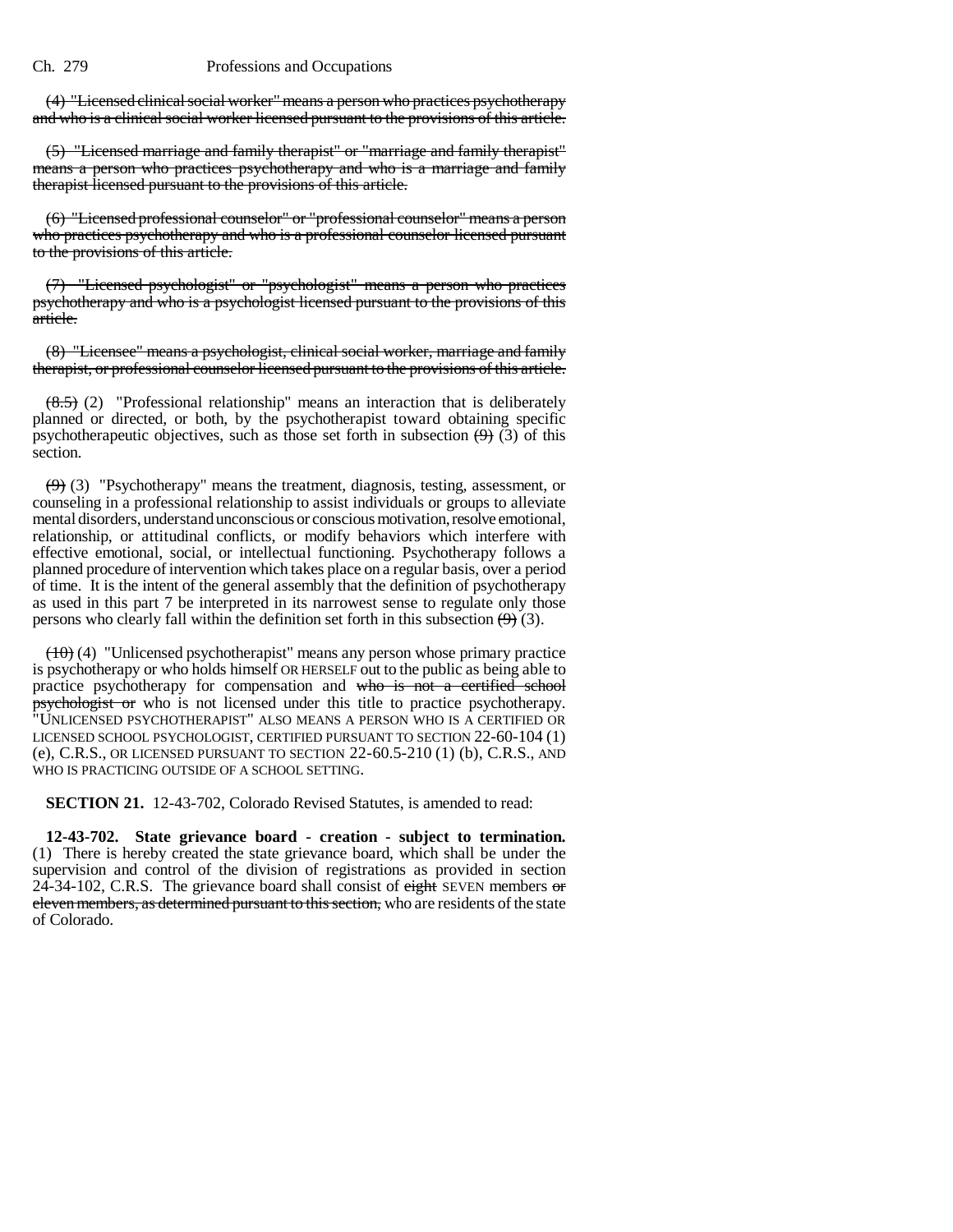Professions and Occupations Ch. 279

(2) Four members of the grievance board shall be appointed by the governor  $\frac{with}{}$ the consent of the senate, ON JULY 1, 1998, from the general public WHO ARE NOT REGULATED BY THIS ARTICLE with a good faith effort to achieve broad-based geographical representation, one to serve a term of one year, one to serve a term of two years, and two to serve a term of three years. No such member shall have any direct involvement or interest in the provision of psychotherapy; except that such member may be or may have been a consumer of such services.

(3) Four THREE members of the grievance board shall be licensed members of their respective licensing boards UNLICENSED PSYCHOTHERAPISTS and shall be appointed by the governor with the consent of the senate as follows: ON JULY 1, 1998. THE INITIAL TERM OF ONE OF THE THREE UNLICENSED PSYCHOTHERAPIST MEMBERS SHALL BE TWO YEARS, ONE SHALL BE THREE YEARS, AND ONE SHALL BE FOUR YEARS.

(a) A licensed marriage and family therapist to serve a term of two years;

(b) A licensed professional counselor to serve a term of two years;

(c) A licensed clinical social worker to serve a term of two years;

(d) A licensed psychologist to serve a term of three years.

(4) The grievance board shall attempt to schedule disciplinary matters to be heard by the grievance board in a manner so as to reduce the number of additional members needed for any meeting. For disciplinary proceedings of the grievance board, in addition to the eight members appointed to the grievance board under subsections (2) and  $(3)$  of this section, three additional members shall be appointed by the governor to the grievance board as follows: THE TERMS OF THE MEMBERS SERVING ON THE STATE GRIEVANCE BOARD AS IT EXISTED PRIOR TO JULY 1, 1998, SHALL EXPIRE ON JUNE 30, 1998.

(a) If the disciplinary action relates to a licensed psychologist, the three additional members shall be licensed psychologists.

(b) If the disciplinary action relates to a licensed clinical social worker, the three additional members shall be licensed clinical social workers.

(c) If the disciplinary action relates to a licensed marriage and family therapist, the three additional members shall be licensed marriage and family therapists.

(d) If the disciplinary action relates to a licensed professional counselor, the three additional members shall be licensed professional counselors.

(e) If the disciplinary action relates to a certified school psychologist, the three additional members shall be certified school psychologists.

(f) If the disciplinary action relates to an unlicensed psychotherapist, the three additional members shall be unlicensed psychotherapists.

(5) (a) Five of the persons eligible to serve on the grievance board under subsection (4) of this section shall be appointed by the governor to serve a term of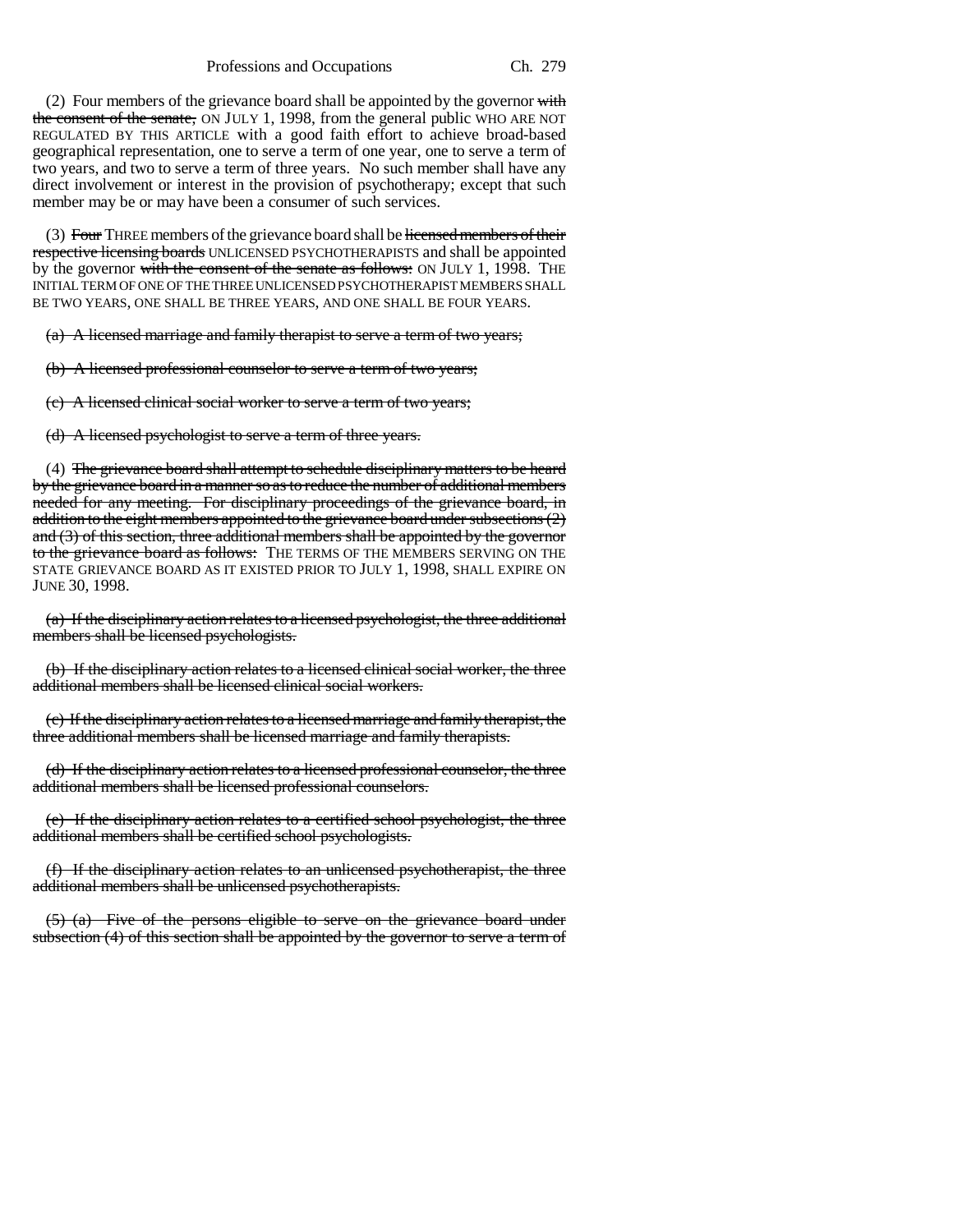one year, one from each of the professions licensed pursuant to parts 3, 4, 5, and 6 of this article and one certified school psychologist.

(b) Five of the persons eligible to serve on the grievance board under subsection (4) of this section shall be appointed by the governor to serve a term of two years, one from each of the professions licensed pursuant to parts 3, 4, 5, and 6 of this article and one certified school psychologist.

(c) Five of the persons eligible to serve on the grievance board under subsection (4) of this section shall be appointed by the governor to serve a term of three years, one from each of the professions licensed pursuant to parts 3, 4, 5, and 6 of this article and one certified school psychologist.

(d) Of the three persons eligible to serve on the grievance board under subsection (4) of this section as unlicensed psychotherapists, one shall be appointed by the governor to serve a term of one year, one shall be appointed to serve a term of two years, and one shall be appointed to serve a term of three years.

 $\left(\frac{6}{2}\right)$  (5) Members of the grievance board appointed under subsection (2) or (3) of this section may serve two full consecutive terms.

(b) The appointees under paragraphs (a) and (b) of subsection (3) of this section and under paragraphs (c) and (d) of subsection (4) of this section shall have met all qualifications for licensure pursuant to section 12-43-503 (1) (a) to (1) (d) or  $12-43-603$  (1) (a) to (1) (d) and shall have been practicing in their professions for at least five years prior to appointment. The initial appointees shall be licensed pursuant to section  $12-\overline{43-502}$  (3) or  $12-\overline{43-602}$  (3). The governor shall remove a board member for failure to comply with the requirements of this section.

 $(7)$  (6) Each member shall hold office until the expiration of his OR HER appointed term or until a successor is duly appointed. When the term of each grievance board member expires, the governor shall appoint his OR HER successor for a term of three FOUR years. Any vacancy occurring in the grievance board membership other than by the expiration of a term shall be filled by the governor by appointment for the unexpired term of such member. The governor may remove any grievance board member for misconduct, incompetence, or neglect of duty. Actions constituting neglect of duty shall include, but not be limited to, the failure of board members to attend three consecutive meetings or at least three-quarters of the board's meetings in any one calendar year.

(8) Members of the grievance board and consultants to the grievance board shall be immune from suit in any action, civil or criminal, based upon any disciplinary proceedings or other official acts performed in good faith as members of such board or as consultants to such board.

 $(9)$  (7) A majority of the grievance board shall constitute a quorum for the transaction of all business. However, for purposes of initial consideration of complaints, a quorum shall be a majority of all members appointed pursuant to subsections (2) and (3) of this section. For purposes of the initial consideration of complaints, if a member of the grievance board appointed pursuant to subsection (2) or (3) of this section is disqualified from participating in grievance board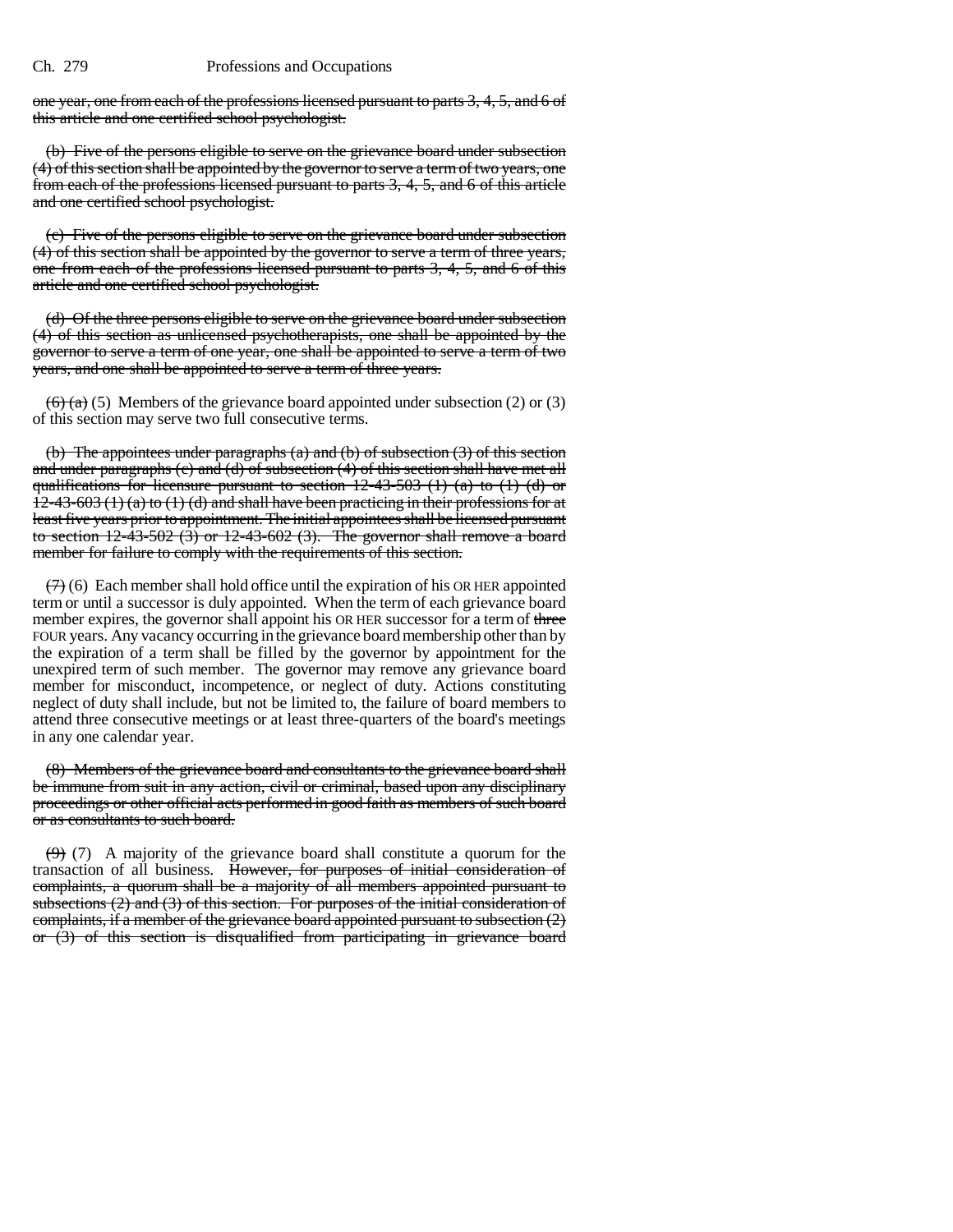deliberations on any matter due to having an immediate personal, private, or financial interest in any matter pending before the grievance board, a member appointed pursuant to subsection (4) of this section from the same discipline as the member disqualified from participation may participate and vote on the matter before the grievance board and shall constitute part of the quorum required by this subsection  $(9)$ .

(10) The provisions of section 24-34-104, C.R.S., concerning the termination schedule for regulatory bodies of the state unless continued as provided in that section, are applicable to the grievance board.

**SECTION 22.** Part 7 of article 43 of title 12, Colorado Revised Statutes, is amended BY THE ADDITION OF A NEW SECTION CONTAINING RELOCATED PROVISIONS, WITH AMENDMENTS, to read:

**12-43-702.5. [Formerly 12-43-220] Data base of unlicensed psychotherapists - violation - penalty - data collection.** (1) The grievance board shall maintain a data base of all UNLICENSED persons practicing psychotherapy in this state. whether as licensed practitioners pursuant to this article or as unlicensed psychotherapists. The grievance board shall charge a fee in the same manner as authorized in section 24-34-105, C.R.S., for recording information in the data base as required by this section. Information in the data base maintained pursuant to this section shall be open to public inspection at all times.

(2) No later than January 1, 1993, any psychotherapist licensed pursuant to the provisions of this article and Any unlicensed psychotherapist shall record such therapist's name, current address, educational qualifications, disclosure statements, therapeutic orientation or methodology, or both, and years of experience in each specialty area with the grievance board for inclusion in the data base required by subsection (1) of this section. UNLICENSED psychotherapists shall be required to update such information at least annually and at such other times and under such conditions as the grievance board shall prescribe by rule and regulation. At the time of recording the information required by this section, the UNLICENSED psychotherapist shall indicate whether or not the UNLICENSED psychotherapist has been convicted of or entered a plea of guilty or a plea of nolo contendere to any felony or misdemeanor. UNLICENSED psychotherapists recording the information required by this section shall be given a copy of the statutes and a copy of the state grievance board rules.

(3) On and after January 1, 1993 JULY 1, 1998, no UNLICENSED person may practice psychotherapy if such person is not included in the data base required by this section. Any person who violates the provisions of this subsection (3) commits a class 3 misdemeanor and shall be punished as provided in section 18-1-106, C.R.S. Notwithstanding the requirements of this section, no unlicensed psychotherapist may use the term "registered", "REGULATED", "certified", "clinical", "state-registered", "state-approved", or any other term, abbreviation, or symbol that would falsely give the impression that the psychotherapist or the service which THAT is being provided is recommended or approved by the state, based solely on inclusion in the data base.

### (4) Repealed.

(4) ON AND AFTER JULY 1, 2000, NO PERSON MAY BE LISTED BY THE GRIEVANCE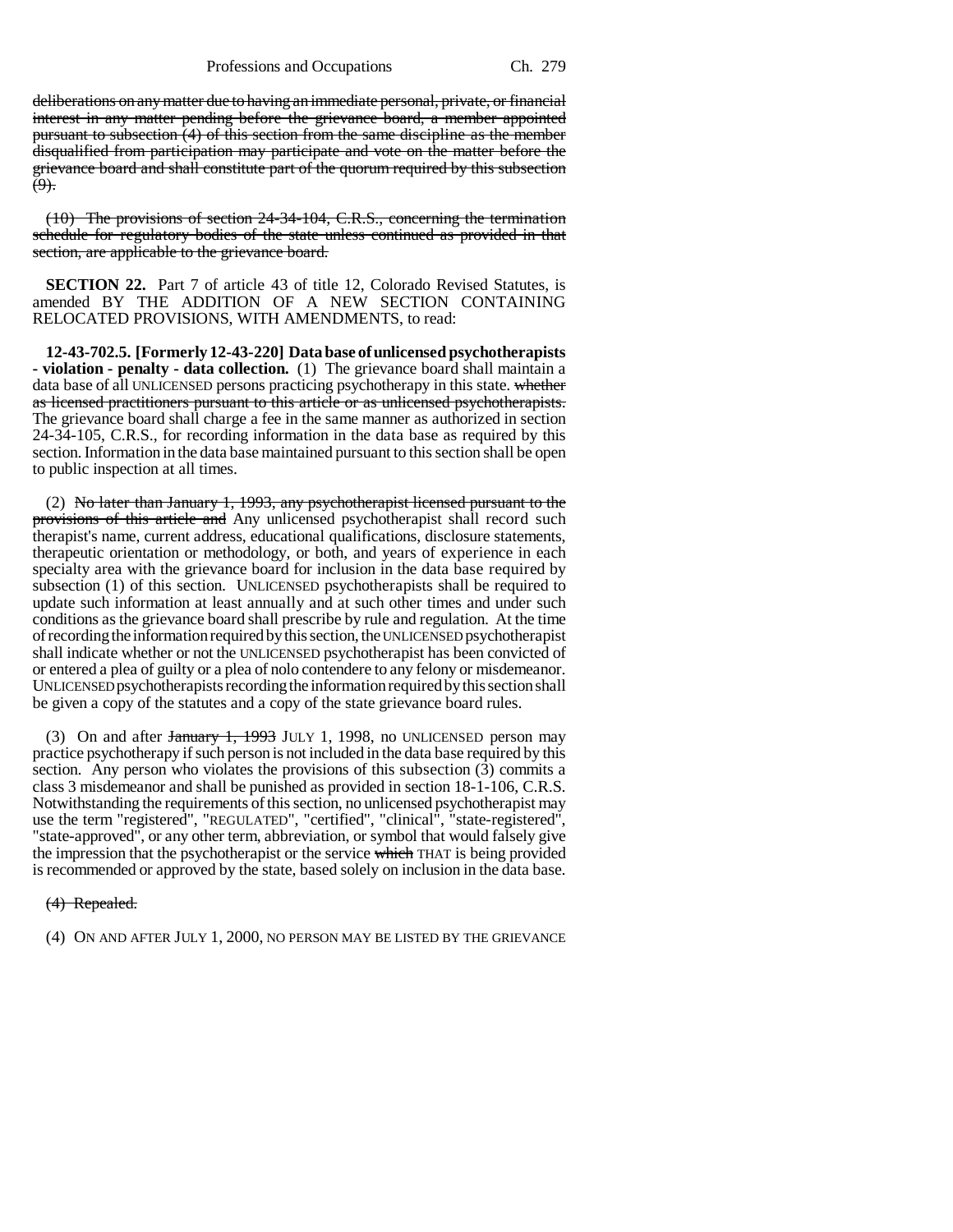BOARD PURSUANT TO THIS SECTION UNLESS SUCH PERSON HAS SUCCESSFULLY COMPLETED A JURISPRUDENCE WORKSHOP AND CORRESPONDING EXAMINATION APPROVED BY THE BOARD OR THE EQUIVALENT OF SUCH WORKSHOP AND EXAMINATION AS DETERMINED BY THE BOARD.

**SECTION 23. Repeal of provisions being relocated in this act.** 12-43-703, 12-43-704, 12-43-704.5, 12-43-705, 12-43-706, 12-43-707, 12-43-708, and 12-43-712, Colorado Revised Statutes, are repealed.

**SECTION 24.** 12-43-710, Colorado Revised Statutes, is amended to read:

**12-43-710. Grievance board - transfer of jurisdiction.** All investigations completed or in progress pursuant to sections  $\frac{12-43-111}{2}$  and  $\frac{12-63.5-114}{2}$  12-43-703 AND 12-43-705 as said sections existed on June 30, 1988 1998, INCLUDING THOSE CASES THAT HAVE BEEN REFERRED TO HEARING OR ARE BEFORE AN ADMINISTRATIVE LAW JUDGE, shall be referred to the grievance board THAT LICENSES, REGISTERS, OR REGULATES THE PERSON BEING INVESTIGATED OR ADJUDICATED. IF THE LICENSEE, REGISTRANT, OR UNLICENSED PSYCHOTHERAPIST IS REGULATED BY MORE THAN ONE BOARD, THE INVESTIGATION OR CASE BEING ADJUDICATED SHALL BE REFERRED TO THE BOARD AS DETERMINED BY THE DIRECTOR OF THE DIVISION OF REGISTRATIONS, FOR FINAL ADJUDICATION. Hearings which have been initiated by a board or formally referred to hearing or dismissed pursuant to such sections prior to July 1, 1988 1998, shall be completed and a decision rendered by that board. All actions taken and decisions rendered by  $\alpha$  THE GRIEVANCE board prior to July 1,  $\frac{1988}{1998}$ , are hereby ratified.

**SECTION 25.** 24-34-102, Colorado Revised Statutes, is amended BY THE ADDITION OF A NEW SUBSECTION to read:

**24-34-102. Division of registrations - creation - duties of division and department heads.** (14) ON AND AFTER JULY 1, 1998, THE AUTHORITY VESTED IN THE DEPARTMENT OF HUMAN SERVICES AND THE BOARD OF HUMAN SERVICES TO CERTIFY AND DISCIPLINE CERTIFIED ALCOHOL AND DRUG ABUSE COUNSELORS IS TRANSFERRED TO THE DIRECTOR OF THE DIVISION OF REGISTRATIONS IN THE DEPARTMENT OF REGULATORY AGENCIES. THE DEPARTMENT OF HUMAN SERVICES AND BOARD OF HUMAN SERVICES SHALL CONTINUE TO EXERCISE ALL OTHER RIGHTS, POWERS, DUTIES, FUNCTIONS, AND OBLIGATIONS VESTED IN THE THOSE ENTITIES CONCERNING CERTIFIED ALCOHOL AND DRUG ABUSE COUNSELORS PURSUANT TO PART 2 OF ARTICLE 1 OF TITLE 25, C.R.S. THE DIRECTOR OF THE DIVISION OF REGISTRATIONS MAY PROMULGATE RULES, WHICH SHALL INCLUDE, BUT SHALL NOT BE LIMITED TO:

(a) A REQUIREMENT THAT ALCOHOL AND DRUG ABUSE COUNSELORS, IN ORDER TO PARTICIPATE IN PUBLIC PROGRAMS OR TO PROVIDE PURCHASED SERVICES AND CERTIFICATION REQUIREMENTS THEREFOR, SHALL MEET STANDARDS ESTABLISHED BY THE BOARD OF HUMANS SERVICES BY RULE. IN ADDITION TO ALCOHOL AND DRUG ABUSE COUNSELORS SPECIFICALLY AUTHORIZED TO BE CERTIFIED FOR APPROVED PROGRAMS PURSUANT TO PART 2 OF ARTICLE 1 OF TITLE 25,C.R.S., THE DIRECTOR OF THE DIVISION OF REGISTRATIONS IN THE DEPARTMENT OF REGULATORY AGENCIES MAY CERTIFY ALCOHOL AND DRUG ABUSE COUNSELORS, UPON INDIVIDUAL APPLICATION, IN ANY ALCOHOL OR DRUG ABUSE TREATMENT PROGRAM REQUIRED AS A CONDITION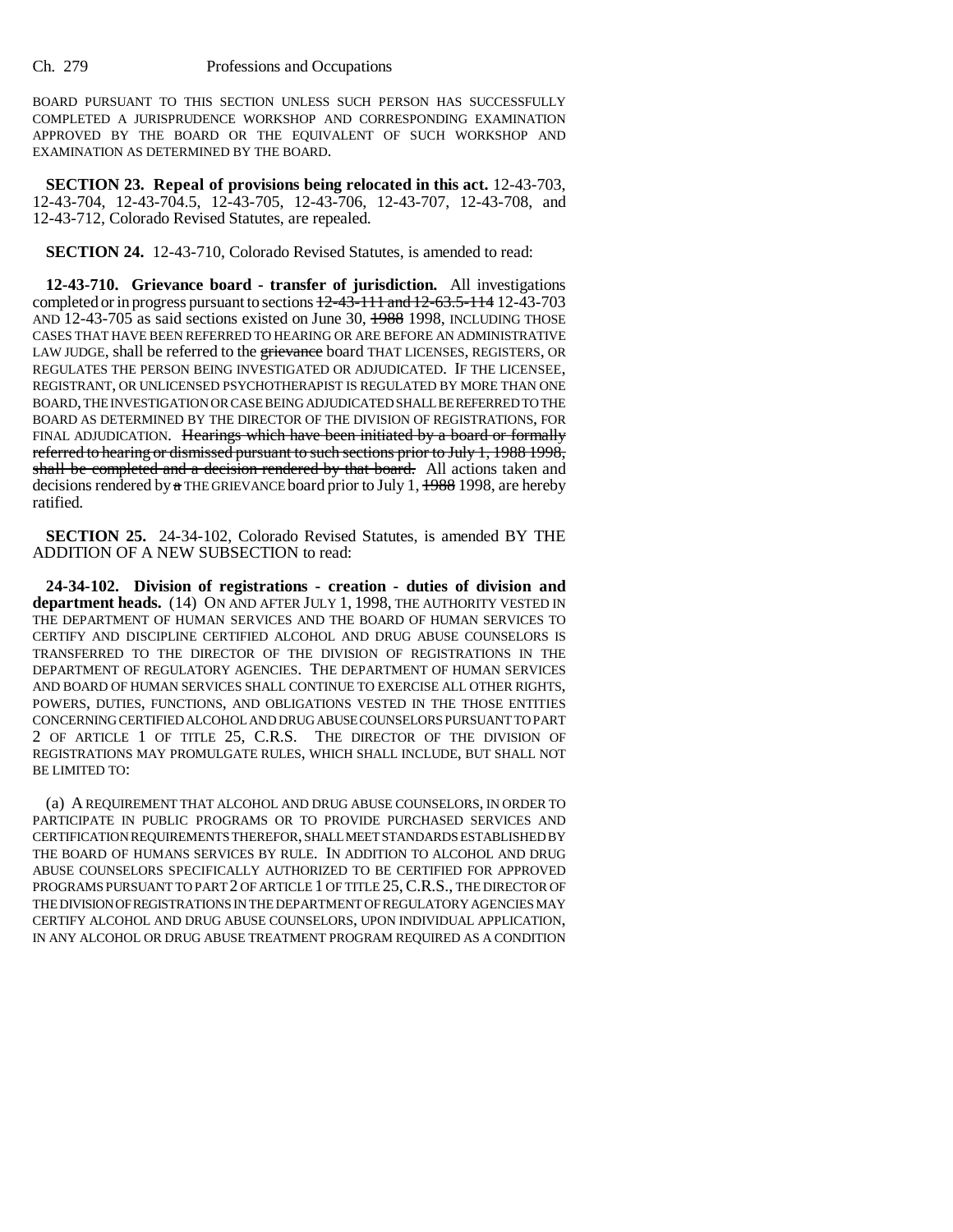OF PROBATION UNDER PART 2 OF ARTICLE 11 OF TITLE 16, C.R.S., ANY ALCOHOL OR DRUG ABUSE PROGRAM ADMINISTERED BY THE DIVISION OF ADULT SERVICES UNDER ARTICLE 2 OF TITLE 17, C.R.S., ANY COMMUNITY CORRECTIONS FACILITY OR PROGRAM ADMINISTERED UNDER ARTICLE 27 OF TITLE 17,C.R.S., AND ANY ALCOHOL OR DRUG ABUSE TREATMENT PROGRAM ADMINISTERED BY THE DIVISION OF YOUTH CORRECTIONS UNDER TITLE 19, C.R.S.

(b) FEES TO BE CHARGED FOR ALCOHOL AND DRUG ABUSE COUNSELOR CERTIFICATION AND RENEWAL. THE AMOUNT ASSESSED SHALL BE SUFFICIENT TO COVER A PORTION OF THE COSTS OF ADMINISTERING SUCH CERTIFICATION AND TESTING, AND THE MONEYS COLLECTED AFTER JUNE 30, 1998, SHALL BE DEPOSITED IN THE DIVISION OF REGISTRATIONS CASH FUND CREATED IN SECTION 24-34-105 (2) (b) (I). ADDITIONAL FUNDING MAY BE OBTAINED FROM GENERAL, CASH, OR FEDERAL FUNDS OTHERWISE APPROPRIATED TO THE DIVISION OF REGISTRATIONS IN THE DEPARTMENT OF REGULATORY AGENCIES. A PORTION OF THE MONEYS IN THE ALCOHOL AND DRUG ABUSE COUNSELOR CERTIFICATION FUND, CREATED IN SECTION 25-1-211,C.R.S., PRIOR TO JULY 1, 1998, SHALL REMAIN WITH THE DEPARTMENT OF HUMAN SERVICES FOR TRANSITION WORK, AND NINETY-SIX THOUSAND EIGHT HUNDRED EIGHTY DOLLARS SHALL BE TRANSFERRED TO THE DIVISION OF REGISTRATIONS CASH FUND CREATED IN SECTION 24-34-105 (2) (b) (I).

(c) A REQUIREMENT THAT ALCOHOL AND DRUG ABUSE COUNSELORS SHALL COMPLY WITH SECTION 12-43-222, C.R.S., IN ORDER TO OBTAIN AND MAINTAIN CERTIFICATION.

(d) PROCEDURES FOR DISCIPLINARY ACTIONS AGAINST CERTIFIED ALCOHOL AND DRUG ABUSE COUNSELORS FOR PROHIBITED OR UNLAWFUL ACTS THAT ARE CONSISTENT WITH THE PROCEDURES ESTABLISHED IN SECTIONS 12-43-212,12-43-223, 12-43-224, 12-43-225, 12-43-226, AND 12-43-227.

**SECTION 26.** 24-34-105 (2) (b) (I), Colorado Revised Statutes, is amended to read:

**24-34-105. Fee adjustments - division of registrations cash fund created legal defense account.** (2) (b) (I) Based upon the appropriation made and subject to the approval of the executive director of the department of regulatory agencies, each board or commission shall adjust its fees so that the revenue generated from said fees approximates its direct and indirect costs; except that the costs of the Colorado state board of psychologist examiners, the state board of marriage and family therapist examiners, the state board of licensed professional counselor examiners, the state board of social work examiners, and the state grievance board shall be considered collectively in the RENEWAL fee-setting process. Subsequent revenue generated by the fees set by such boards plus revenues generated pursuant to section  $12-43-220$  SECTION 12-43-702.5, C.R.S., shall be compared to those collective costs to determine recovery of direct and indirect costs. Such fees shall remain in effect for the fiscal year for which the budget request applies. All fees collected by each board and commission shall be transmitted to the state treasurer, who shall credit the same to the division of registrations cash fund, which fund is hereby created. All moneys credited to the division of registrations cash fund shall be used as provided in this section and shall not be deposited in or transferred to the general fund of this state or any other fund.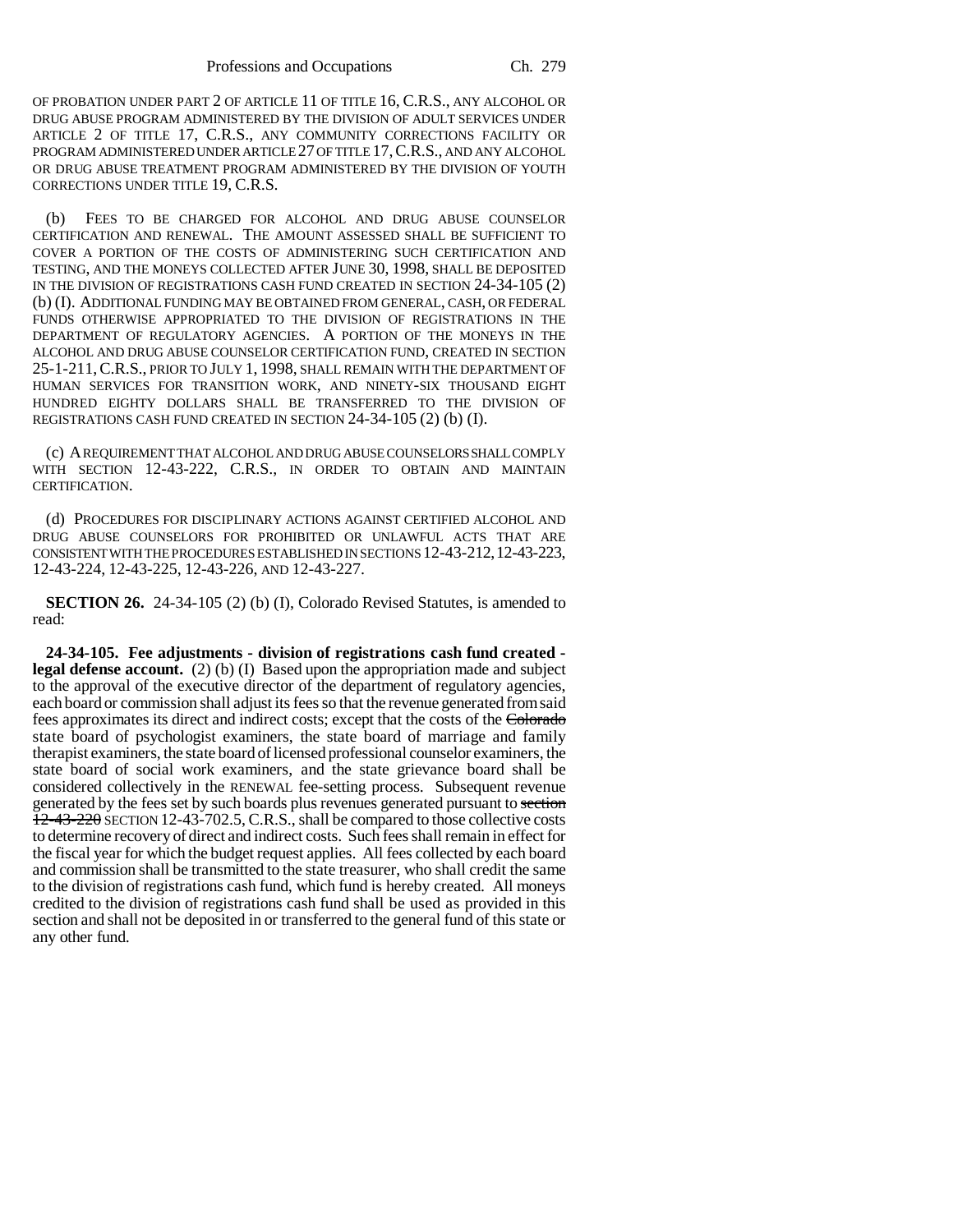**SECTION 27.** 10-16-104 (5) (b) (II), (5) (b) (III), and (7) (a) (I) (B), Colorado Revised Statutes, are amended to read:

**10-16-104. Mandatory coverage provisions.** (5) **Mental illness.** Every group policy or contract providing hospitalization or medical benefits by an entity subject to the provisions of part 2 or 3 of this article shall provide benefits for conditions arising from mental illness at least equal to the following:

(b) (II) If any mental health services are a benefit made available under major medical coverage or as a benefit made available by an entity subject to the provisions of part 3 of this article and such services are performed by a registered professional nurse or licensed clinical social worker, LICENSED PROFESSIONAL COUNSELOR, OR LICENSED MARRIAGE AND FAMILY THERAPIST who is licensed to practice in this state, reimbursement for these services shall not be denied and shall be made directly to the registered professional nurse, or licensed clinical social worker, LICENSED PROFESSIONAL COUNSELOR, OR LICENSED MARRIAGE AND FAMILY THERAPIST when acting as an independent provider, whether or not such services are provided under the direct supervision of a physician or licensed psychologist. Nothing in this subparagraph (II) shall be interpreted to expand the scope of professional nursing,  $\sigma$ licensed clinical social worker, LICENSED PROFESSIONAL COUNSELOR, OR LICENSED MARRIAGE AND FAMILY THERAPIST practice.

(III) For purposes of this subsection (5), "licensed clinical social worker" means a person who is licensed as a clinical social worker under part 4 of article 43 of title 12, C.R.S., and who has at least five years of experience in psychotherapy, as defined in section 12-43-701  $(9)$  (3), C.R.S., under appropriate supervision, beyond a master's degree; "LICENSED PROFESSIONAL COUNSELOR" MEANS A PERSON WHO IS LICENSED AS A PROFESSIONAL COUNSELOR UNDER PART 6 OF ARTICLE 43 OF TITLE 12, C.R.S., AND WHO HAS AT LEAST FIVE YEARS OF EXPERIENCE IN PSYCHOTHERAPY, AS DEFINED IN SECTION 12-43-701 (3), C.R.S., UNDER APPROPRIATE SUPERVISION, BEYOND A MASTER'S DEGREE; AND "LICENSED MARRIAGE AND FAMILY THERAPIST" MEANS A PERSON WHO IS LICENSED AS A MARRIAGE AND FAMILY THERAPIST UNDER PART 5 OF ARTICLE 43 OF TITLE 12, C.R.S., AND WHO HAS AT LEAST FIVE YEARS OF EXPERIENCE IN PSYCHOTHERAPY, AS DEFINED IN SECTION 12-43-701 (3), C.R.S., UNDER APPROPRIATE SUPERVISION, BEYOND A MASTER'S DEGREE.

(7) **Reimbursement of providers.** (a) **Sickness and accident insurance.** (I) (B) The licensed persons who may not be denied reimbursement pursuant to SUB-SUBPARAGRAPH  $(A)$  OF THIS subparagraph  $(I)$  of this paragraph  $(a)$  shall include registered professional nurses and licensed clinical social workers. However, such inclusion shall not be interpreted as enlarging the scope of professional nursing or licensed clinical social worker practice. For purposes of this subsection  $\left(\frac{3}{2}\right)$  (7), "licensed clinical social worker" shall have the meaning set forth in subparagraph (III) of paragraph (b) of subsection (5) of this section.

**SECTION 28.** 13-4-102 (2) (s), Colorado Revised Statutes, is amended to read:

**13-4-102. Jurisdiction.** (2) The court of appeals shall have initial jurisdiction to:

(s) Review final actions and orders appropriate for judicial review of the state grievance board BOARDS, as provided DEFINED in section  $12-43-705$ , 12-43-201(1),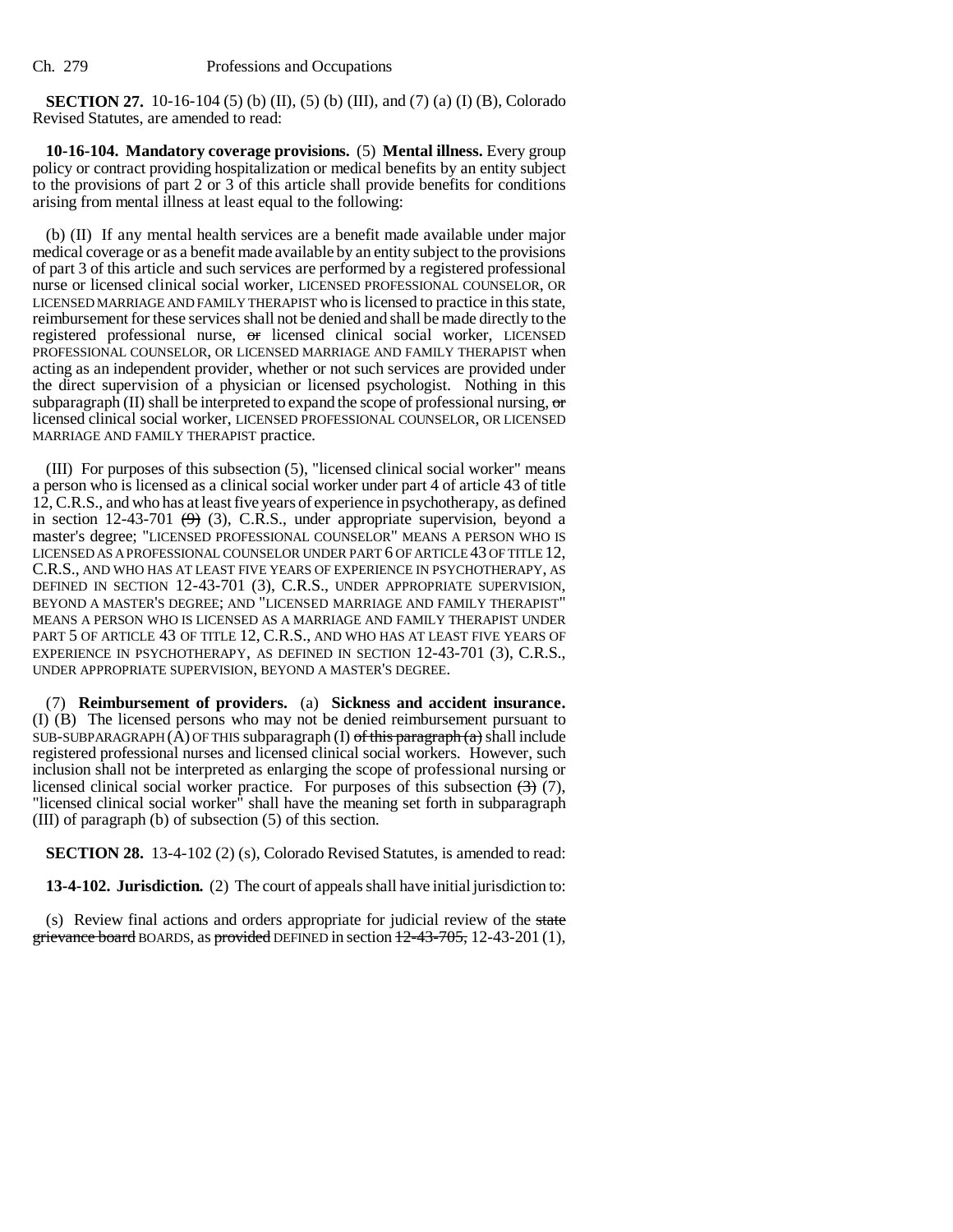# C.R.S.;

**SECTION 29.** 13-90-107 (1) (g), Colorado Revised Statutes, is amended to read:

**13-90-107. Who may not testify without consent.** (1) There are particular relations in which it is the policy of the law to encourage confidence and to preserve it inviolate; therefore, a person shall not be examined as a witness in the following cases:

(g) A licensed psychologist, professional counselor, marriage and family therapist, or social worker, OR UNLICENSED PSYCHOTHERAPIST shall not be examined without the consent of such licensee's OR UNLICENSED PSYCHOTHERAPIST'S client as to any communication made by the client to such licensee OR UNLICENSED PSYCHOTHERAPIST, or such licensee's OR UNLICENSED PSYCHOTHERAPIST'S advice given thereon in the course of professional employment; nor shall any secretary, stenographer, or clerk employed by a licensed psychologist, professional counselor, marriage and family therapist, or social worker, OR UNLICENSED PSYCHOTHERAPIST be examined without the consent of the employer of such secretary, stenographer, or clerk concerning any fact, the knowledge of which such employee has acquired in such capacity; nor shall any person who has participated in any psychotherapy, conducted under the supervision of a person authorized by law to conduct such therapy, including but not limited to group therapy sessions, be examined concerning any knowledge gained during the course of such therapy without the consent of the person to whom the testimony sought relates.

**SECTION 30.** The introductory portion to 25-1-207 (1) and 25-1-207 (1) (d), Colorado Revised Statutes, are amended to read:

25-1-207. Rules. (1) The department STATE BOARD OF HUMAN SERVICES, CREATED IN SECTION  $26$ -1-107, C.R.S., has the power to promulgate rules and regulations governing the provisions of this part 2. Such rules and regulations may include, but shall not be limited to:

(d) Standards that must be met by alcohol and drug abuse counselors to participate in public programs or to provide purchased services and certification requirements therefor. In addition to alcohol and drug abuse counselors specifically authorized to be certified for approved programs pursuant to this part 2, the department may certify alcohol and drug abuse counselors, upon individual application, in any alcohol or drug abuse treatment program required as a condition of probation under part 2 of article 11 of title 16, C.R.S., any alcohol or drug abuse program administered by the division of adult services under article  $2$  of title  $17$ , C.R.S., any community correctional facility or program administered under article 27 of title 17, C.R.S., and any alcohol or drug abuse treatment program administered by the division of youth corrections under title 19, C.R.S. NECESSARY TO BE CERTIFIED BY THE DIRECTOR OF THE DIVISION OF REGISTRATIONS, PURSUANT TO SECTION 24-34-102 (14), C.R.S.

**SECTION 31.** 25-1-211, Colorado Revised Statutes, is amended to read:

**25-1-211. Counselor training - fund created.** (1) The executive director of the department of human services shall establish by rule and regulation fees to be charged for alcohol and drug abuse counselor certification and renewal and fees for related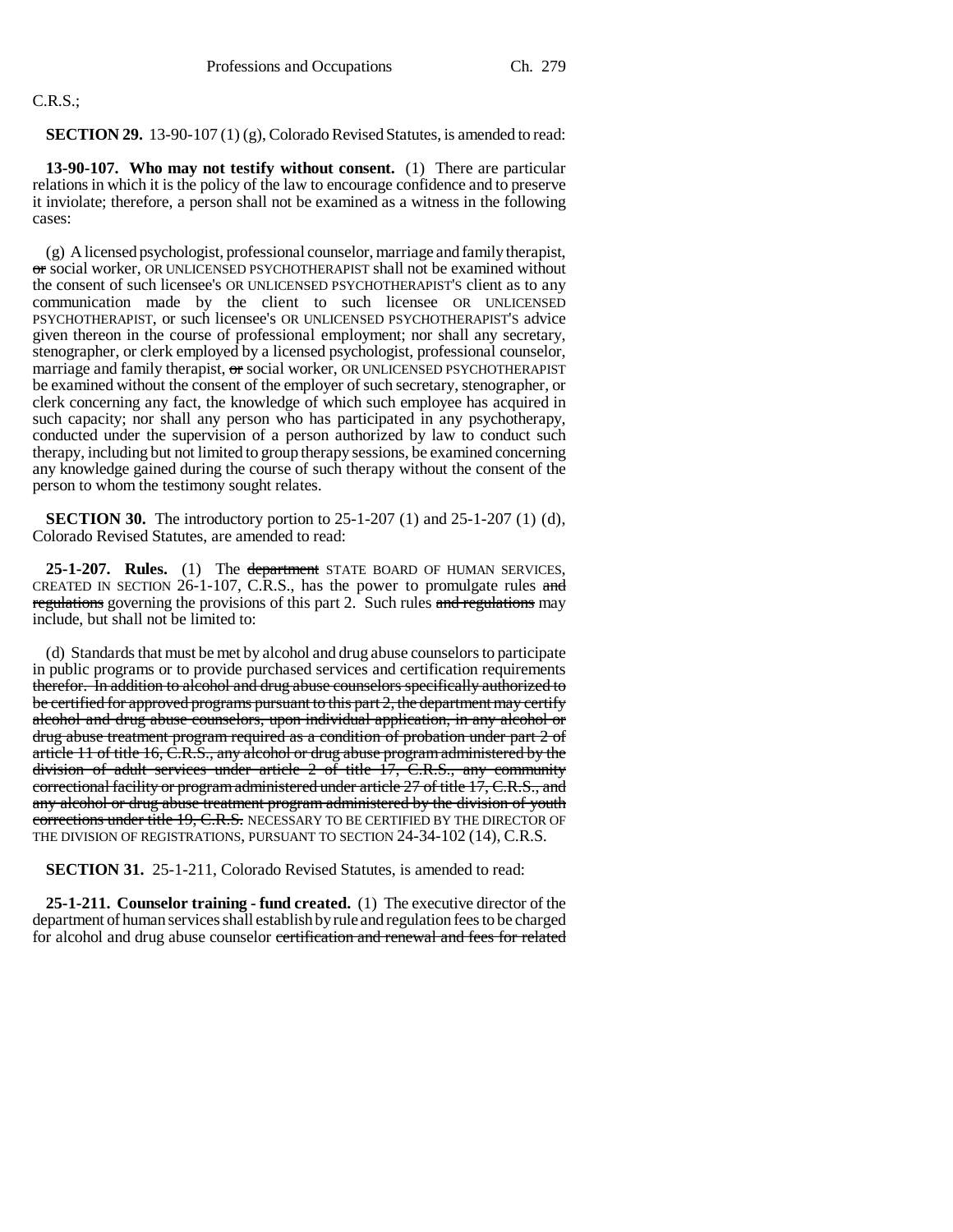testing and training of counselors TRAINING. The amount assessed shall be sufficient to cover a portion of the costs of administering such certification, testing, and training, and the moneys collected therefor shall be deposited in the alcohol and drug abuse counselor certification TRAINING fund. Additional funding may be obtained from general, cash, or federal funds otherwise appropriated to the division.

(2) There is hereby created in the office of the state treasurer the alcohol and drug abuse counselor certification TRAINING fund. THE ALCOHOL AND DRUG ABUSE COUNSELOR TRAINING FUND IS THE SUCCESSOR FUND TO THE ALCOHOL AND DRUG ABUSE COUNSELOR CERTIFICATION FUND. Moneys collected pursuant to subsection (1) of this section shall be deposited in the fund. The moneys in the fund shall be subject to annual appropriation by the general assembly to the department of human services for allocation to the division of alcohol and drug abuse for the administration of alcohol and drug abuse counselor certification TRAINING requirements established by rules and regulations of the department STATE BOARD of human services pursuant to section 25-1-207 (1) (d). Moneys in the fund at the end of the fiscal year shall remain in the fund and shall not revert to the general fund.

**SECTION 32.** 27-10-105 (1) (a) and (2), Colorado Revised Statutes, are amended to read:

**27-10-105. Emergency procedure.** (1) Emergency procedure may be invoked under either one of the following two conditions:

(a) When any person appears to be mentally ill and, as a result of such mental illness, appears to be an imminent danger to others or to himself OR HERSELF or appears to be gravely disabled, THEN a peace officer; a professional person; a registered professional nurse as defined in section 12-38-103 (11), C.R.S., who by reason of postgraduate education and additional nursing preparation has gained knowledge, judgment, and skill in psychiatric or mental health nursing; A LICENSED MARRIAGE AND FAMILY THERAPIST OR LICENSED PROFESSIONAL COUNSELOR, LICENSED UNDER THE PROVISIONS OF PART 5 OR 6 OF ARTICLE 43 OF TITLE 12,C.R.S., WHO BY REASON OF POSTGRADUATE EDUCATION AND ADDITIONAL PREPARATION HAS GAINED KNOWLEDGE, JUDGMENT, AND SKILL IN PSYCHIATRIC OR CLINICAL MENTAL HEALTH THERAPY, FORENSIC PSYCHOTHERAPY, OR THE EVALUATION OF MENTAL DISORDERS; or a licensed clinical social worker licensed under the provisions of part 4 of article 43 of title 12, C.R.S., EACH OF WHOM IS REFERRED TO IN THIS SECTION AS THE "INTERVENING PROFESSIONAL", upon probable cause and with such assistance as may be required, may take the person into custody, or cause him THE PERSON to be taken into custody, and place him PLACED in a facility designated or approved by the executive director for a seventy-two-hour treatment and evaluation.

(2) Such facility shall require an application in writing, stating the circumstances under which the person's condition was called to the attention of the officer, professional person, registered professional nurse, or licensed clinical social worker INTERVENING PROFESSIONAL and further stating sufficient facts, obtained from his THE personal observations OF THE INTERVENING PROFESSIONAL or obtained from others which he WHOM HE OR SHE reasonably believes to be reliable, to establish that the person is mentally ill and, as a result of mental illness, an imminent danger to others or to himself SUCH PERSON or gravely disabled. The application shall indicate when the person was taken into custody and who brought the person's condition to the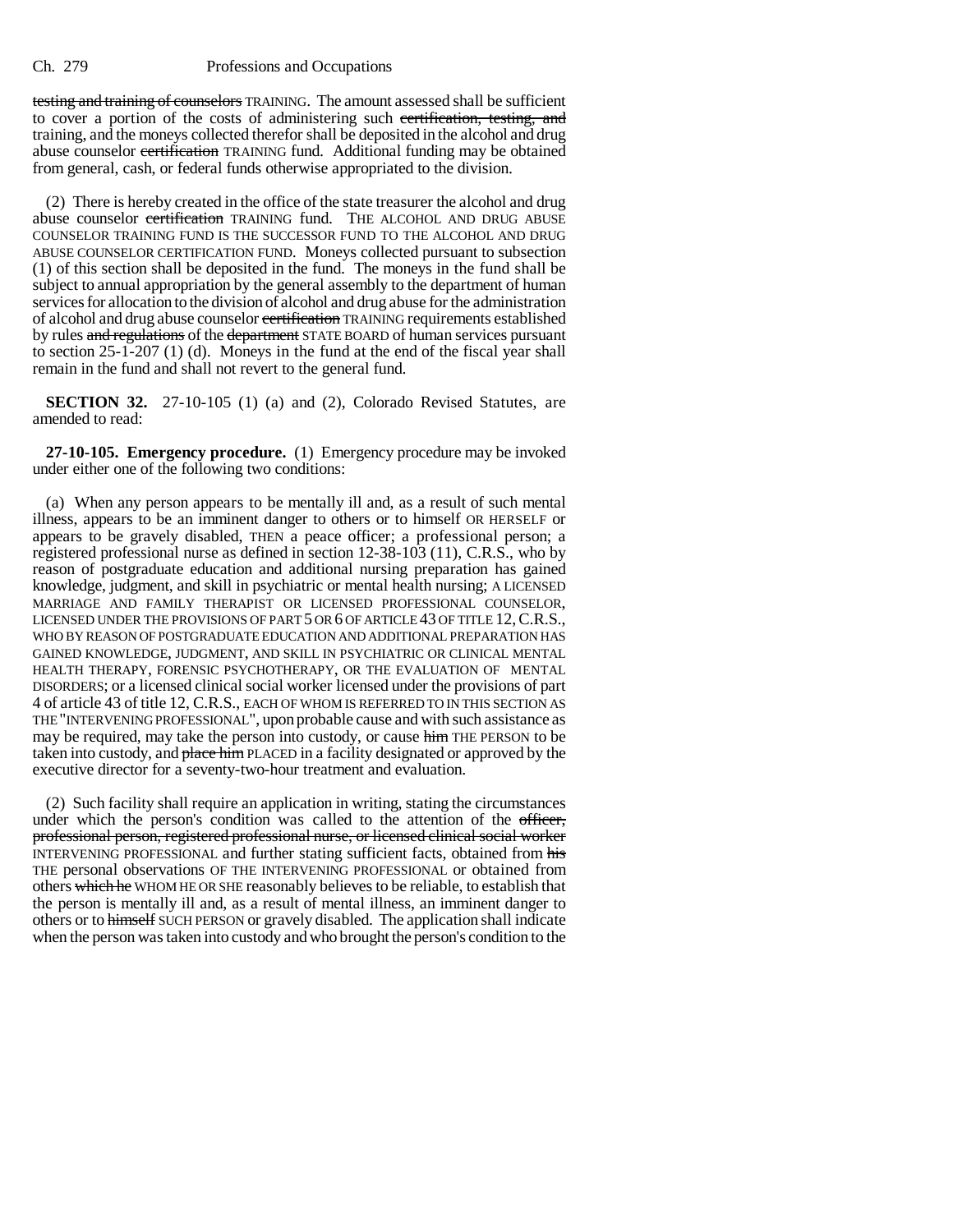attention of the officer, professional person, registered professional nurse, or licensed clinical social worker INTERVENING PROFESSIONAL. The application shall be kept on file by the seventy-two-hour treatment and evaluation facility for at least five years, and a copy shall be furnished to the person being evaluated.

**SECTION 33. Appropriations - adjustments in the 1998 long bill.** (1) In addition to any other appropriation, there is hereby appropriated, out of any moneys in the division of registrations cash fund not otherwise appropriated, to the department of regulatory agencies, division of registrations for operating expenses, for the fiscal year beginning July 1, 1998, the sum of thirty-four thousand two hundred sixty-two dollars (\$34,262), or so much thereof as may be necessary, for the implementation of this act.

(2) For the implementation of this act, appropriations made in the annual general appropriation act to the department of human services for the fiscal year beginning July 1, 1998, shall be adjusted as follows:

(a) The appropriation from the alcohol and drug abuse counselor training fund to the office of health and rehabilitation services, alcohol and drug abuse division, administration, program administration for personal services, is decreased by eighty-six thousand three hundred ninety-five dollars (\$86,395) and 2.0 FTE.

(b) The appropriation from the alcohol and drug abuse counselor training fund to the office of health and rehabilitation services, alcohol and drug abuse division, administration, program administration for operating expenses, is decreased by ten thousand eight hundred seventy-three dollars (\$10,873).

(c) The appropriation from the alcohol and drug abuse counselor training fund to the office of health and rehabilitation services, alcohol and drug abuse division, administration, program administration for indirect cost assessment, is decreased by six thousand seven hundred eleven dollars (\$6,711).

(3) For the implementation of this act, appropriations made in the annual general appropriation act for the fiscal year beginning July 1, 1998, shall be adjusted as follows:

(a) The appropriation from the division of registrations cash fund to the department of regulatory agencies, division of registrations for personal services, is increased by six-three thousand two hundred twenty-nine dollars (\$63,229) and 2.0 FTE.

(b) The appropriation from the division of registrations cash fund to the department of regulatory agencies, division of registrations for operating expenses, is increased by twenty-seven thousand five hundred thirty-seven dollars (\$27,537).

(c) The appropriation from the division of registrations cash fund to the department of regulatory agencies, executive director's office, director's office for legal services, is increased by six thousand nine hundred twelve dollars (\$6,912).

(d) The appropriation from the division of registrations cash fund to the department of law for the fiscal year beginning July 1, 1998, is increased by six thousand nine hundred twelve dollars (\$6,912), for the provision of legal services to the division of